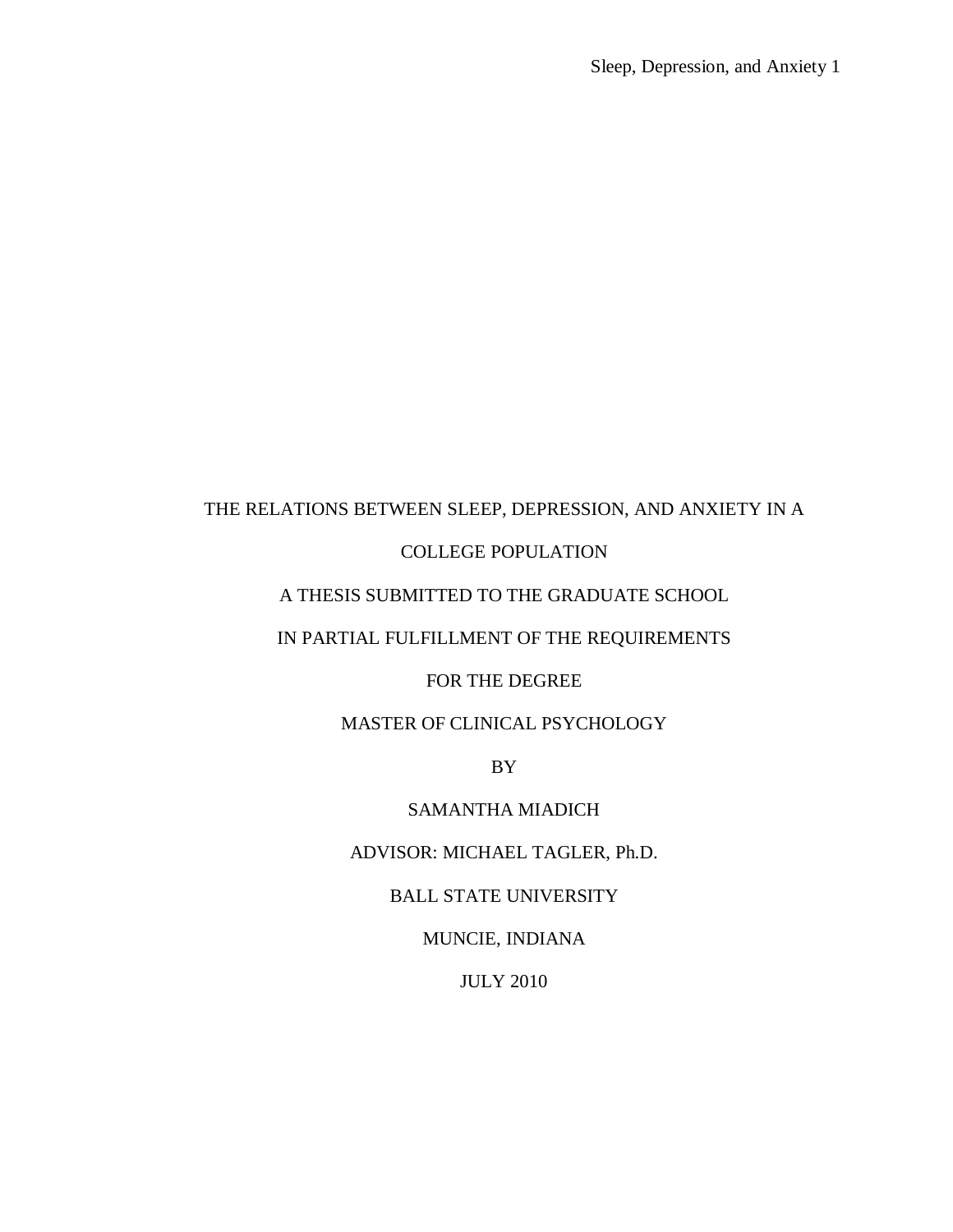The Relations Between Sleep, Depression, and Anxiety in a College Population

Sleep occupies a large bulk of our time throughout our life. It is necessary to live a healthy and productive life. However, many people suffer from sleeping difficulties and disorders. College students, in particular, appear likely to practice poor sleep habits and suffer from sleep disorders (Brown, Soper, & Buboltz, 2001). Through various changes of their daily schedules, college student sleep habits likely fall subject to a wide variety of changes which can often inhibit the student. But, relatively few studies have specifically examined the sleep-health relations with college student samples, leaving unanswered questions regarding the types of sleep disorders impacting students and the effects on their mental health.

The Diagnostic and Statistical Manual of Mental Disorders  $4<sup>th</sup>$  Ed. (DSM-IV-TR), indicates that sleep problems often co-occur with many mental health disorders. In particular, depression and anxiety are frequently seen in combination with a sleeping disorder. However, the relations among sleep, depression, and anxiety are far from fully understood, and surprisingly little research has specifically examined college students. Thus, the present study was designed to explore the relations among sleep disorders, depression, and anxiety in a sample of college students. Prior to describing the specific details of the present study, a brief literature review is presented detailing previous research that has investigated links among sleep, depression, and anxiety.

#### **Biological Aspects of Sleep and Depression**

There are several biological components that are involved in both sleep and depression. These common components provide some explanation for the often-found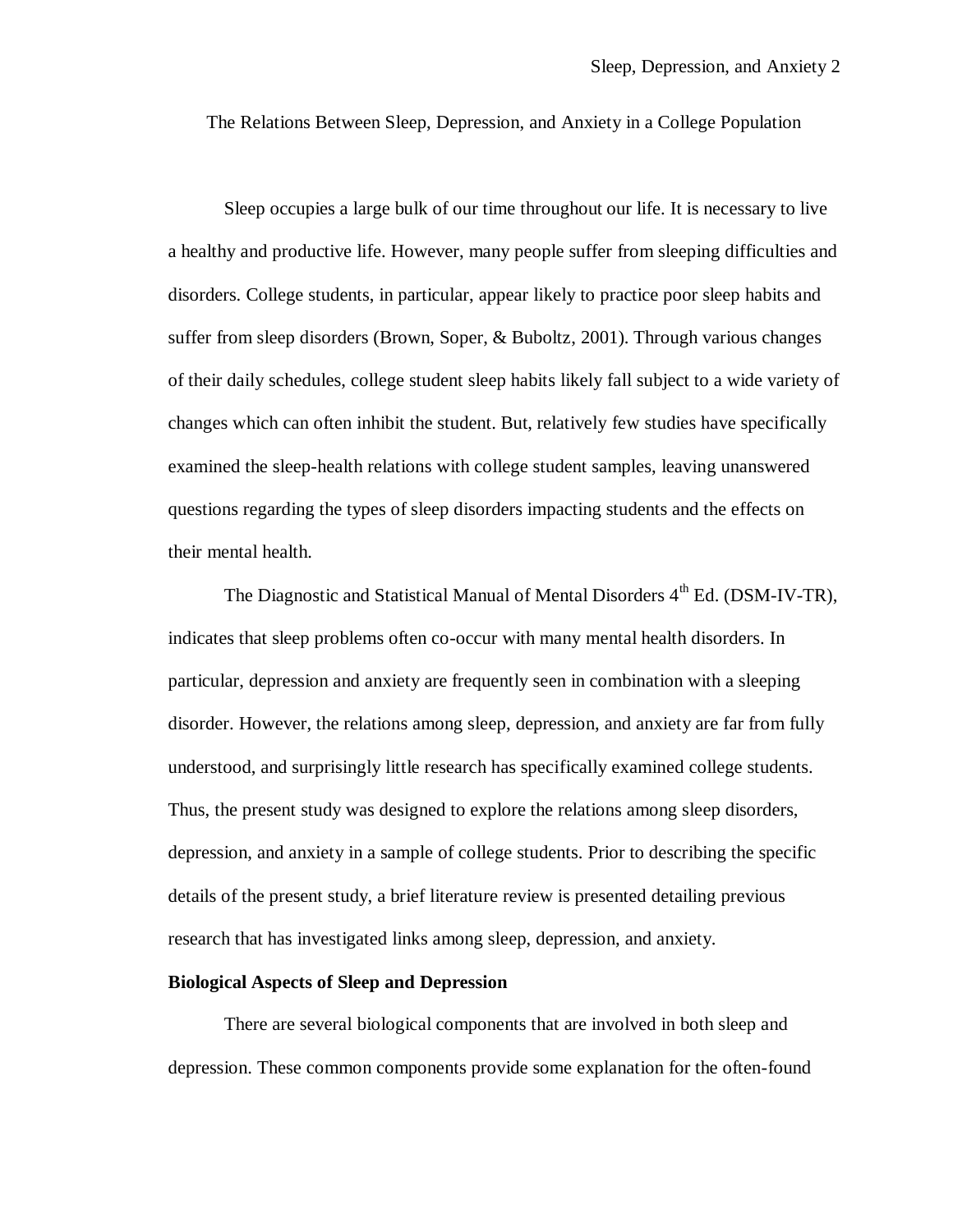comorbidity of mood and sleep disorders. For example, the suprachiasmatic nucleus (SCN), the hypothalamus-pituitary-adrenal axis, cortisol levels, and circadian rhythm processes are known to be related to both depression and sleep. The SCN is located in the hypothalamus and often identified as the pacemaker that regulates circadian processes (i.e., approximately 2-4 hour daily cycles). The changes in activity in the SCN parallel the sleep/wake cycle: electrical activity is higher during the day when a person is generally alert and exposed to light, and is lower in the night when a person is generally less active and has less exposure to natural light. There is also increased neuronal activity in the SCN during rapid eye movement (REM) sleep and waking, as evidenced by a correlation between SCN activity and slow-wave activity during non-rapid eye movement (NREM) sleep (Deboer et al., 2003). In regard to depression, a recent study by Zhou et al. (2009) found disturbances in the SCN, specifically poor transport of arginine vasopressin among those with depression. This finding may explain why people with depression have difficulty keeping normal circadian rhythms (also see Bao et al., 2008 for additional evidence).

The hypothalamus-pituitary-adrenal (HPA) axis is another biological system that is likely involved in sleep and depression. Notably, different alterations in the HPA axis suggest biological differences in the subtypes of depression, specifically melancholic and atypical depression. In a review article Antonijevic (2008) discussed previous work involving the HPA axis and sleep and depression, which looked at HPA axis activity and sleep–electroencephalogram (EEG) changes in different groups of people with depression in an attempt to determine the difference in subgroups of depression. People with depression do not all have the same biological findings, which lead to the belief that there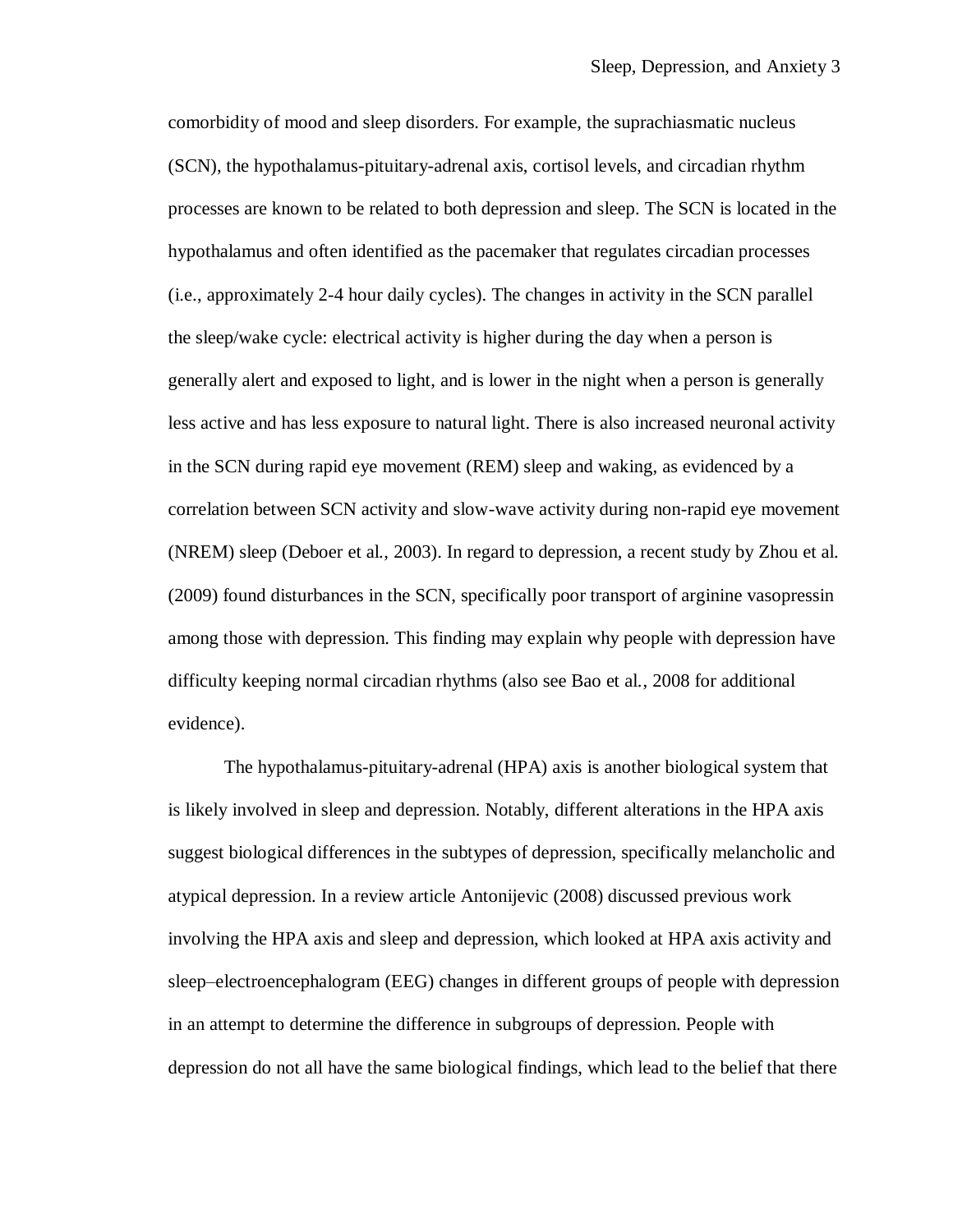are the specific subtypes. The alterations in the HPA axis activity can either be overdrive which is usually associated with the melancholic depression subtype, or reduced activity which is more commonly associated with the atypical depression subtype. Bao et al. (2008) suggested that the differences in the HPA system may lead to the depressive episode and could have a causal role. These findings provide some support for biological differences being able to help determine the different subtypes of depression.

Research also indicates that cortisol levels relate to both sleep and depression. Stetler and Miller (2005) compared cortisol levels in depressed and non-depressed women, specifically morning cortisol levels. Usually in depressed people the cortisol levels are higher than that of normal functioning individuals (Pruessner, Hellhammer, Pruessner, & Lupien, 2003). However, Stetler and Miller (2005) found that morning cortisol levels of depressed women to be blunted compared to non-depressed women. This was an outpatient sample and that could be part of the reason for the different results, because an outpatient sample is less severely depressed than an inpatient sample. However, this study could also support the idea that atypical depression has a reduction in the activity of the HPA system, which is different from the melancholic depression subtype. Therefore, it is possible that the Stetler and Miller results are due to a sample of individuals predominantly with atypical depression.

As noted above, circadian rhythms are widely believed to result from SCN activity. This "internal clock" is endogenously entrained (synchronizes with) environmental signs, especially light, on an approximately 24-hour cycle. Major cycles associated with the pacemaker include the sleep-wake cycle, body temperature, and melatonin secretion. Interestingly, circadian rhythm disturbances commonly co-occur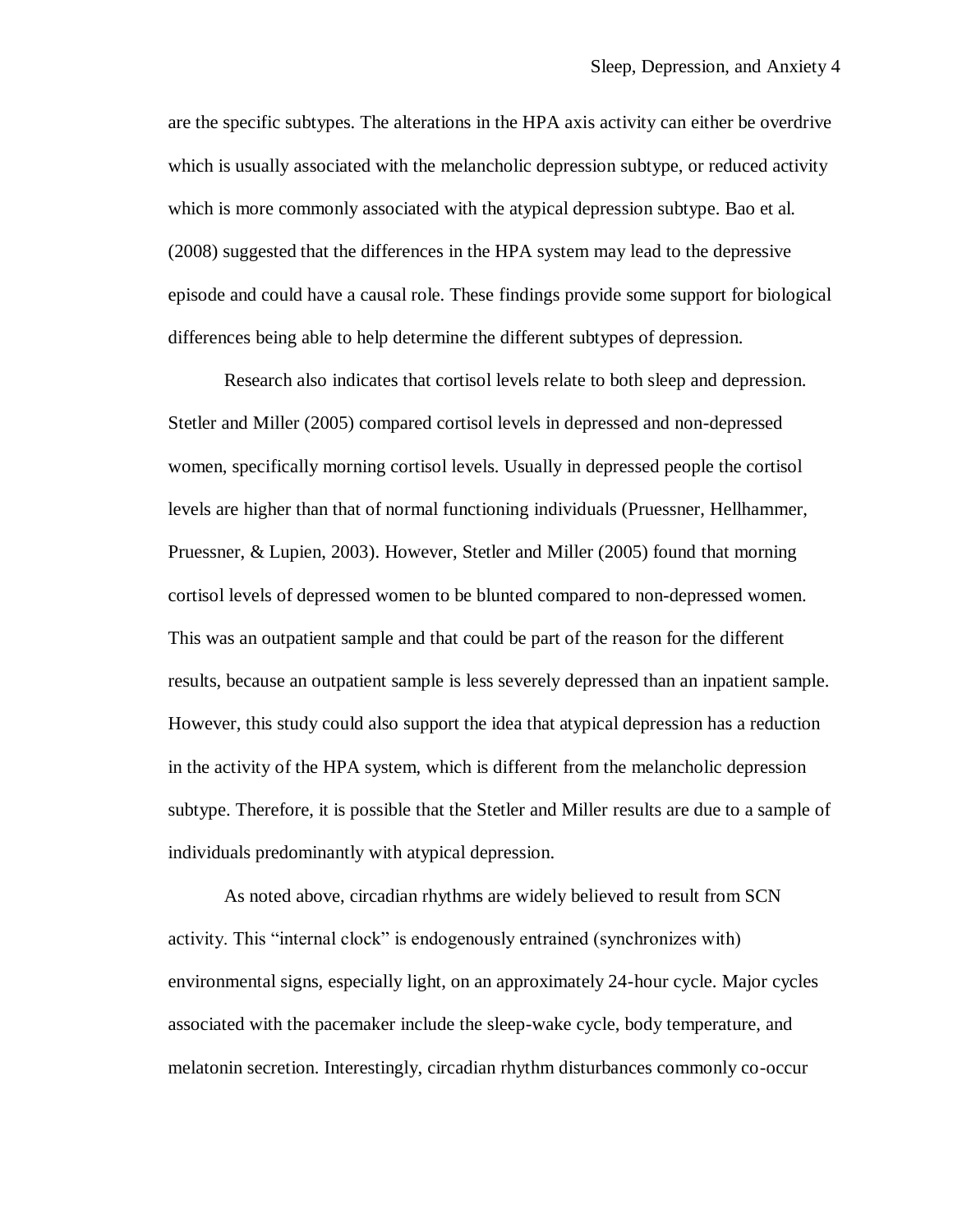with depression. Furthermore, different circadian disturbances may help distinguish the different subtypes of depression. One circadian abnormality that is commonly found with depression is that of elevated nocturnal core body temperature. According to Monteleone and Maj (2008), "the most consistent finding has been a lower blood concentration of melatonin and a phase advance or a trend toward a phase advance of melatonin circadian rhythm in individuals suffering from major depression" (p.703). Melatonin lowers the core body temperature, which helps to reduce arousal and facilitate sleep (Zisapel, 2001). There is evidence that in depression there are changes in the secretion of melatonin.

In addition to core body temperature effects, sleep-wake cycle disturbances are very common among depressives. It is also known that relapse risk is increased if sleep disturbances are persistent. According to Monteleone and Maj (2008), "it seems likely that alteration in the sleep-wake cycle may desynchronize many endogenous rhythms, which then, in turn, may lead to a depressed state" (p.705). It appears there may be a circular pattern that arises with one circadian rhythm, the sleep-wake cycle, change that leads to other rhythm changes which ultimately may induce depression.

Separate from depression diagnoses, circadian rhythm disorders are also described in the DSM-IV-TR. Circadian rhythm disorders occur when an individual's sleep and wake pattern is out of sync with environmental patterns and can be persistent, periodic, or transient (Zisapel, 2001). Examples include non-24 hour sleep-wake syndrome, jet lag, shift work disorder, advanced phase syndrome, and delayed sleep phase syndrome (DSPS). Of these, DSPS appears to be especially relevant for understanding both college student sleep problems and depression. DSPS is when there is a persistent inability to fall asleep and wake at regular times. Typically, sleep onset is delayed until late at night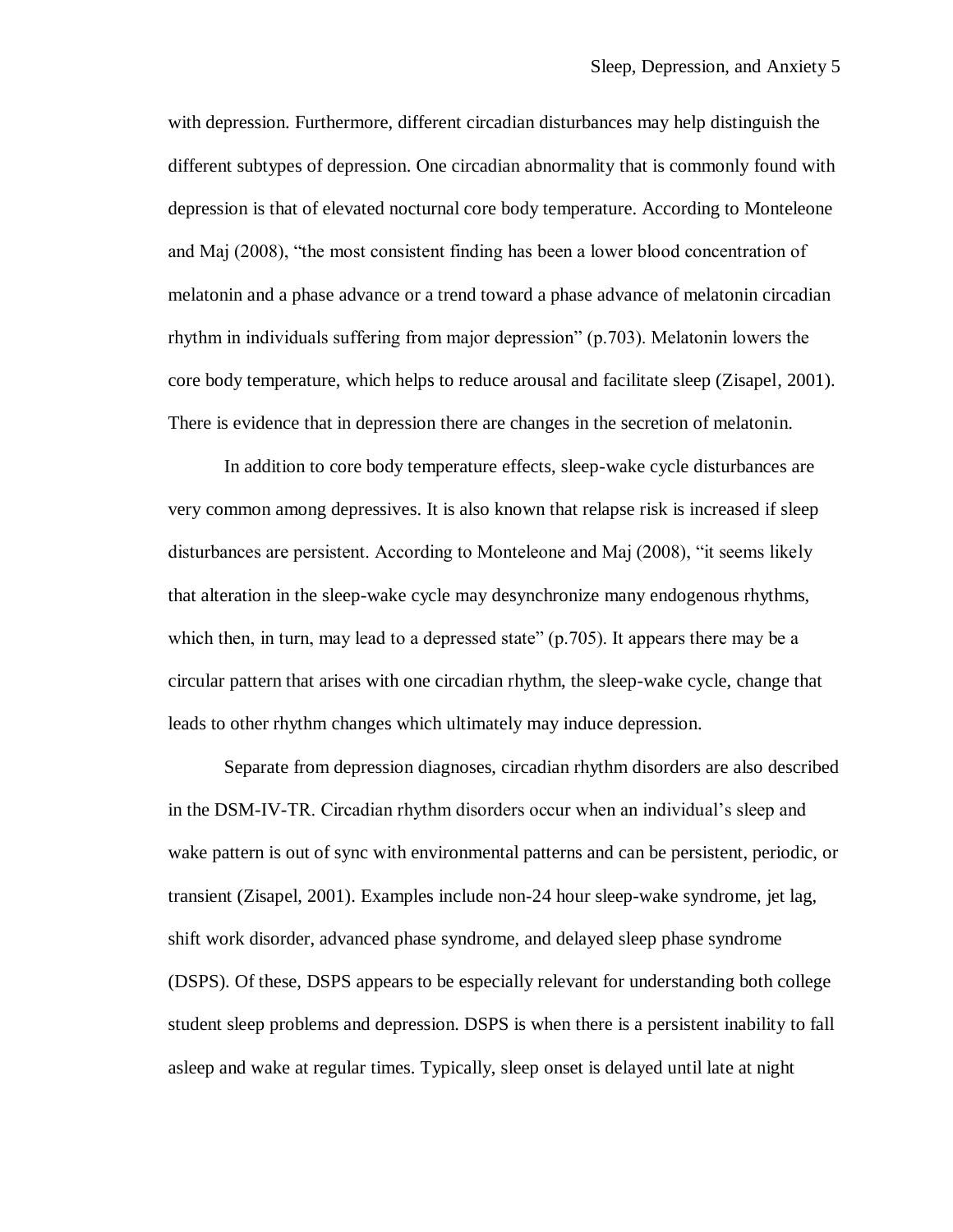resulting in late morning or afternoon waking. Although commonly casually dismissed as simply a lifestyle choice (e.g. a "night owl"), attempts to change this pattern usually fail despite the want to change. The opposite of DSPS is advanced sleep phase syndrome (ASPS), which consists of early sleep onset and early morning waking and is a persistent disorder. There are usually no sleep maintenance problems and there is usually failure at any attempts to delay sleep onset.

Brown, Soper, and Buboltz (2001) studied the prevalence of DSPS in a college student population. College students tend to have to wake early for classes or work commitments during the week and sleep later and for longer periods of time on the weekends. Brown et al. (2001) stated that, "such instable sleep patterns exacerbate and in some instances may cause symptoms associated with DSPS" (p.472). The study included 191 undergraduate students and they administered a survey packet for participants to fill out. Brown et al. estimated an 11.5% prevalence of DSPS in the sample. Females reported higher rates than males for some symptoms. There was not a significant difference between men and women in overall incidence of DSPS. These results suggest that the college lifestyle might be a strong influencing factor on DSPS.

#### **Insomnia and Hypersomnia**

There are many sleep disorders that range in duration and symptoms among other criteria (DSM-IV-TR; American Psychiatric Association, 2000). Sleep disorders vary in symptoms, onset, and duration and there are many different kinds. They range from not sleeping to oversleeping to sudden awakenings during sleep. There are also nightmares, dyssomnia, and sleep disorders related to medical conditions, substance use, and mental disorders.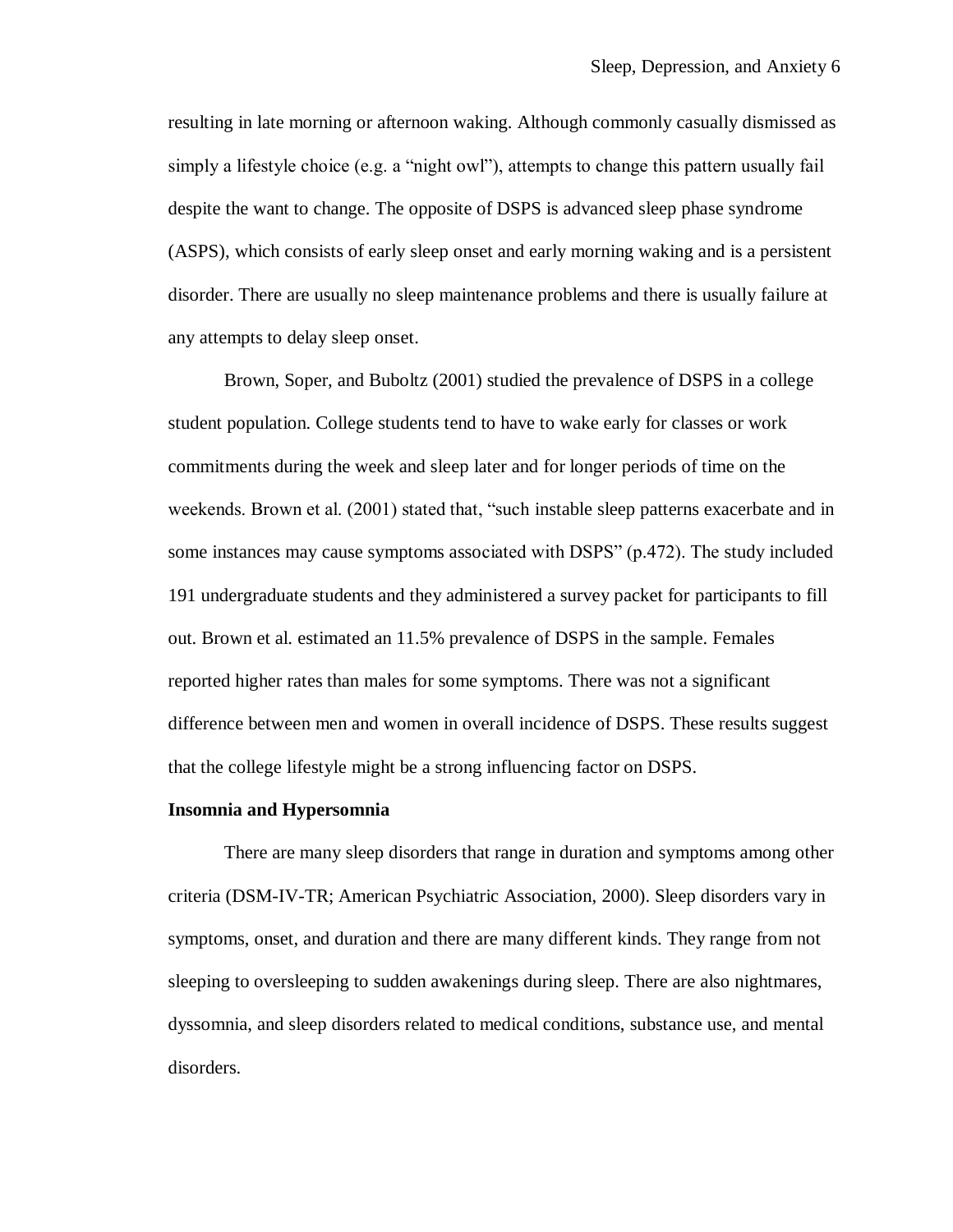One of the most prevalent and documented sleeping disorders, and relevant for

its' relations to other mental disorders, is insomnia. However, there is no specific and

agreed upon definition for insomnia. In general, having difficulty falling asleep and

maintaining sleep, and short sleep duration even when there is sufficient time for sleep

are considered defining features of insomnia (Colten & Altevogt Eds., 2006). Daytime

impairments such as fatigue, irritability, and difficulty concentrating are often considered

factors of insomnia. According to the DSM-IV-TR (2000) the specific criteria to

diagnose primary insomnia are:

"A. The predominant complaint is difficulty initiating or maintaining sleep, or nonrestorative sleep, for at least 1 month.

B. The sleep disturbance (or associated daytime fatigue) causes clinically significant distress or impairment in social, occupational, or other important areas of functioning.

C. The sleep disturbance does not occur exclusively during the course of Narcolepsy, Breathing-Related Sleep Disorder, Circadian Rhythm Sleep Disorder, or a Parasomnia.

D. The disturbance does not occur exclusively during the course of another mental disorder.

E. The disturbance is not due to the direct physiological effects of a substance or a general medical condition" (p.604).

At least ten percent of adults in the United States are affected by the symptoms of

insomnia. Insomnia can be seen as a state of hyperarousal and stress may be an activator

of the HPA axis that can lead to insomnia (Colten & Altevogt Eds., 2006). The problem

can then be carried on by cognitive factors that may include fear of sleeplessness and

worry. Also, abnormal or overactive brain activity contributes to the arousal and

insomnia. Insomnia is a risk factor/symptom for or comorbid with some psychological

disorders, especially depression.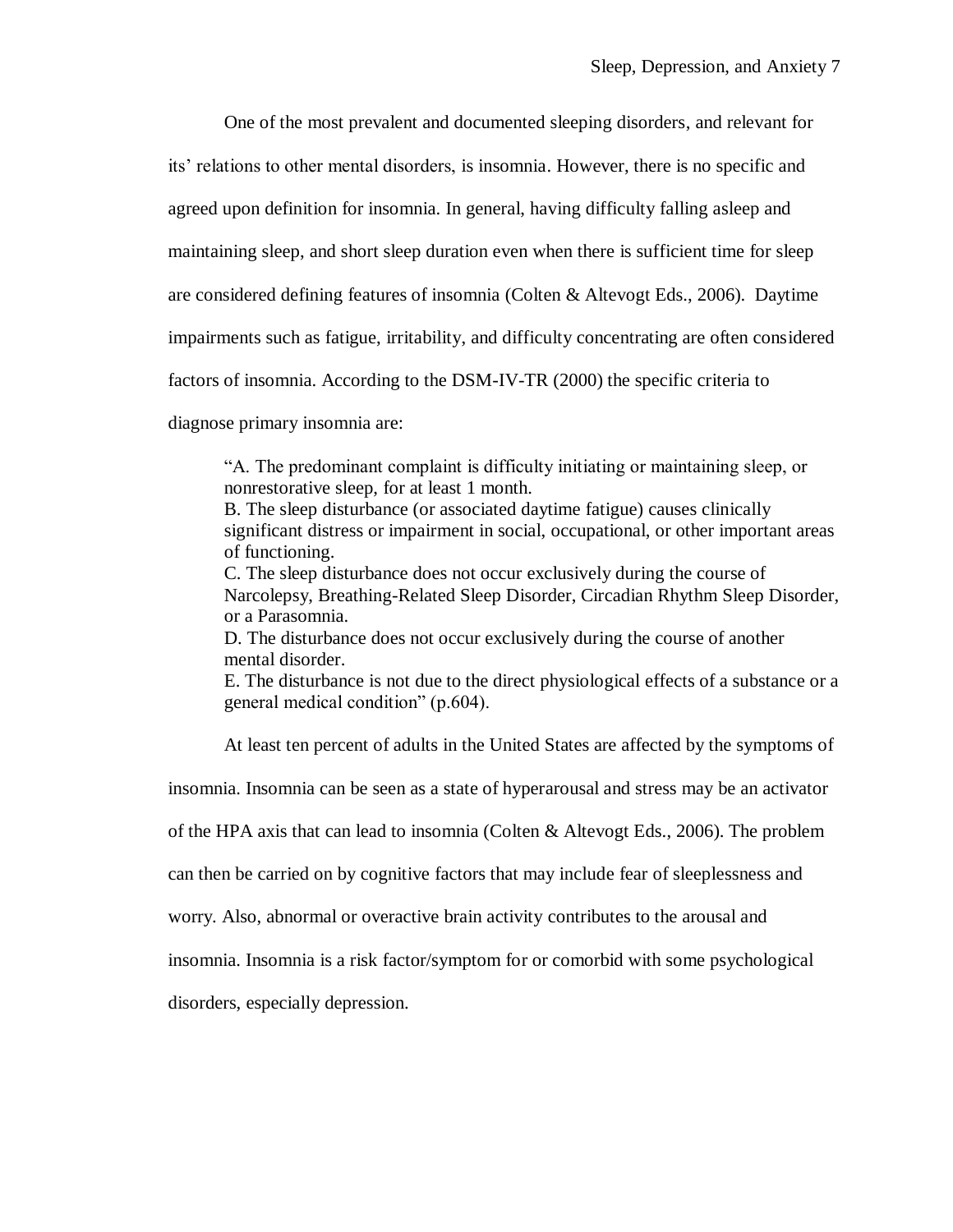Another sleep disorder that is diagnosed is hypersomnia. Again, there is no

consensus on the definition of hypersomnia. The defining feature of hypersomnia is

excessive daytime sleepiness that is clinically significant (Colten & Altevogt Eds., 2006).

The Multiple Sleep Latency Test (MSLT), a daytime sleep lab procedure, objectively

measures daytime sleepiness which helps in determining the diagnosis of insomnia.

Hypersomnia usually begins around adolescence. According to the DSM-IV-TR (2000)

the specific criteria to diagnose primary hypersomnia are:

"A. The predominant complaint is excessive sleepiness for at least 1 month (or less if recurrent) as evidenced by either prolonged sleep episodes or daytime sleep episodes that occur almost daily.

B. The excessive sleepiness causes clinically significant distress or impairment in social, occupational, or other important areas of functioning.

C. The excessive sleepiness is not better accounted for by insomnia and does not occur exclusively during the course of another sleep disorder and cannot be accounted for by an inadequate amount of sleep.

D. The disturbance does not occur exclusively during the course of another mental disorder.

E. The disturbance is not due to the direct physiological effects of a substance or a general medical condition" (p.609).

According to Weitzman (1981) having a difficult time achieving total alertness,

unavoidable napping, and an increase in total sleep time are other characteristics of

hypersomnia. Hypersomnia is seen with some psychological disorders, most notably

atypical depression.

Koffel and Watson (2009) found two major factors of sleep complaints among

both college students and older adults. All participants completed a battery of measures

and the sleep variables were factor analyzed resulting in two major factors of insomnia

and lassitude. Specifically, high loadings for the insomnia factor included measures of

insomnia, long sleep latency, poor sleep quality, and minutes awake at night; whereas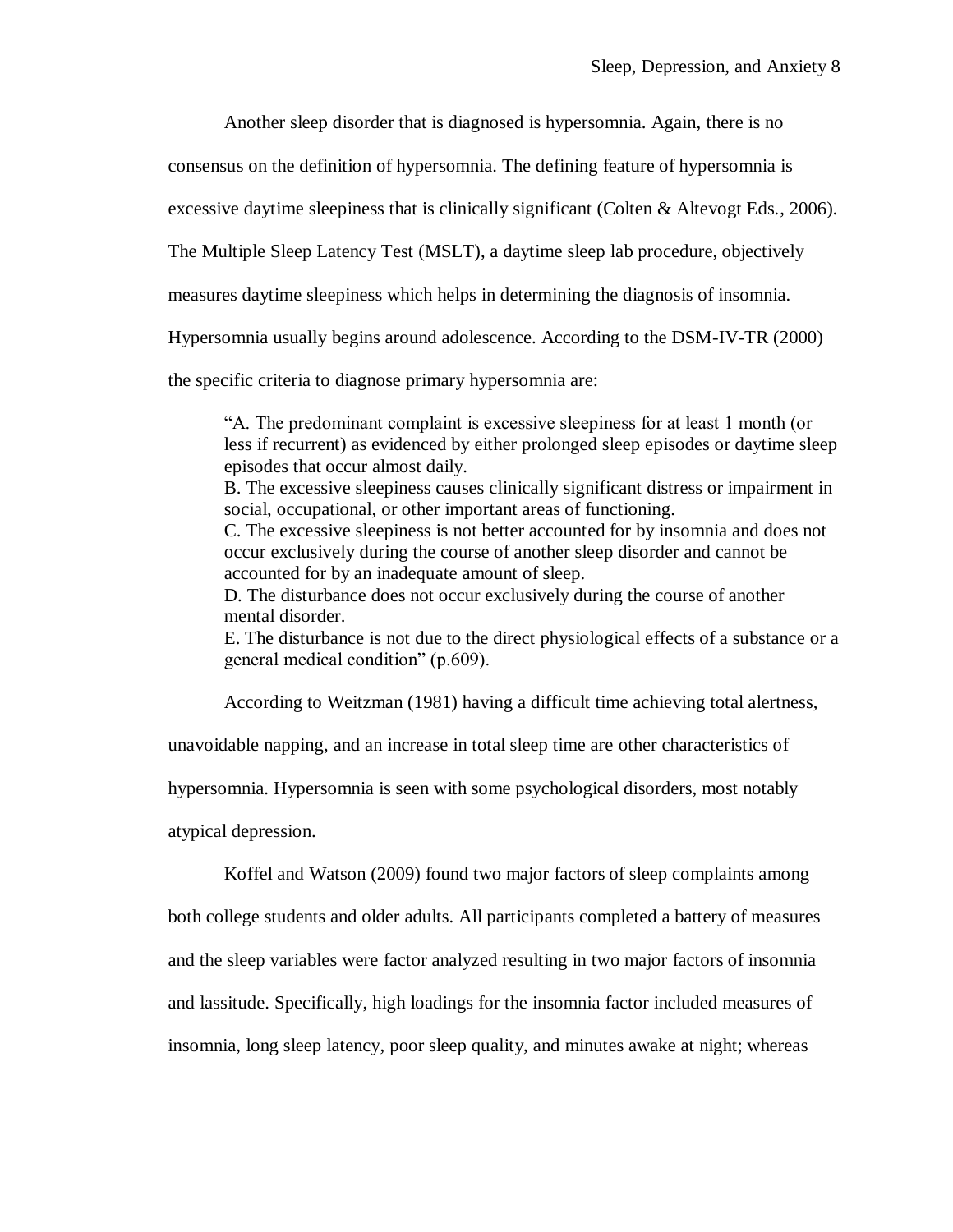high loadings for the lassitude factor included measures of hypersomnia, fatigue, and sleepiness. Of these two factors, Koffel and Watson found that the college students had higher scores on the lassitude scale and the older adults had higher scores on the insomnia scale.

The second part of Koffel and Watson (2009) study was very similar to the first, but it used psychiatric outpatients as their participants instead and conducted a confirmatory factor analysis. They again found that two main factors were present, insomnia and lassitude. These two factors were then correlated to depression and anxiety to see the relations between them. In the first part of the study the lassitude factor had stronger correlations with both depression and anxiety when compared to the insomnia factor. Thus, there may be a relationship between lassitude or hypersomnia and anxiety and depression.

#### **Sleep and Depression**

As the previous sections suggest, sleep disorders and disruptions appear to either be symptoms of psychological disorders, comorbid with them, or may play a causal role. Depression and anxiety are among the psychological disorders that have been connected to sleep. For example, Buysse et al. (2008) studied depression and insomnia and stated that one of the most reliable risk factors for insomnia is depressive symptoms or depression and that the reverse is the same, insomnia is a risk factor for depression. In their study Buysse et al. found that there was an association between both insomnia alone and insomnia comorbid with depression and future episodes of any kind. Among their findings were also that insomnia was a predictor of a major depressive episode, typically a major depressive episode predicted future insomnia, and that depression alone was the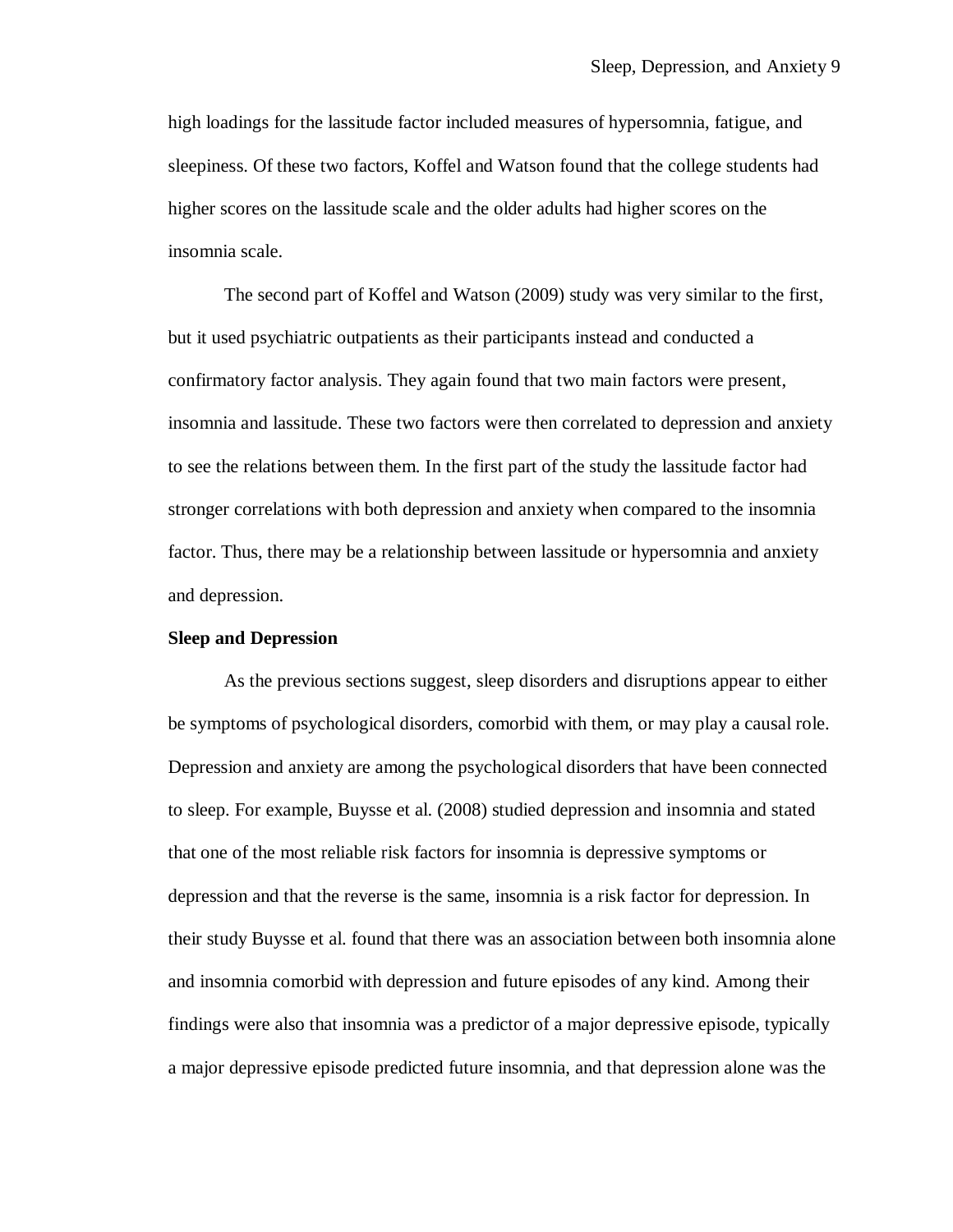weakest correlation with any form of future episode. Also, they found that insomnia alone and depression alone were not correlated. Buysse et al. support the view that insomnia is more than just a symptom of depression, but a comorbidity of it.

Manber et al. (2008) also are in favor of the concept that insomnia and depression are comorbid rather than insomnia being a symptom. According to Manber et al. (2008), "insomnia is often more than merely a correlate or symptom of the depressive illness; it also affects the course of the illness, response to treatment, and when unresolved, it is a risk factor for relapse" (p.489). Antidepressants do not treat the sleep disturbances that occur in conjunction with depression many of the times. In Manber et al.'s study, participants received escitalopram, an antidepressant medication, and either cognitive behavioral therapy for insomnia (CBTI) or a control therapy. They found that those who received CBTI with the antidepressant medication fared much better than those who received the control therapy with the antidepressants. The rate of remission of depression for those who received the control and antidepressant was 33%; whereas the rate of remission for those who received the CBTI along with the antidepressant was 62%. The rate of remission of insomnia was 8% for those who received the control and antidepressant and 50% for those who received CBTI and the antidepressant according to the insomnia severity index. These rates show that the CBTI does have a positive outcome in this trial for the participants. The CBTI group had both higher remission for insomnia and depression. It could be inferred that when the sleep disturbance was corrected that other symptoms of depression were improved too, thus the depression going into remission. Treating the sleep disturbance directly may help the overall depression.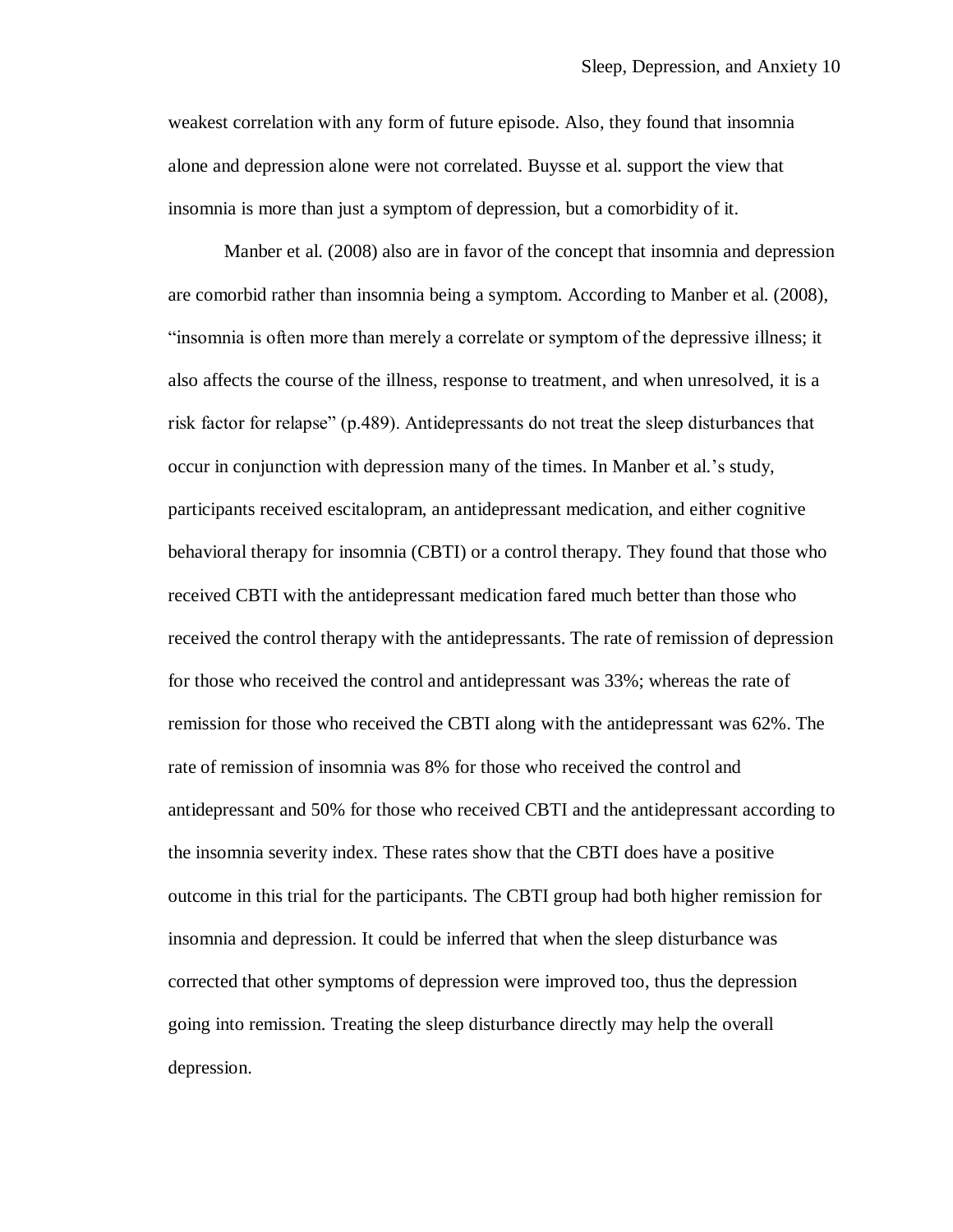Although not as deeply researched as the association with insomnia, depression has also been linked with hypersomnia. In a study of 17 to 25 year olds, Hawkins, Taub, and Van de Castle (1985) found that their young depressed participants tended to oversleep, but that their sleep continuity was not that different from the norm. Participants of this study spent five nights in the experimenters' sleep laboratory where they were monitored in separate rooms. These results are notably different from most of the studies dealing with an older population of adults, which typically find that they do not sleep enough. However, as is also typically found in older samples, Hawkins et al. (1985) did find that depressed patient's had a longer initial REM period and that their fourth and fifth REM periods were shorter. Thus, this study suggests that age may interact with depression and sleep. Hawkins et al. suggested that depression and sleep disturbances are more severe in older patients and the hypersomnia found in depressed younger people might be a defense mechanism so the depression does not worsen. Also, the DSM-IV-TR states that, "younger individuals may be more likely to have episodes with atypical features, whereas older individuals may more often have episodes with melancholic features" (p.421). This offers more support to the Hawkins et al. (1985) study suggesting age may be an important factor.

It is further possible that because there are subtypes of depression, each subtype could be associated with a different sleep disorder. Specifically, melancholic depression appears to be more typically associated with insomnia, while atypical depression is more associated with hypersomnia. Matza, Revichi, Davidson, and Stewart (2003) studied atypical depression and the different components of it. One defining element for atypical depression is usually hypersomnia. There are different diagnostic approaches, but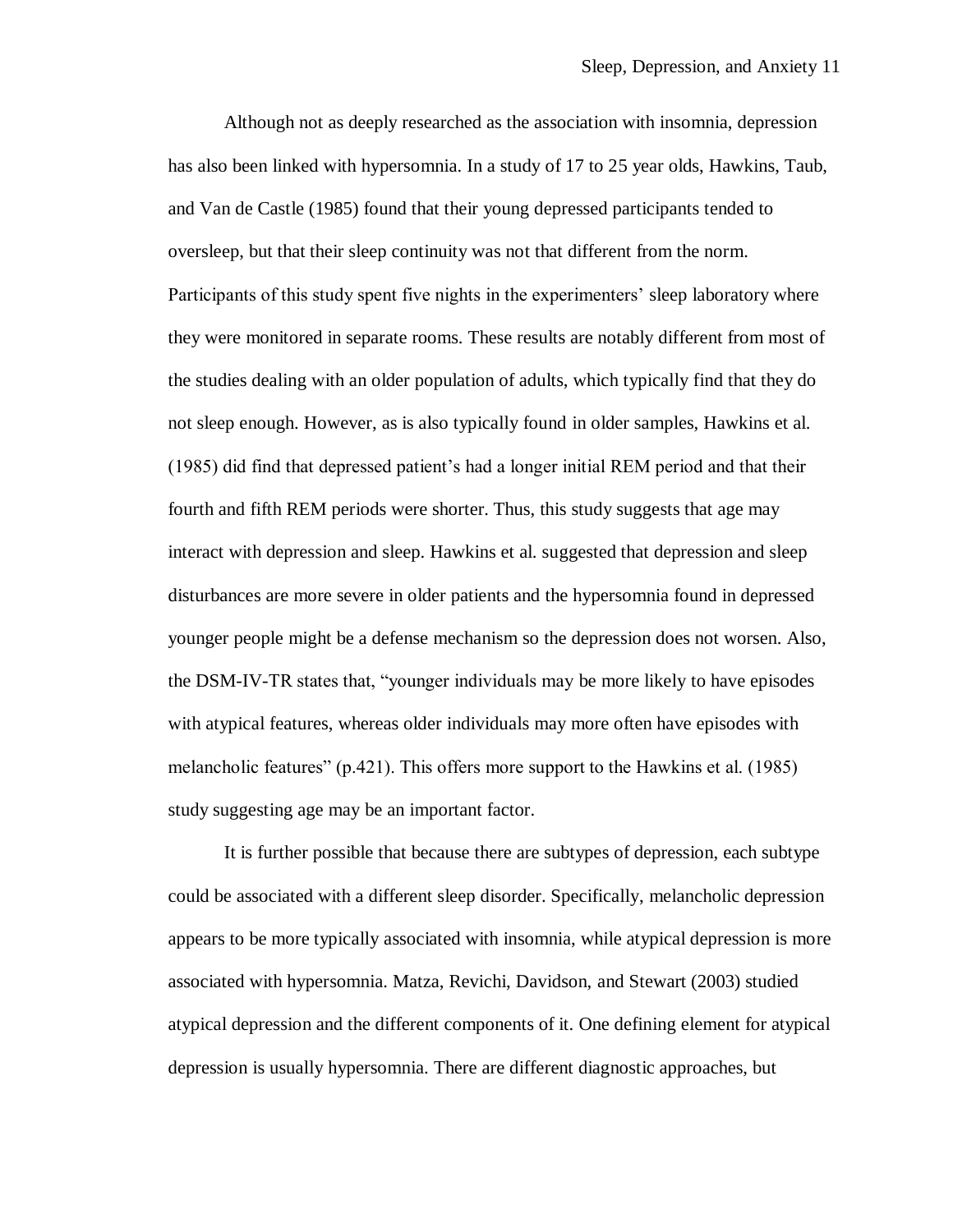according to Matza et al. (2003), "the reversed vegetative approach identifies atypical depression based on hypersomnia and hyperphagia, in contrast to the insomnia and weight loss commonly found in melancholic depression" (p.818). Their study used this diagnostic approach. The findings from their study suggest that there is a significant difference between people that have atypical depression and other depressed people. They found that people with atypical depression tended to have an earlier age of onset which would be consistent with the study by Hawkins et al. (1985), where they found that younger depressed people tended to oversleep instead of suffering from insomnia. Thus, age or time of onset may play a role in distinguishing those who have depression with insomnia versus those with hypersomnia. Matza et al. (2003) also stated that atypical depression can be severe and may be associated with increased distress and disability. Thus it should not be taken any lighter than the melancholic type is. According to the DSM-IV-TR (2000) the specific criteria for the atypical features specifier are:

"A. Mood reactivity (i.e. mood brightens in response to actual or potential positive events)

B. Two (or more) of the following features:

(1) significant weight gain or increase in appetite

(2) hypersomnia

(3) leaden paralysis (i.e. heavy, leaden feelings in arms or legs)

(4) long-standing pattern of interpersonal rejection sensitivity (not limited to episodes of mood disturbance) that results in significant social or occupational impairment

C. Criteria are not met for With Melancholic Features or With Catatonic Features during the same episode" (p.422).

Also relevant here is the finding that depressed suicidal patients also have sleep

difficulties. According to Chellappa and Araujo (2007), suicidal people may also suffer

from insomnia, hypersomnia, and nightmares. "Dream variables collected during rapid

eye movement (REM) interruptions and REM sleep abnormalities have also been related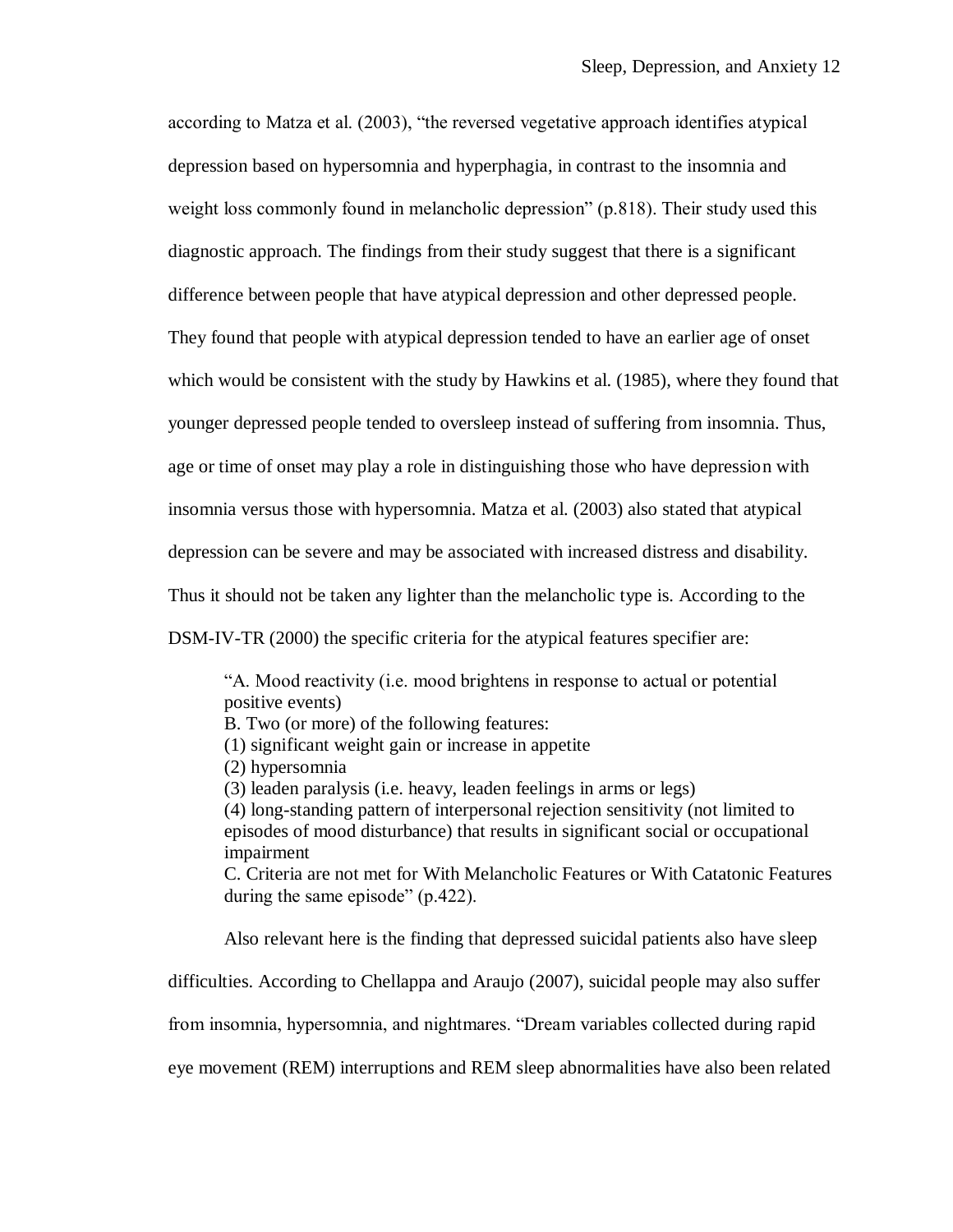to suicidal tendencies in depressed patients, as well and the frequency of nightmares has been directly related to suicide risk" (Chellappa & Araujo, 2007, p.132). Many sleep disturbances associated with depression are also associated with suicidal risk. Chellappa and Araujo stated that when a person is first diagnosed with depression and they have severe insomnia at the time, then there is a high chance of a completed suicide by that person. Also, depressed people with insomnia are more likely to have suicidal ideation than those without the insomnia.

Chellappa and Araujo (2007) found that in patients with depression suicidal ideation can be associated with and sleep disorders, especially insomnia. The depressed patients with insomnia scored higher on the Beck Scale for Suicidal Ideation (SSI). They also accounted for medication intake and only insomnia was significantly associated with suicidal ideation when this was accounted for. According to Chellappa and Araujo, "the main clinical implication of the suicidal ideation/sleep disorders relationship is that sleep assessment can contribute to the evaluation of suicidal risk in patients with major depressive disorder" (p.135). When dealing with depression it appears to be important to account for sleep disturbances. This may help with treatment and with assessing suicide risk.

#### **Sleep, Anxiety, and Stress**

Anxiety is another psychological disorder that is affected by sleep. Jasson-Frjmark and Lindblom (2008) studied the direction of the relationship between depression, anxiety, and insomnia. In their study participants were given a questionnaire and then a year later they were given a follow-up questionnaire. Jasson-Frjmark and Lindblom findings indicated a bidirectional relationship between these variables.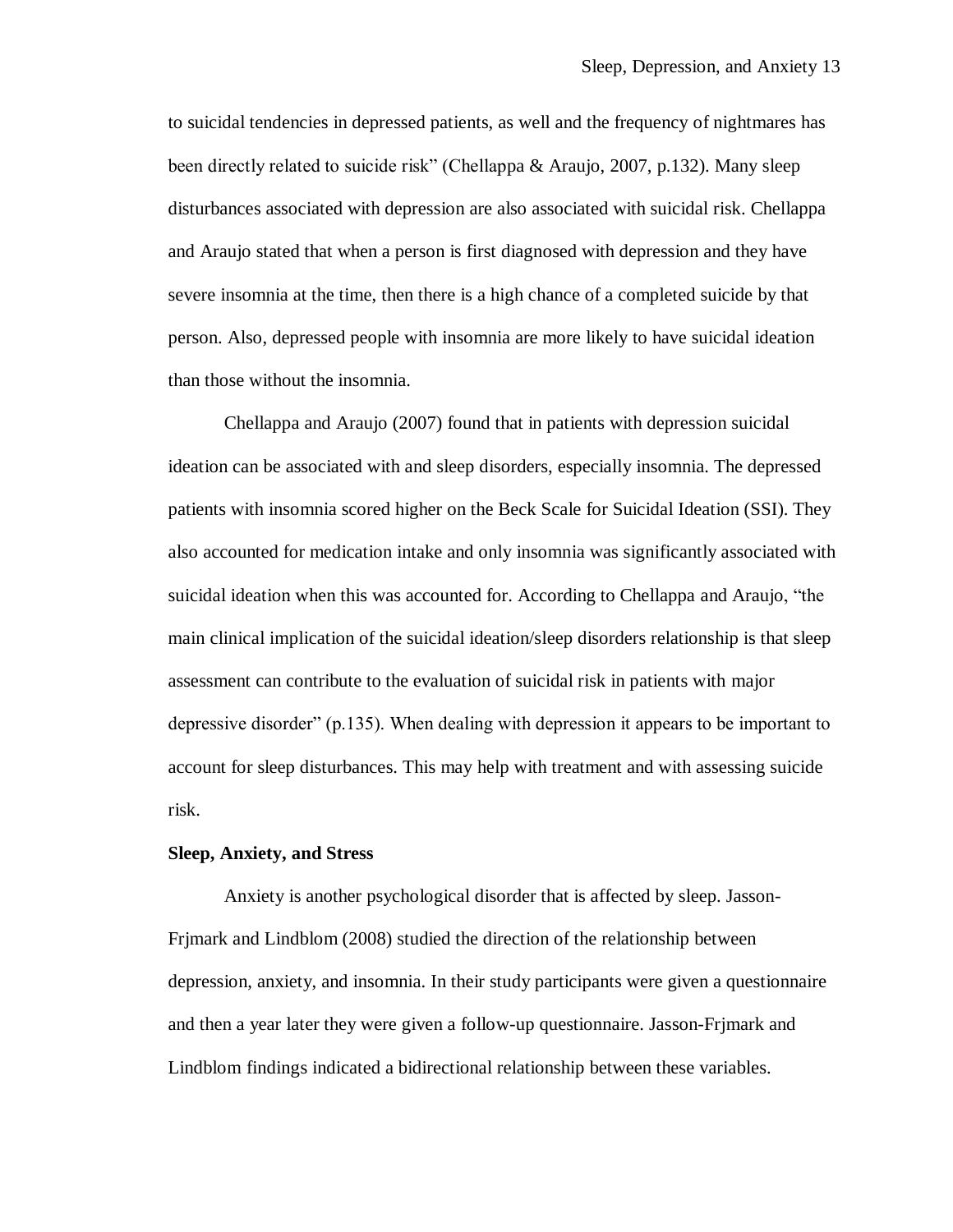Insomnia was related to future depression and future anxiety, and both depression and anxiety were correlated with future insomnia. "Of anxiety and depression, anxiety was the most prominent mechanism in explaining future insomnia, and the results showed also that insomnia had a stronger predictive power in relation to future depression compared to anxiety" (Jasson-Frjmark & Lindblom, 2008, p.447). Therefore, insomnia increases the risk for both anxiety and depression, but conversely anxiety may be a risk factor for insomnia. However, there are still mixed results on whether depression is a risk factor for future insomnia.

Neckelmann, Mykletum, and Dahl (2007) also studied insomnia with depression and anxiety. In their study all participants were given two general health surveys that were performed 11 years apart. According to Neckelmann et al. (2007) they, "found significant relations between the longitudinal course of chronic insomnia and the development of anxiety disorders" (p.877). All participants with any reported insomnia had an increased tendency to having developed anxiety disorders. They reported that their findings imply that a trait marker for people at risk for developing any anxiety disorders may be chronic insomnia. In their study the group that had an increased association for having depression was the group that reported insomnia in the second survey. They inferred that a state marker for depression and for anxiety disorders is chronic insomnia. However, their study did not account for any depression or anxiety disorders that were in between the 11 year interval.

Stress is another variable that may come into play when talking about sleep, depression, and anxiety. Wheatley (1993) stated, "although all variants of insomnia may occur in both anxiety and depression it is generally accepted that delayed sleep onset and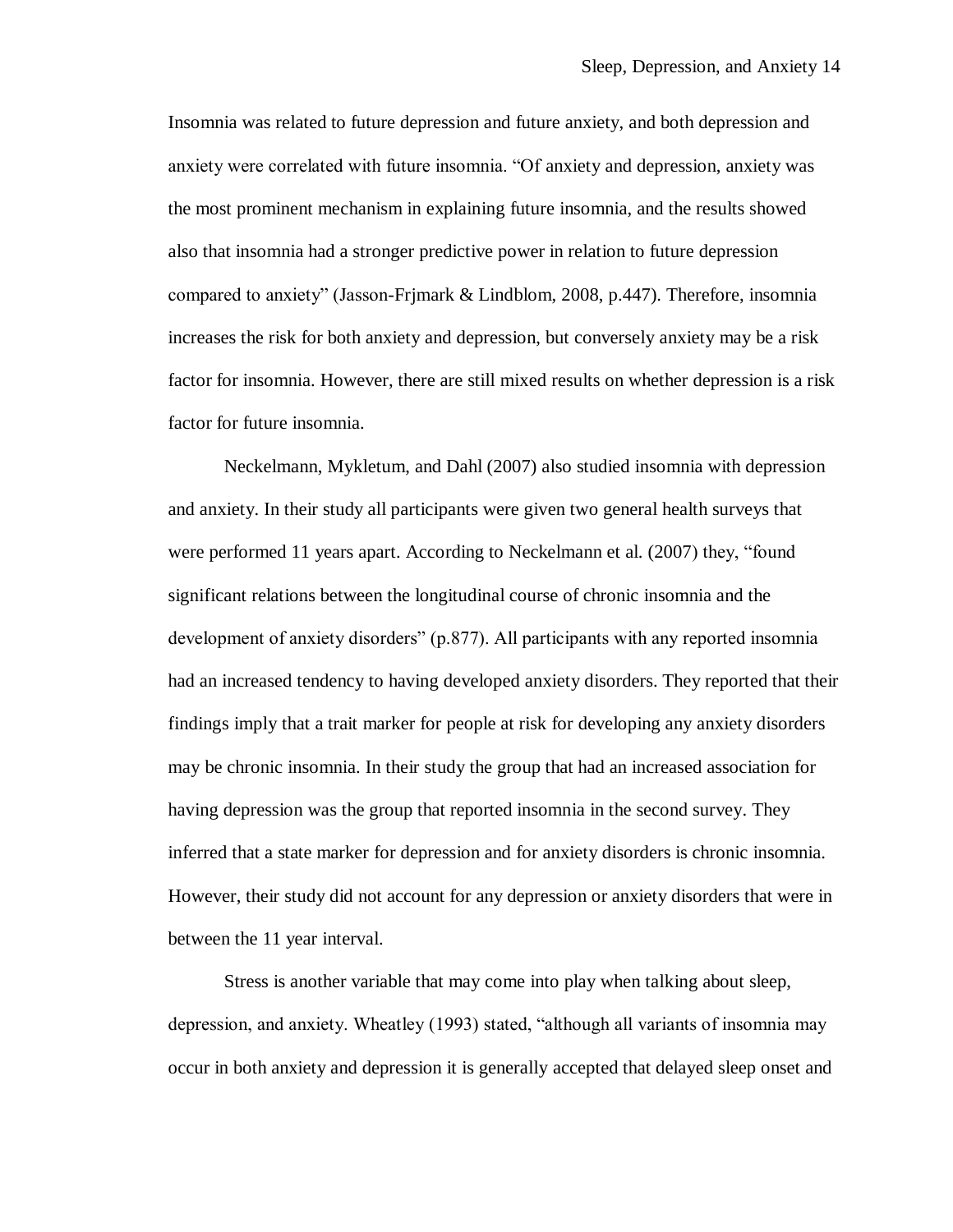frequent nocturnal wakings typically occur in the former, and frequent wakings and early morning waking in the later, according to the International Classification of Sleep Disorders" (p.127). He found that when stress was associated with anxiety and depression there was almost always a sleep disturbance present. The most disturbed sleep pattern in both anxiety and depression was the state of waking and he found the least disturbed sleep parameter in anxiety to be sleep onset. There was a disturbance in all sleep parameters when it came to depression. Wheatley (1993) also stated that there is a cycle when stress provokes depression because coping decisions are gradually impaired as the person becomes more and more depressed. He also believes the type of sleep disturbance needs to be taken into consideration when deciding in the drug treatment for a patient.

Depressive symptoms also may play a mediating role between anxiety and insomnia. This concept was studied by Buckner, Bernet, Cromer, Joiner, and Schmidt (2008) between social anxiety and insomnia. They stated that a risk factor for anxiety disorders is having a history of sleep disturbances. In their study participants were undergraduate students in college who completed a series of questionnaires. Their main finding was that severity of insomnia was correlated with social anxiety and that depressive symptoms may play a large role as the underlying link between the two. It may be important to take into consideration current depressive symptoms to explain sleep disturbances in people with social anxiety. Buckner et al. (2008) also stated that usually in mood disturbances insomnia appears before or at the same time as the disturbance; whereas in anxiety disorders insomnia appears at the same time as the disorder or after it. Therefore, their findings, "provide support for the contention that social anxiety may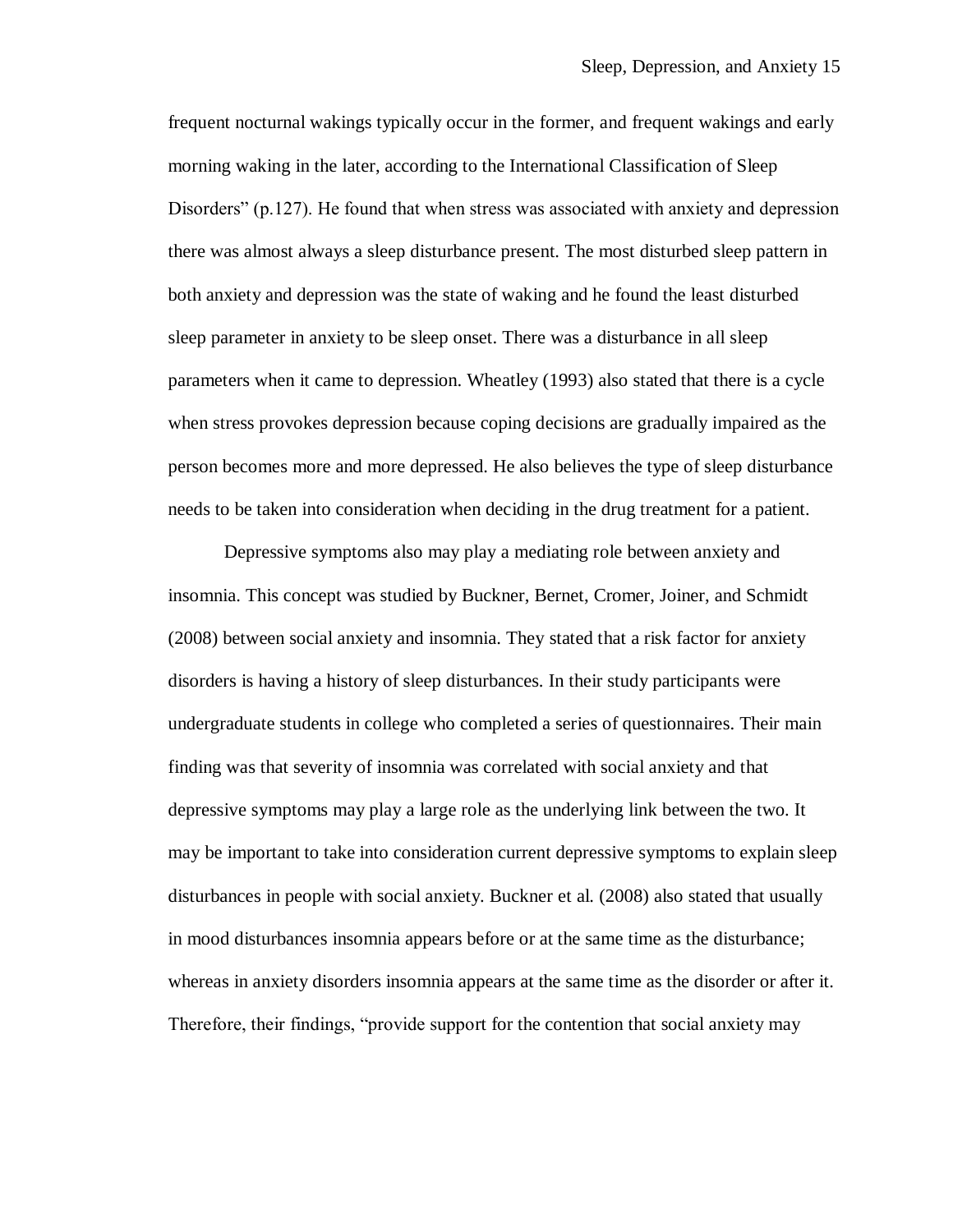increase risk for depressive symptoms that lead to insomnia" (Buckner et al., 2008, p.128).

### **Summary and unresolved issues on the relations between depression and sleep**

As reviewed above, research suggests that hypersomnia may be more common among younger people with depression (specifically atypical depression), whereas insomnia may be found more often in older adults with more severe (melancholic) depression (Hawkins et al., 1985; Matza et al., 2003). However, there are surprisingly few studies that have investigated these relations in depth. Thus, many questions remain concerning; 1) the generalizability of these results (e.g., beyond clinical samples), 2) the relationship of DSPS to depression, and 3) the role of anxiety.

Many college students have sleep disturbances due to their differing schedules and social lives. Specifically, circadian rhythm disorders appear prevalent. Brown, Soper, and Buboltz (2001) found an 11.5% prevalence of DSPS in their college student sample. Given this finding, the late morning/early afternoon waking of DSPS might be the most generalizable explanation for college students sleeping patterns, given that circadian rhythms are very hard to change and once a student gets into this routine it is hard to break. Thus, college students might have no difficulty getting adequate sleep when their schedule allows, but their natural "night owl" sleep/wake patterns may result in sleep debt due to frequently having to wake early for academic and occupational obligations. If so, college students may mistakenly appear to have insomnia, but a more careful analysis of their circadian rhythms and sleep habits would indicate DSPS.

The present study was designed to simultaneously examine the prevalence of insomnia, hypersomnia, and DSPS among college students, while also examining the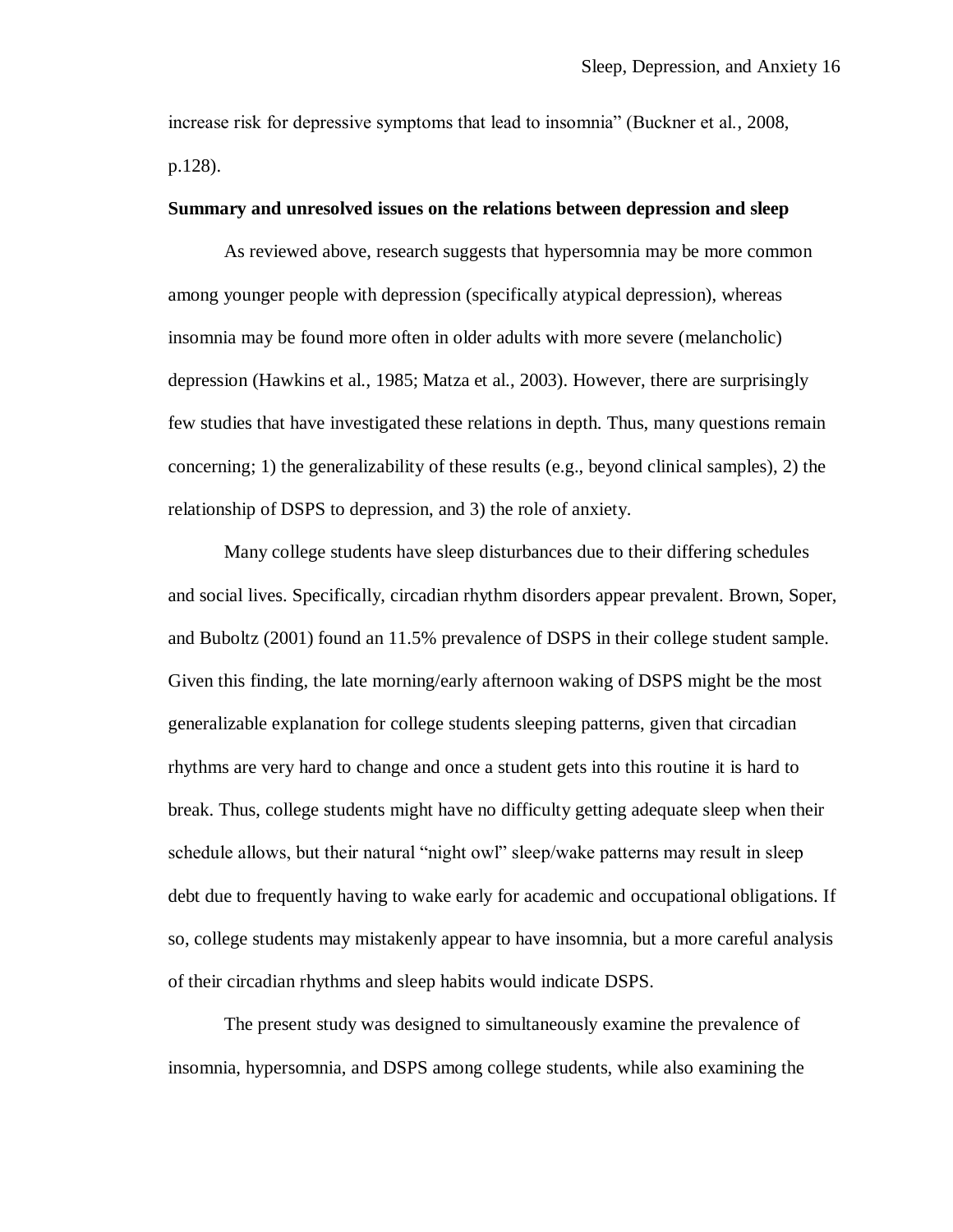relation of depression (atypical and melancholic). Furthermore, because anxiety also frequently co-occurs with both insomnia and depression, but there is scant research on the relation between anxiety and hypersomnia, the present study also investigated the degree to which anxiety relates to the sleep habits and depressive symptoms of college students.

#### **Hypotheses**

Given the above, in this study it was hypothesized that:

1). Melancholic depression symptoms will be negatively correlated with sleep duration and sleep efficiency, but positively correlated with anxiety, sleep latency and insomnia. 2). Atypical depression symptoms will be positively correlated with anxiety, sleep duration, and sleep efficiency, but negatively correlated with sleep latency and insomnia. 3). Those who meet the clinical cutoff for depression with melancholic symptoms will

4). Those who meet the clinical cutoff for depression with atypical symptoms will score significantly higher on sleep duration and sleep efficiency than those classified as melancholic.

score significantly higher on sleep latency than those classified as atypical.

5). Significantly more students classified as melancholics than atypical will be classified as insomniacs.

6). Lower scores on the Composite Scale of Morningness, which indicate the eveningness type, will be correlated with longer sleep latency. Also, lower Composite Scale of Morningness scores will related to later night times and morning times on the weekends or a day off versus sleep times on week days.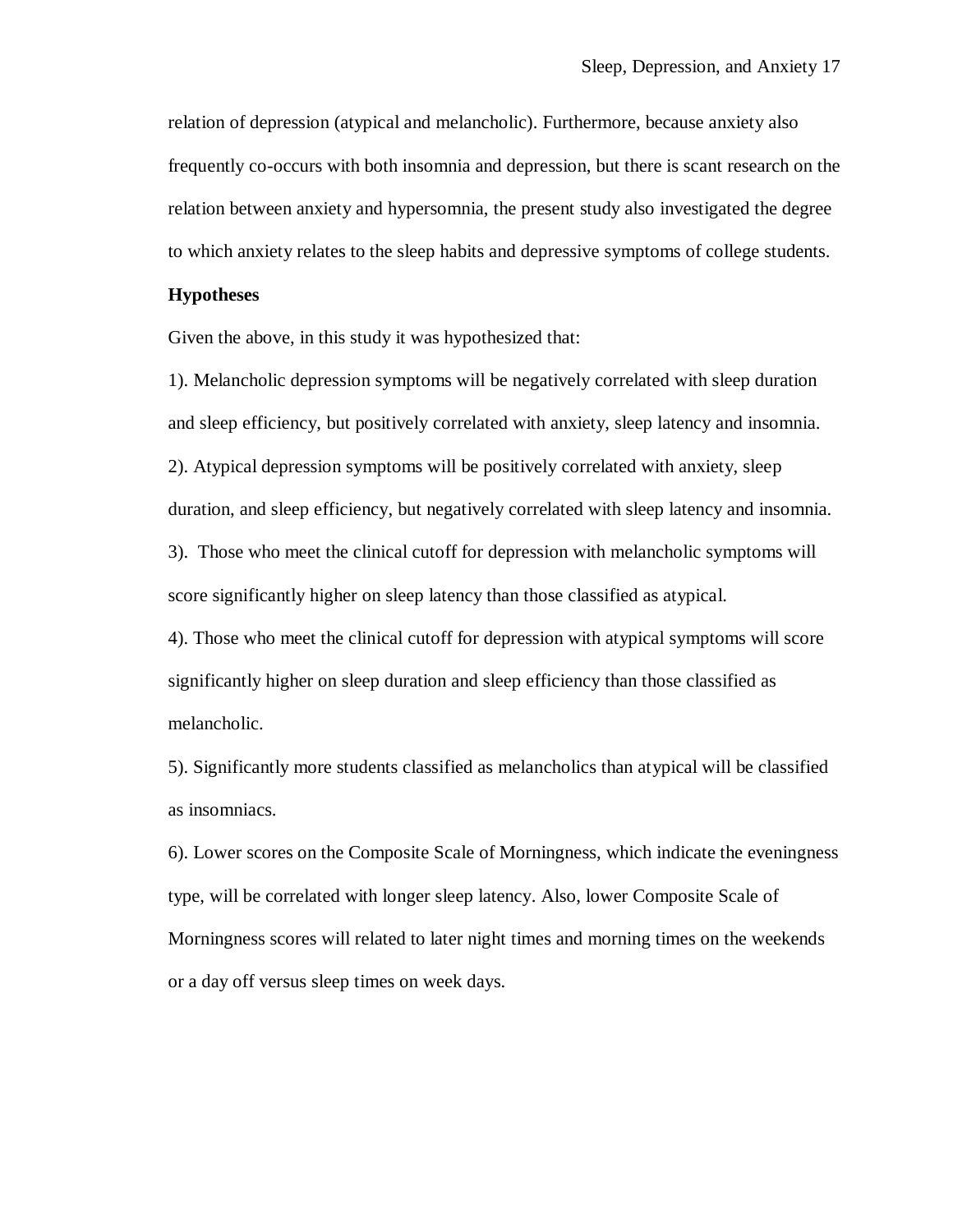### **Method**

### **Participants**

Participants were recruited from the Department of Psychological Science participant pool at Ball State University in the Spring semester 2010. All participants received course credit for their participation. There were 355 participants that completed the study. They ranged in age from 18 to 44 years old, with a mean of 20 years old (*SD*= 9.58). There were 200 female and 155 male participants.

### **Measures**

**Demographics Sheet.** The demographic sheet included 15 questions about the participant and about their daily schedules, academic information, work and other commitments. This provided a general background about the participants.

### **Pittsburgh Sleep Quality Index (PSQI; Buysse, Reynolds, Monk, Berman, &**

**Kupfer, 1989).** The PSQI consists of ten items, some of which contain multiple parts. The total score on the PSQI can range from 0 to 21, with higher scores indicating worse sleep quality. In addition, there are seven component scores that Buysse et al. (1989) report share a high internal consistency (Cronbach's  $\alpha$ = .83), and good overall test-retest reliability  $(r= 0.85)$ . The PSQI seven component scales are sleep quality, sleep latency, sleep duration, habitual sleep efficiency, sleep disturbance, use of sleeping medication, and daytime dysfunction. For the present study there was a stable internal consistency (Cronbach's  $\alpha = .71$ ).

Buysse et al. (1989) report that all seven component scores were significantly able to discriminate between depressive patients ( $r = 0.38$  to 0.83,  $p's < 0.01$ ), patients with disorders of initiating and maintaining sleep ( $r = 0.31$  to 0.79,  $p's < 0.02$ ), and patients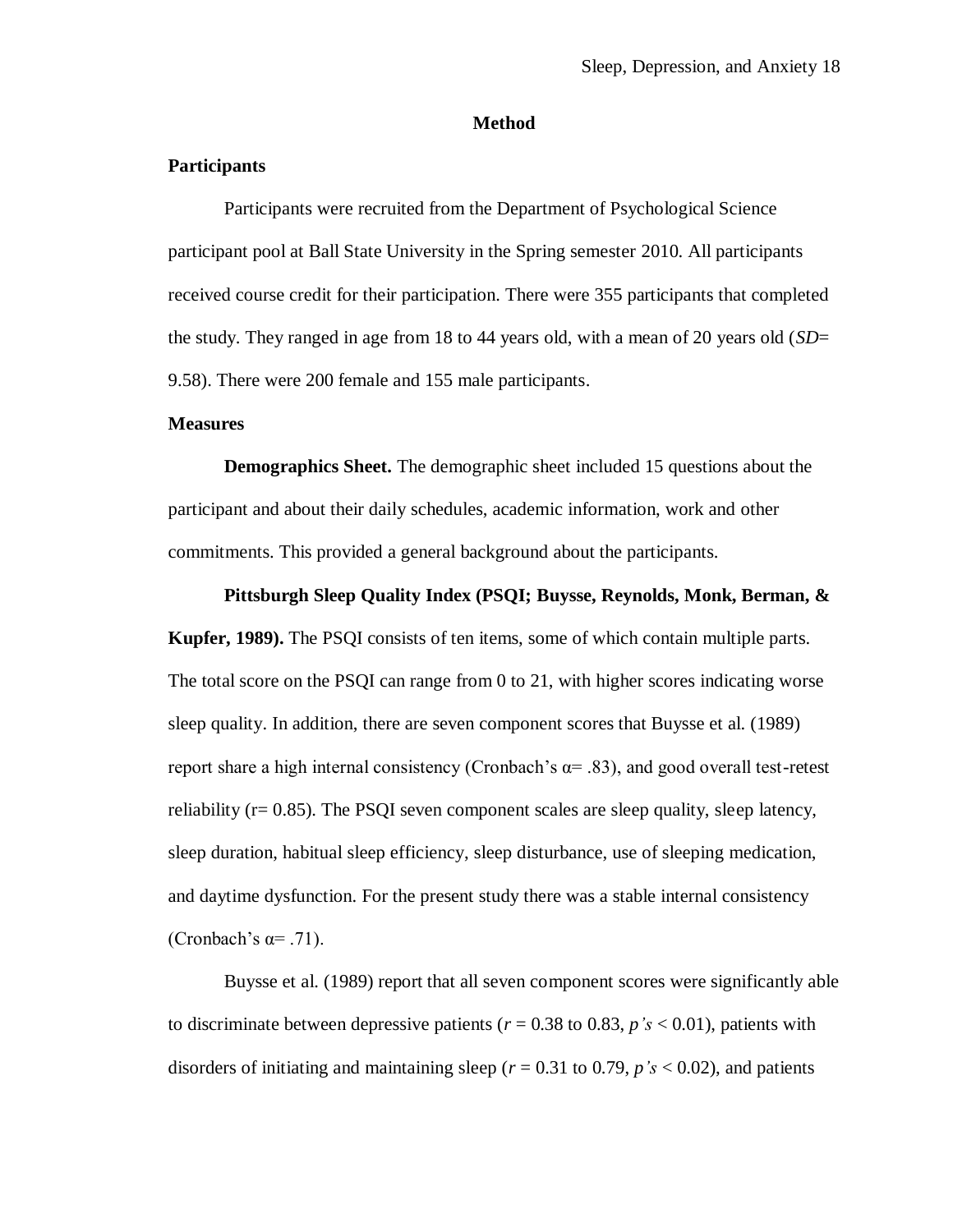with disorders of excessive somnolence ( $r = 0.38$  to 0.76,  $p's < 0.01$ ) from one another as well as from the control group ( $r = 0.44$  to 0.70,  $p's < 0.001$ ). However, the sleep disturbance component scale scores were not significantly different for both the depressive patients group and the patients with disorders of excessive somnolence. Also, the use of sleeping medication component scale scores were not significantly different for the control group and the patients with disorders of excessive somnolence group (Buysse et al. 1989).

**Epworth Sleepiness Scale (ESS; Johns, 1991).** The ESS is an eight-item questionnaire that assesses daytime sleepiness. This measure has eight scenarios in which it is asked how likely one is to fall asleep during each situation. All eight situations are responded to with a four point Likert scale ( $0 =$  "would never doze",  $3 =$  "high chance of dozing"). Scores on the ESS range from 0 to 24, with scores of greater than 16 indicating a high level of daytime sleepiness (Johns, 1991). The ESS has a significant correlation with the respiratory disturbance index (RDI) ( $r = 0.55$ ,  $p < 0.001$ ). This finding showed that the ESS was able to measure average sleep propensity as well as other more timing consuming procedures.

Johns (1992) found the ESS to have high test-retest reliability ( $r = 0.82$ ). In this study of medical students and a group of patients with obstructive sleep apnea syndrome (OSAS), an item analysis revealed good internal consistency ( $\alpha$  = 0.88 for the patient group and 0.73 for the student group). The results of a factor analysis showed there was one main factor in this scale for both the patient and student group, with eigenvalues of 3.95 and 2.07 respectively. For the present study there was a stable internal consistency (Cronbach's  $\alpha$ = .75).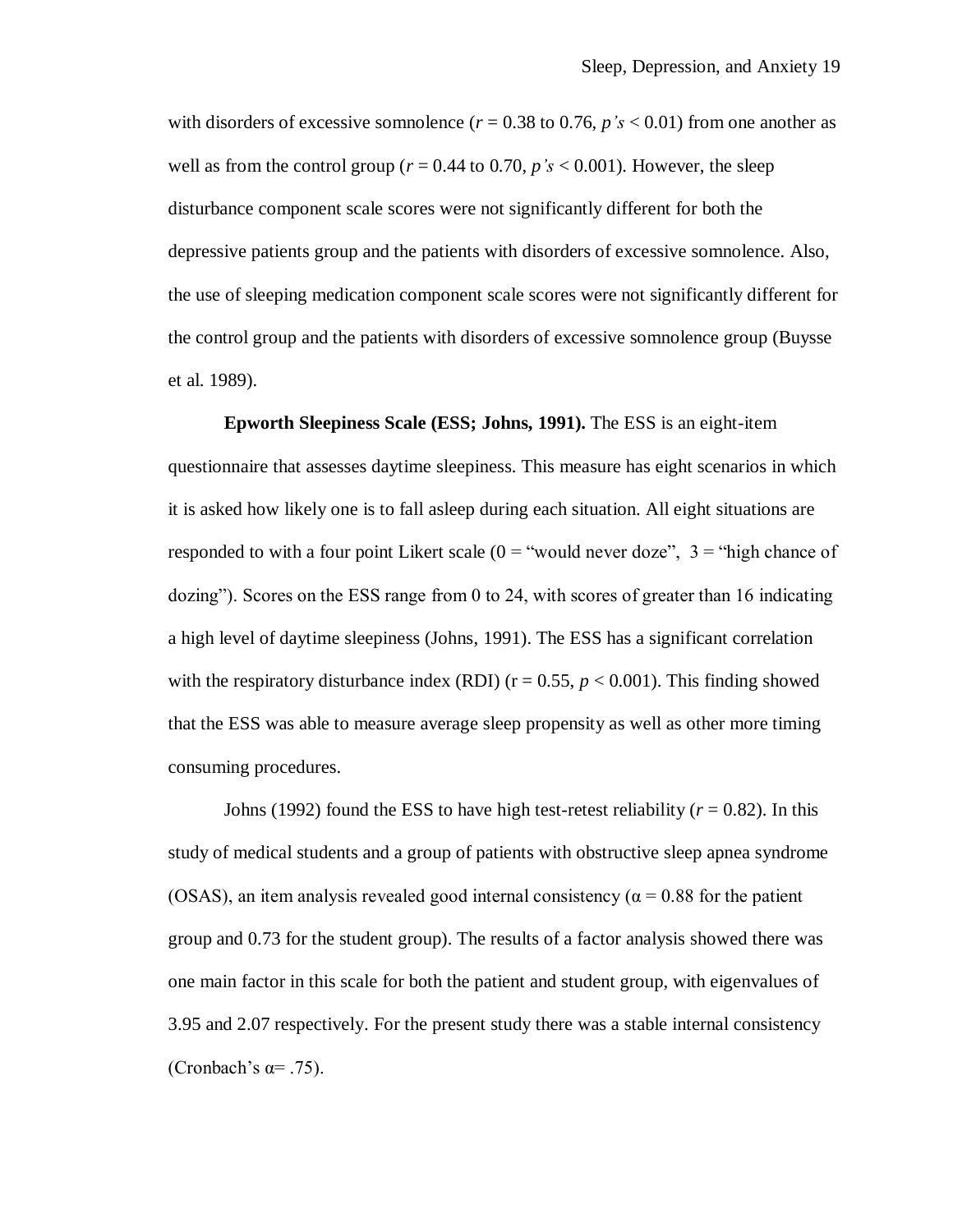**Insomnia Symptom Questionnaire (ISQ; Okun et al., 2009**). The ISQ was used to assess for insomnia. The authors created this scale to be consistent with the criteria for primary insomnia as seen in the DSM-IV. The ISQ consists of thirteen items. The first five items are measured on a six point Likert scale ranging from 0 to 5, and then they are also asked to rate how long the symptom has lasted in either weeks, months, or years. Questions six through thirteen are measured on a five point Likert scale ranging from 0 to 4. Internal consistency was found to be high for this measure, with a Cronbach  $\alpha$  of 0.89. For the present study there was high internal consistency (Cronbach's  $\alpha$ = .86).

**Composite Scale of Morningness (Smith, Reilly, & Midkiff, 1989).** This scale is a 13-item measure which assesses circadian rhythms, specifically inclinations for morning or evening activities. It was derived from previous scales by Horne and Ostberg (1976) and Torsvall and Akerstedt (1980), which had a correlation coefficient of 0.79. The items with the best psychometrics from these two scales were chosen for the composite scale and the number of items fell in between the number of items on the other two scales. Scores on the composite scale range from 13 which indicates extreme evening type to 55 which indicates extreme morning type. Scores between 13 and 22 are evening type, between 23 and 44 is considered intermediate, and scores 44 and above are morning type. High internal reliability was reported ( $\alpha$ = 0.87). The composite scale had high convergent validity with both Horne and Ostberg's scale (*r* = 0.95) and Torsvall and Akerstedt's scale  $(r = 0.79)$ . The composite scale had a 0.35 to a 0.43 correlation with Folkard et al. Morningness and Flexibility subscales along with other morningness scales. For the present study there was high internal consistency (Cronbach's  $\alpha$ = .83).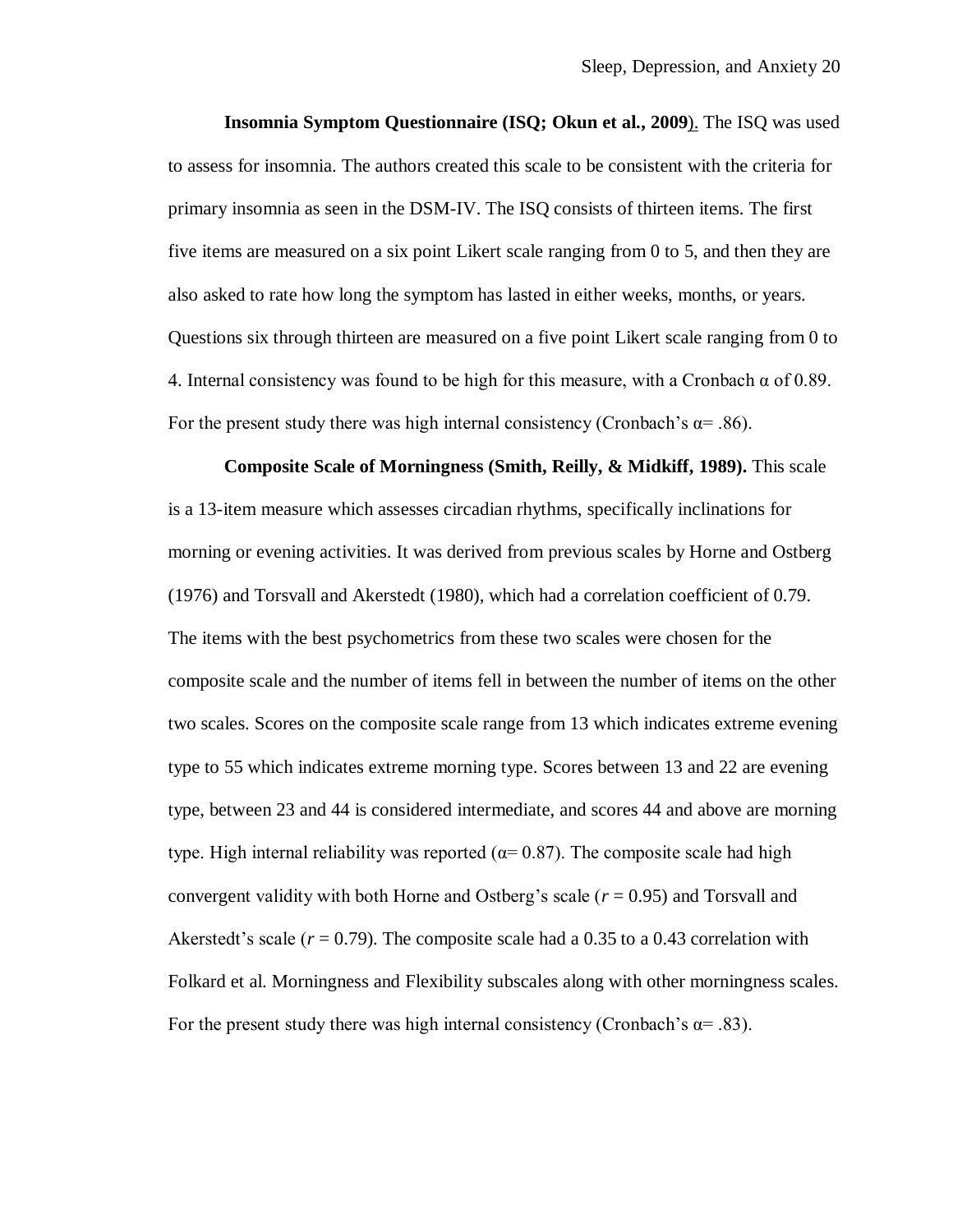**Sleep Timing Questionnaire (STQ; Monk et al., 2003).** This scale consists of 18 items measuring typical good night times and good morning times for participants, and if these times are consistent between week days and days off. Monk et al. (2003) conducted four studies to assess the reliability and validity of the questionnaire. High test-retest reliability was reported for both the good night times and the good morning times ( $r = 0.71$ ,  $r = 0.83$ ). Significant correlations between the STQ and wrist actigraphic measures showed good convergent validity for good night and good morning times ( $r =$ 0.59, *r* = 0.77). Also, convergent validity was shown through correlations between the STQ and 2-week sleep diary measures for good night and good morning times  $(r = 0.84,$  $r = 0$ . 86). Finally, the fourth study showed strong convergent validity through correlations between the STQ and the Pittsburgh Sleep Diary measures within a diverse sample of participants ( $r = 0.79$ ,  $r = 0.81$ ).

**Zung Self-Rating Depression Scale (Zung, 1965).** The Zung Self-Rating Depression Scale was used to assess the level of depressive symptoms. This scale consists of 20 items in which participants are instructed to check whether the item pertains to them a little of the time, some of the time, a good part of the time, or most of the time. Of the 20 items ten are worded positively and ten are worded negatively. Values of 1, 2, 3, and 4 are given to the item responses and are reversed when the item was worded positively. Lower scores on this measure indicate lower levels of depression and higher scores indicate higher levels depression. Scores range from 20 to 80. Those who score 50 or higher typically have depression.

Zung, Richards, and Short (1965) found that there was a strong correlation between the Zung Self-Rating Depression Scale and the clinical scale Depression (D) on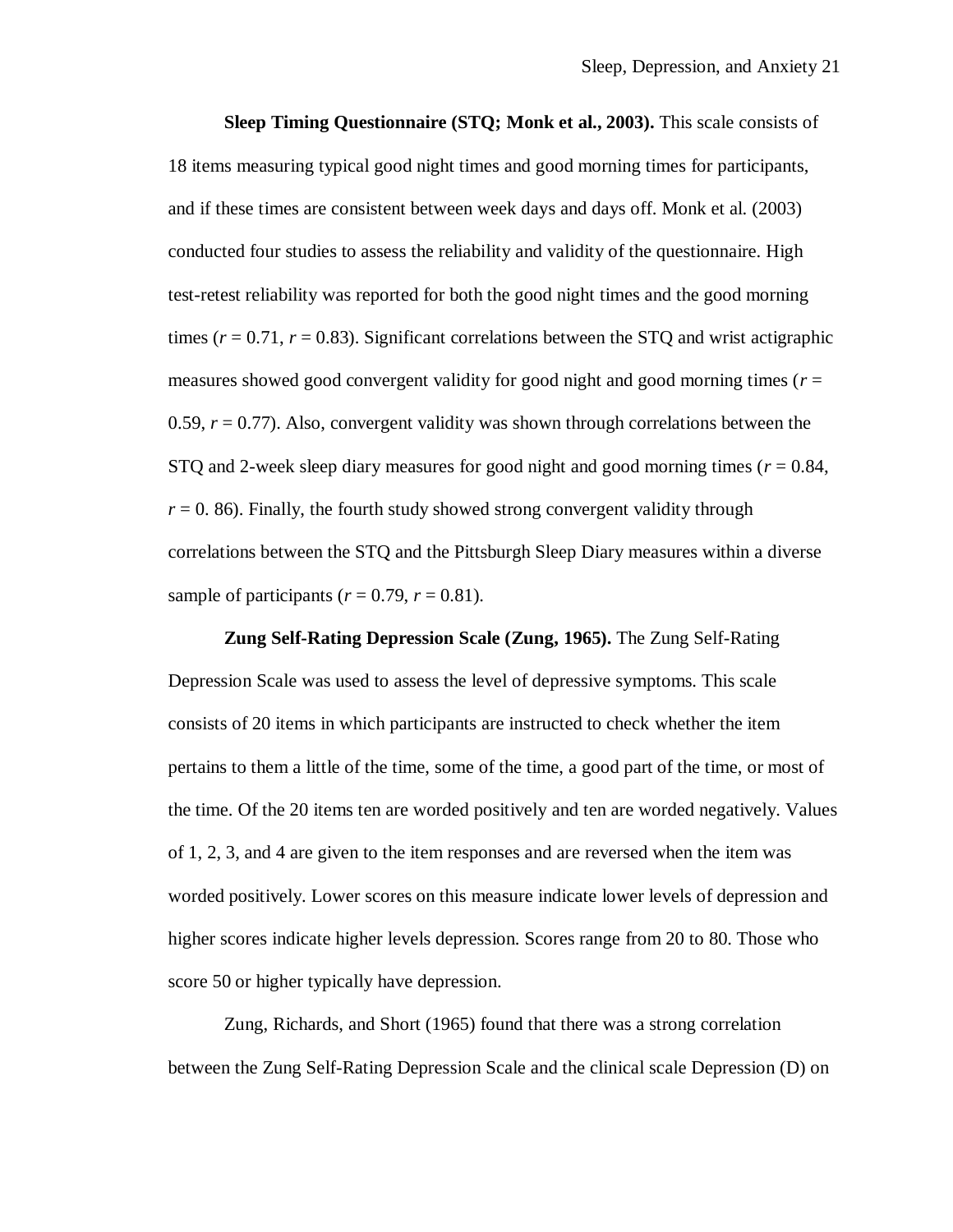the Minnesota Multiphasic Personality Inventory (MMPI)  $(r = 0.70)$ . This finding was replicated with the MMPI-2 in a study by Thurber, Snow, and Honts  $(2002)$   $(r = 0.77)$ . Knight, Waal-Manning, and Spears (1983) found the Zung Self-Rating Depression Scale to have satisfactory internal consistency in their community sample  $(r = 0.79)$ . For the present study there was high internal consistency (Cronbach's  $\alpha$ = .86). Also, the present study reversed scored some of the items on this measure to account for atypical depression features, which is explain in the results section in further detail. The internal consistency for the measure with five items reversed scored was not as strong (Cronbach's  $\alpha = .57$ ).

**Zung Self-Rating Anxiety Scale (Zung, 1971).** The Zung Self-Rating Anxiety Scale was used to assess the level of anxiety symptoms. This scale consists of 20 items in which participants mark whether the item pertains to them none or a little of the time, some of the time, a good part of the time, or most or all of the time. Of the 20 items some of them are worded positively and some are worded negatively. Values of 1, 2, 3, and 4 are given to the responses depending on if the item is worded positively or negatively. Scores range from 20 to 80. Participants with lower anxiety will have lower scores and participants with higher anxiety will have higher scores.

Zung (1971) found a substantial correlation between the Zung Self-Rating Anxiety Scale and the observer rated Anxiety Status Inventory (ASI) (*r* = 0.66) and the correlation between these two scales was found to be even stronger among patients with a diagnosis of anxiety  $(r = 0.74)$ . Also, Zung (1971) found a strong split half correlation among the even and odd items  $(r = 0.71)$ . Jegede (1977) found a high internal consistency for this scale among two different participant groups, specifically a non-patient group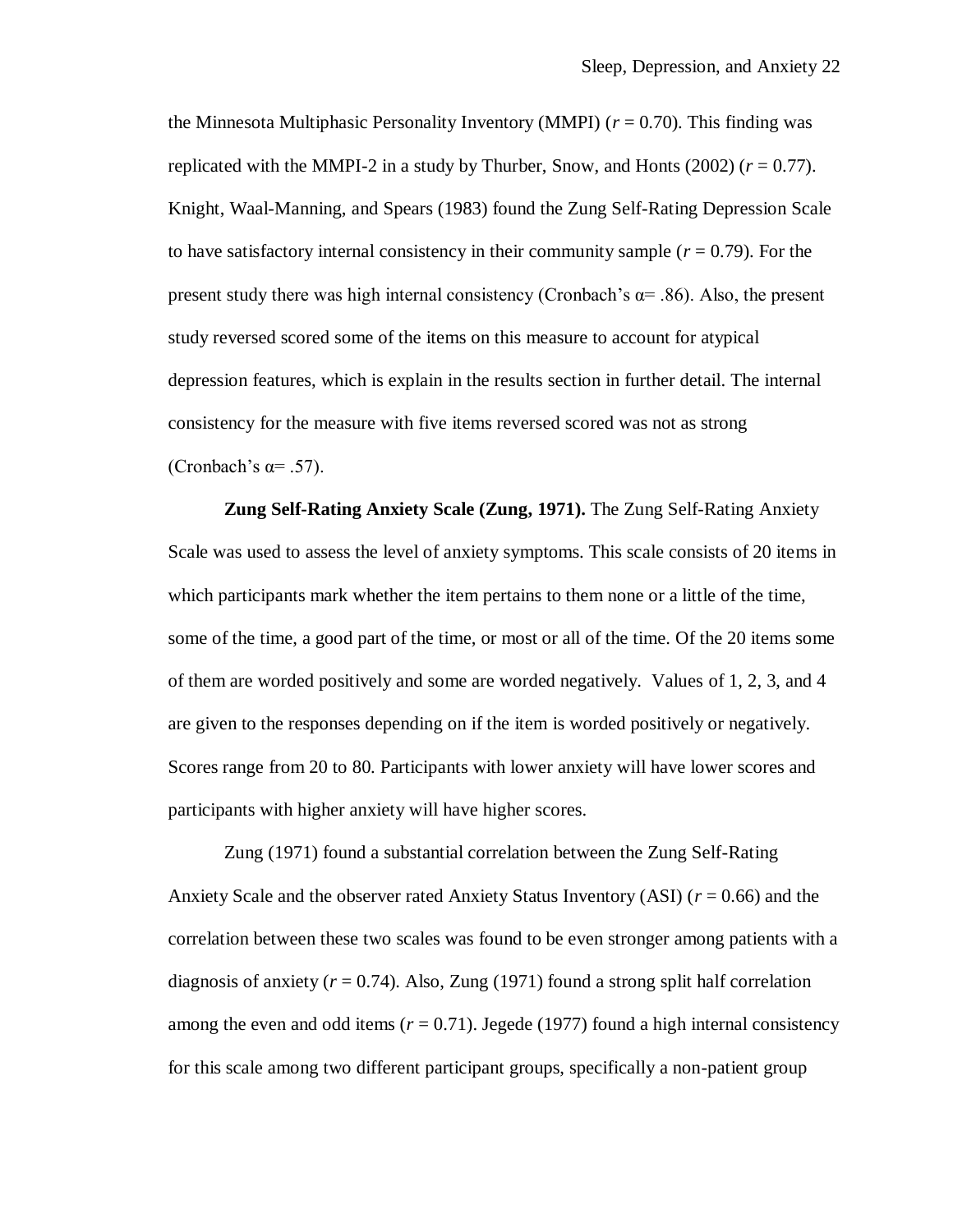(students) and a patient group ( $r = 0.69$ ;  $r = 0.81$ ). For the present study there was high internal consistency (Cronbach's  $\alpha$ = .81).

**Closing Questionnaire.** The closing questionnaire contained 11 items that assessed for any treatment of mental health problems. Also, covered in the questionnaire was any medications previously or currently taken for any mental health problems.

### **Procedure**

Each participant responded to the measures via Ball State University's Integrated Network Quizzing, Surveying, and Interactive Testing (inQsit) system. They first read and either agreed or declined to participate via an online consent form.

Each participant then responded to the demographic, sleep, depression, and anxiety measures (presented in a counterbalanced order). Once they completed the measures, debriefing information was provided.

#### **Results**

Pearson's correlations involving the depression measures for the first two hypotheses are displayed in Table 1. As predicted, melancholic depressive symptoms were significantly associated with shorter sleep duration ( $r = 0.17$ ,  $p = 0.003$ ), poorer sleep efficiency ( $r = 0.22$ ,  $p < 0.001$ ), longer sleep latency ( $r = 0.37$ ,  $p < 0.001$ ), greater insomnia ( $r = 0.45$ ,  $p < 0.001$ ), and anxiety ( $r = 0.36$ ,  $p < 0.001$ ). To simultaneously examine the relations among these variables a multiple regression analysis was conducted with melancholic depression as the criterion. Histogram, scatter plot, and Q-Q plot examination indicated that the assumptions for normality and homoscedasticity were met. As shown in Table 2, anxiety ( $p=0.014$ ), sleep latency ( $p=0.006$ ), and insomnia ( $p<$ 0.001) were all significant independent predictors (all *p*'s < 0.05). However, sleep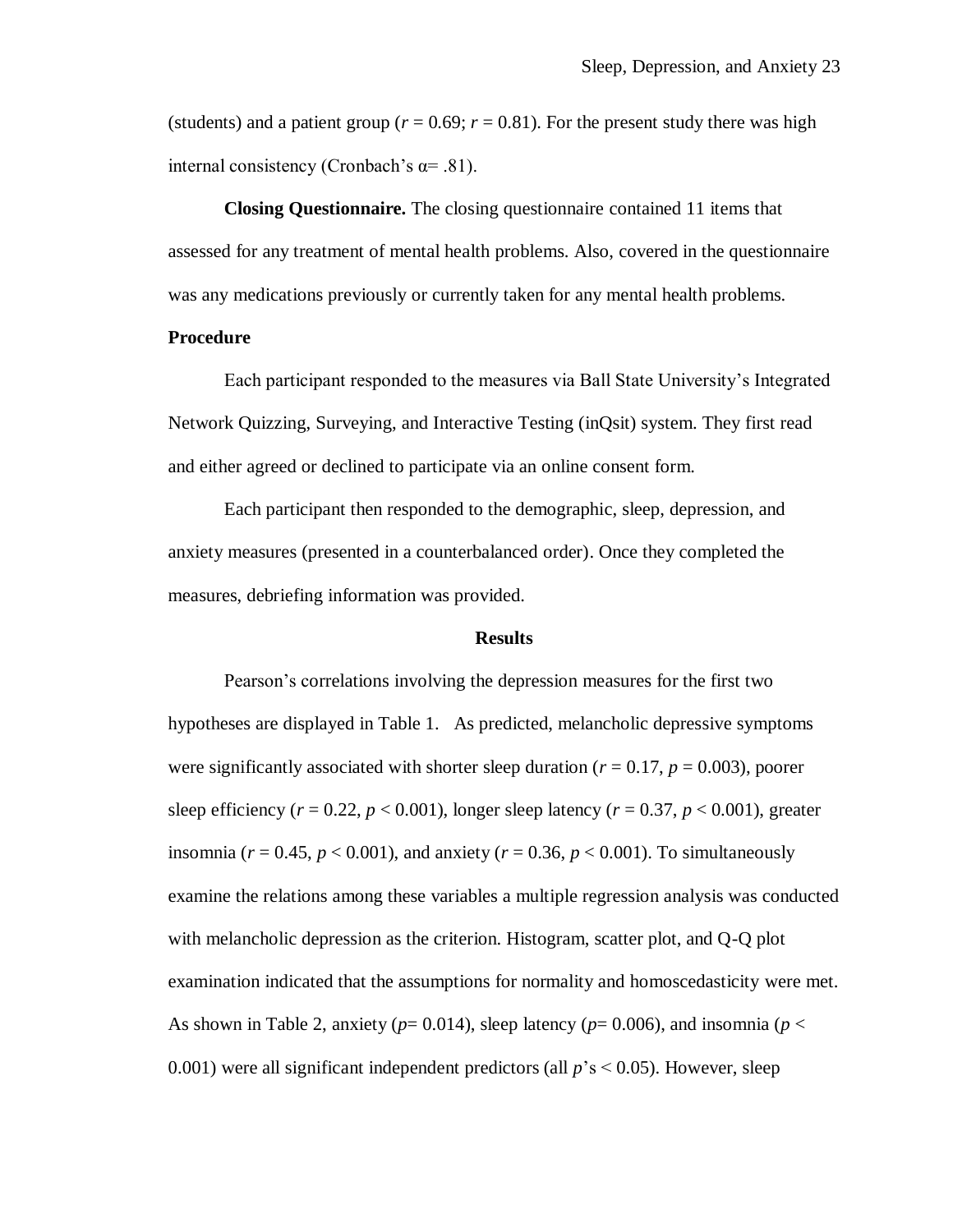duration and sleep efficiency were not significant independent predictors. The overall regression model accounted for 25.6% of the variance in melancholic depressive symptoms,  $F(5,225) = 16.48$ ,  $p < 0.001$ ,  $\alpha = 0.05$ .

To examine the second hypothesis on atypical depression features there were five items on the Zung Self-Rating Depression Scale that were reversed scored to account for atypical depression symptoms versus melancholic based on the criteria that the DSM-IV-TR has laid out for depression with atypical features. The items reversed scored included: "I have trouble sleeping at night", "I eat as much as I used to", and "I notice that I am losing weight". In addition "I still enjoy sex" and "I still enjoy the things I used to" were reversed scored based on the fact with atypical depression a person's mood could be raised by positive stimuli and anhedonia is not a characteristic of depression with atypical features. Insomnia is measured with ISQ and excessive daytime sleepiness is assessed by the ESS with scores greater than 16.

Also as predicted, atypical depressive symptoms were associated with anxiety (*r* = 0.42,  $p < 0.001$ ) and excessive daytime sleepiness ( $r = 0.28$ ,  $p < 0.001$ ). However, contrary to what was predicted atypical depressive symptoms were associated with greater insomnia ( $r = 0.40$ ,  $p < 0.001$ ), shorter sleep duration ( $r = 0.13$ ,  $p = 0.19$ ), poorer sleep efficiency ( $r = 0.16$ ,  $p = 0.003$ ), and longer sleep latency ( $r = 0.35$ ,  $p < 0.001$ ). To further examine the relations among these variables a multiple regression analysis was conducted with melancholic depression as the criterion. Histogram, scatter plot, and Q-Q plot examination indicated that the assumptions for normality and homoscedasticity were met. As shown in Table 3, anxiety ( $p < 0.001$ ) and sleep latency ( $p = 0.003$ ) were both significant independent predictors (all  $p$ 's  $\leq$  .05). However, excessive daytime sleepiness,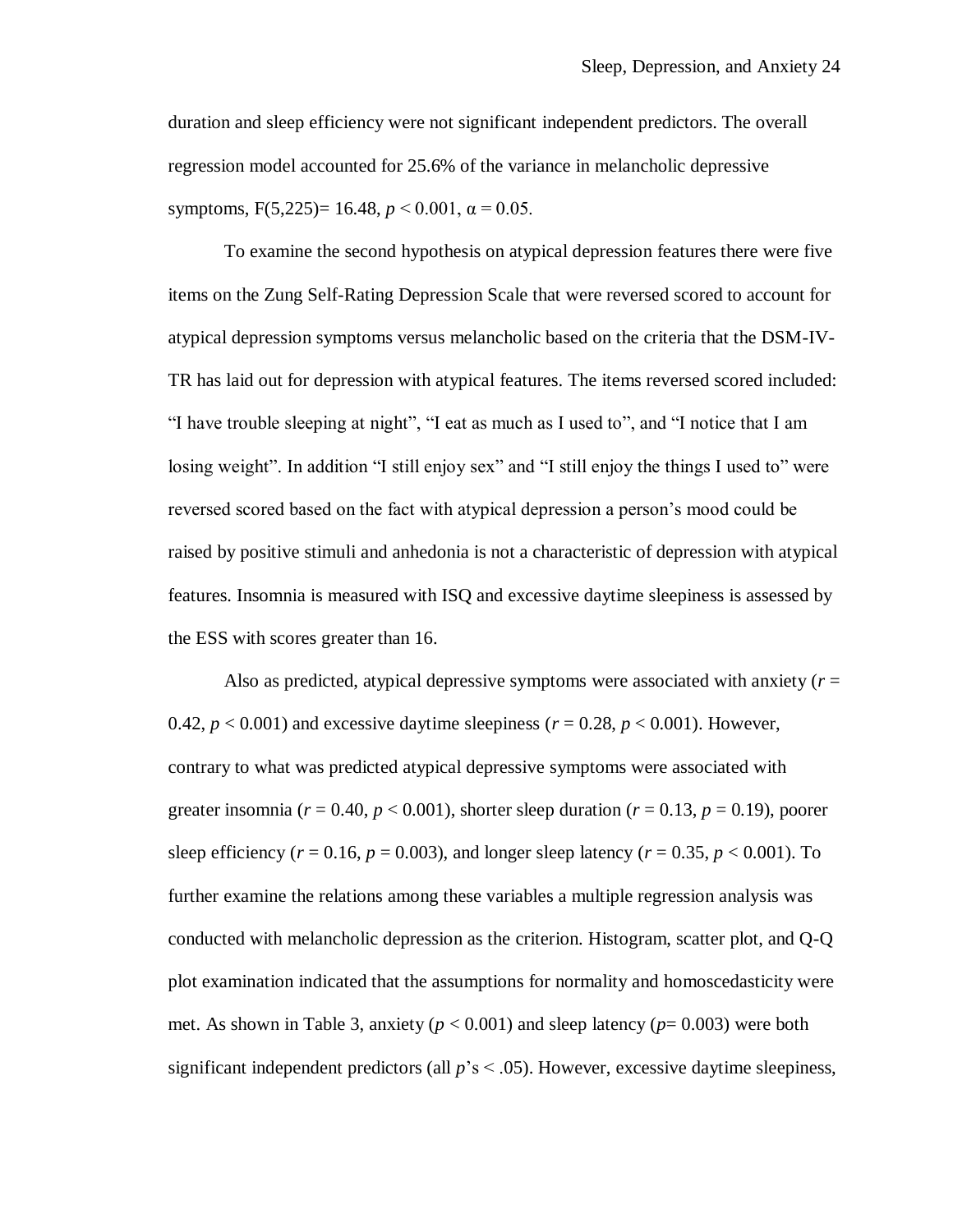sleep duration, sleep efficiency, and insomnia were not significant. Overall, the regression model accounted for 24.3% of the variance in melancholic depressive symptoms,  $F(6, 220) = 12.75$ ,  $p < 0.001$ ,  $\alpha = 0.05$ .

A series of independent samples t-tests were conducted to test the third and fourth hypotheses concerning differences between those who met the cutoff for atypical depression and those who met the cutoff for melancholic depression. The established depression cutoff score for the Zung Self-Rating Depression Scale is 50 out of a possible 80 (Zung, 1965). However, because the current study sought to distinguish between melancholic and atypical subtypes of depression, the scale was first reduced to 15 items that are indicative of both subtypes of depression (e.g., "I feel hopeful about the future"). The total possible score for these 15 items is 60, and based on the ratio of 50:80 for the full 20-item scale, scores above 38 were judged as indicating depression. The internal consistency of these 15 items was high (Cronbach's  $\alpha$ = .85). For those scoring above 38, the other five items of the scale were used to indicate which subtype of depression (melancholic or atypical) the person was classified as. Specifically, these items were: "I have trouble sleeping at night", "I eat as much as I used to", "I notice that I am losing weight", "I still enjoy sex", and "I still enjoy the things I used to". These five items were scored in the direction of atypical symptoms. Out of a possible 20, a 13 or higher indicated atypical symptoms and a 12 or under indicated melancholic symptoms. These five items had a weaker internal consistency (Cronbach's  $\alpha$ = .45).

The Levene's test for equality of variances was nonsignificant when comparing the types of depression on the sleep latency scale on the PSQI  $(p= 0.118)$ , on the sleep duration scale on the PSQI ( $p=0.978$ ), on the sleep efficiency scale on the PSQI ( $p=$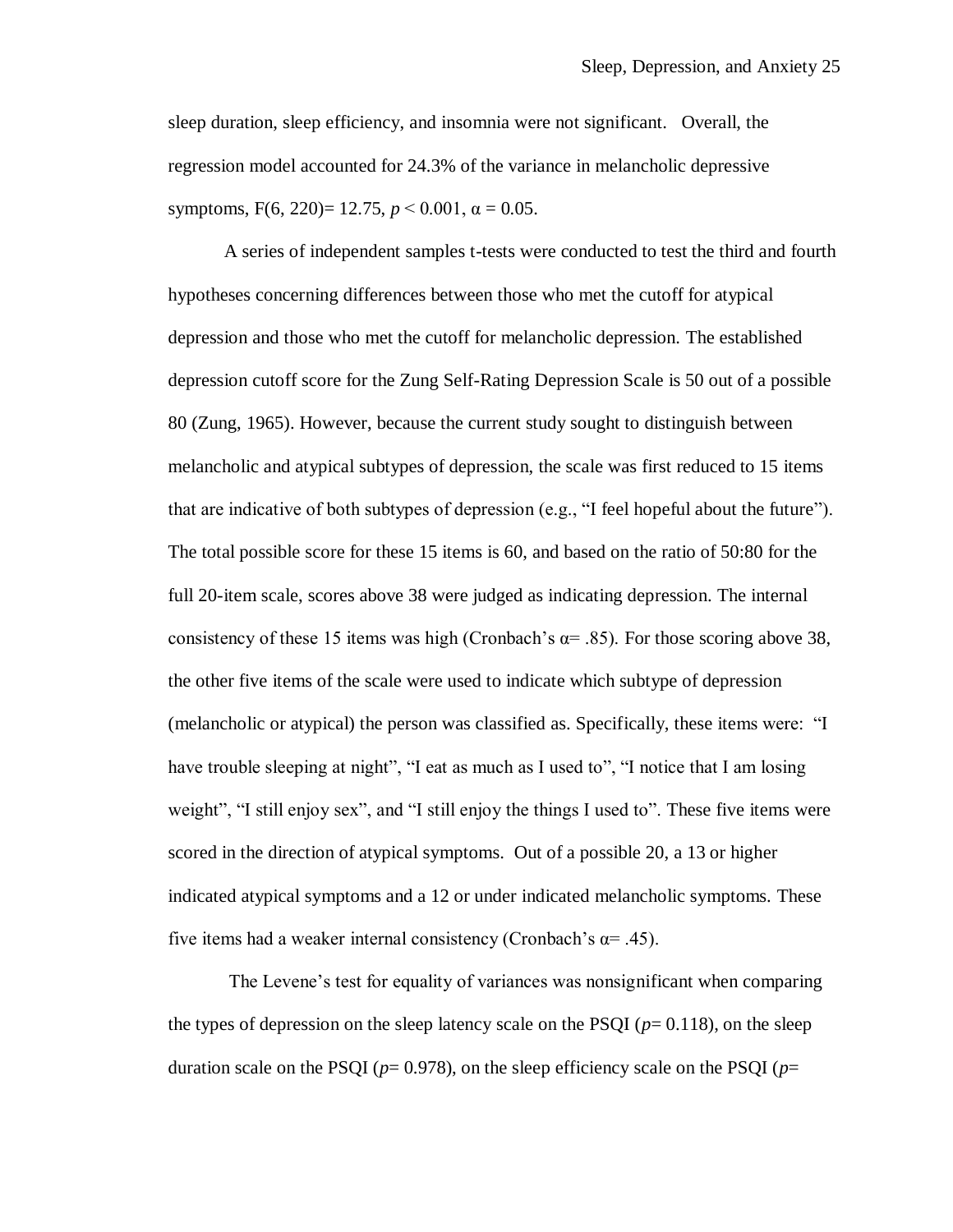0.932), and on anxiety symptoms measured by the Zung Anxiety Scale  $(p= 0.762)$ . Therefore, equal variances were assumed. There was not a significant difference between those classified as atypical  $(M = 1.81, SD = 1.08)$  versus melancholic  $(M = 1.83, SD = 1.08)$ 0.79) on sleep latency,  $t(37)=0.08$ ,  $p > 0.05$ . There was a nonsignificant finding between those who met the cutoff for atypical depression (*M*= 0.68, *SD*= 0.84) and melancholic depression (*M*= 0.67, *SD*= 0.84) on sleep duration,  $t(38)$ = -0.057, *p* > 0.05. A nonsignificant difference was found between those that classified as atypical  $(M = 0.82)$ , *SD*= 1.01) compared to those classified as melancholic (*M*= 0.722, *SD*= 1.09) on sleep efficiency,  $t(38) = -0.298$ ,  $p > 0.05$ . Finally there was a nonsignificant difference between those who met the cutoff for atypical depression (*M*= 42.80, *SD*= 7.48) and melancholic depression (*M*= 48.56, *SD*= 7.10) on anxiety symptoms as measured by the Zung Anxiety Scale  $t(36)= 0.740, p > 0.50$ .

To assess the fifth hypothesis on if there was significantly more college students that were classified as depressed with melancholic features that were classified as insomniacs compared to those classified as depressed with atypical features a chi-square test of independence was conducted. The numbers of the groups were quite small and the chi-square was not significant,  $\chi^2$  (1) = 0.03, *p* > 0.05. This hypothesis was not supported and future research is needed with larger numbers.

For the sixth hypothesis the Composite Scale of Morningness total score correlated with sleep latency ( $r = -0.29$ ,  $p < 0.001$ ), later night times during the week ( $r =$ -0.38, *p* < 0.001), later night times on the weekends or a day off (*r* = -0.39, *p* < 0.001), later morning times during the week ( $r = -0.30$ ,  $p < 0.001$ ), later morning times on weekends or a day off ( $r = -0.44$ ,  $p < 0.001$ ), and the difference between morning times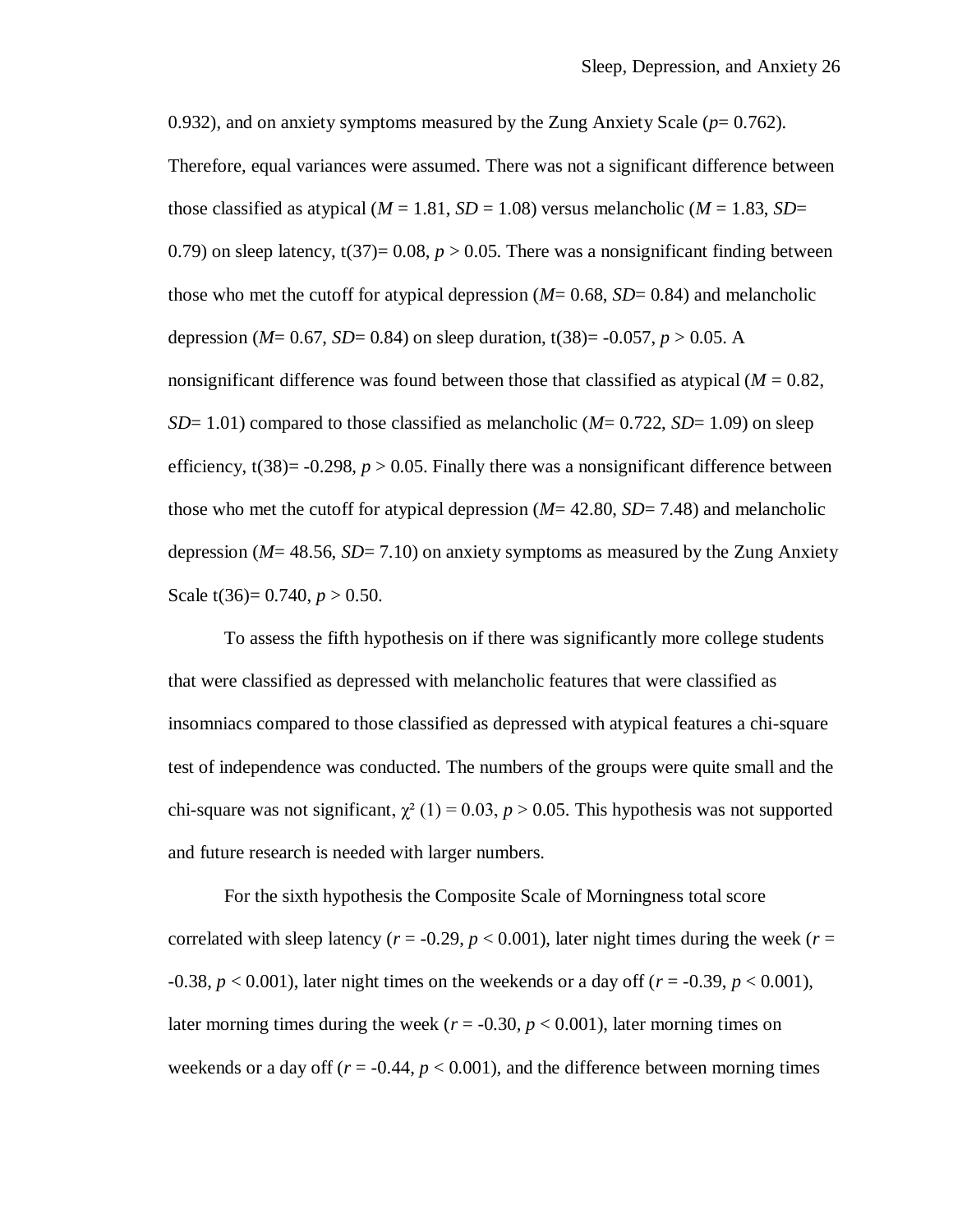on weekends versus the weekdays ( $r = -0.17$ ,  $p = 0.003$ ), as seen in Table 4. There was not a significant correlation between the Composite Scale of Morningness total score and the difference between night times on weekends versus the weekdays ( $r = -0.06$ ,  $p =$ 0.26). To further examine the relations among these variables a multiple regression analysis was conducted with the Composite Scale of Morningness score as the criterion. Histogram, scatter plot, and Q-Q plot examination indicated that the assumptions for normality and homoscedasticity were met. As shown in Table 5, sleep latency (*p* < 0.001), later night times during the week (*p* < 0.001), later night times on the weekends (*p*  $< 0.001$ ), and later morning times on the weekends ( $p < 0.001$ ) were all significant independent predictors (all  $p's < 0.05$ ). However, later morning times during the week was not significant. Overall, the regression model accounted for 34.1% of the variance in melancholic depressive symptoms,  $F(5, 305) = 32.52$ ,  $p < 0.001$ ,  $\alpha = 0.05$ . The Composite Scale of Morningness total score was also significantly correlated with both melancholic depressive features ( $r = -0.18$ ,  $p = 0.002$ ) and atypical depressive features ( $r = -0.18$ )  $= -0.23$ ,  $p < 0.001$ ) as measured by the Zung Self-Rating Depression Scale and the subsequent revisions made to assess for the atypical symptoms.

#### **Discussion**

**Summary of Findings**. This study was designed to examine the relations among college student sleep habits, depression, and anxiety. The results support previous findings that depression is correlated with anxiety and insomnia (Buysse et al., 2008; Jasson-Frjmark and Lindblom, 2008; Neckelmann et al., 2008). However, unlike previous studies, this study aimed to separately examine the differences between melancholic depression features and atypical depression features. As hypothesized,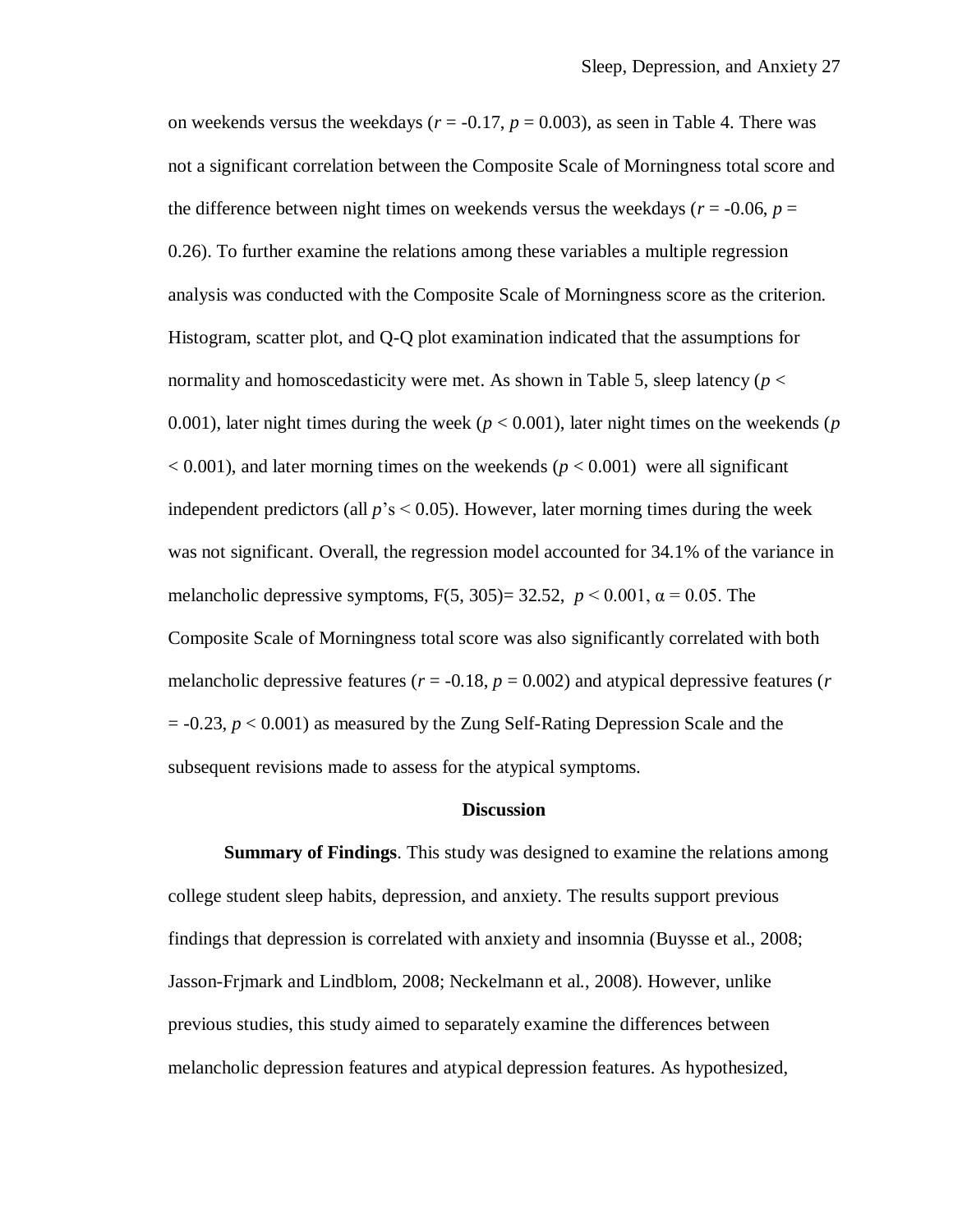insomnia, anxiety, poorer sleep efficiency, longer sleep latency, and shorter sleep duration were all significantly correlated with melancholic features of depression. Furthermore, a regression analysis found that anxiety scores, insomnia scores, and sleep latency scores were the strongest predictors of the melancholic depression scores.

Also in line with the hypotheses, anxiety and excessive daytime sleepiness were significantly correlated with atypical depression features. However, in contrast to the predictions, insomnia, shorter sleep duration, poorer sleep efficiency, and longer sleep latency were also all correlated with atypical depressive features. The regression analysis for atypical depressive features revealed anxiety and sleep latency to be the strongest predictors for atypical depressive symptom scores.

The present study employed the Zung Self-Rating Depression Scale (Zung, 1971) to measure melancholic depressive symptoms and created a revision of the scale to assess for atypical depressive symptoms. This measurement approach yielded 41 participants who classified as depressed; 19 with melancholic symptoms and 22 with atypical symptoms. Several independent samples t-tests were conducted to evaluate the differences between those who met the cutoff scores for melancholic depression compared to those who met the cutoff for atypical depression. The results revealed no significant differences between those that were classified as depressed with melancholic features compared to those classified as depressed with atypical features on sleep latency, sleep duration, sleep efficiency, and anxiety symptoms. Despite these nonsignificant results, there were roughly equal numbers of participants in each group, which is at least partially suggestive evidence for the existence of two different subtypes of depression in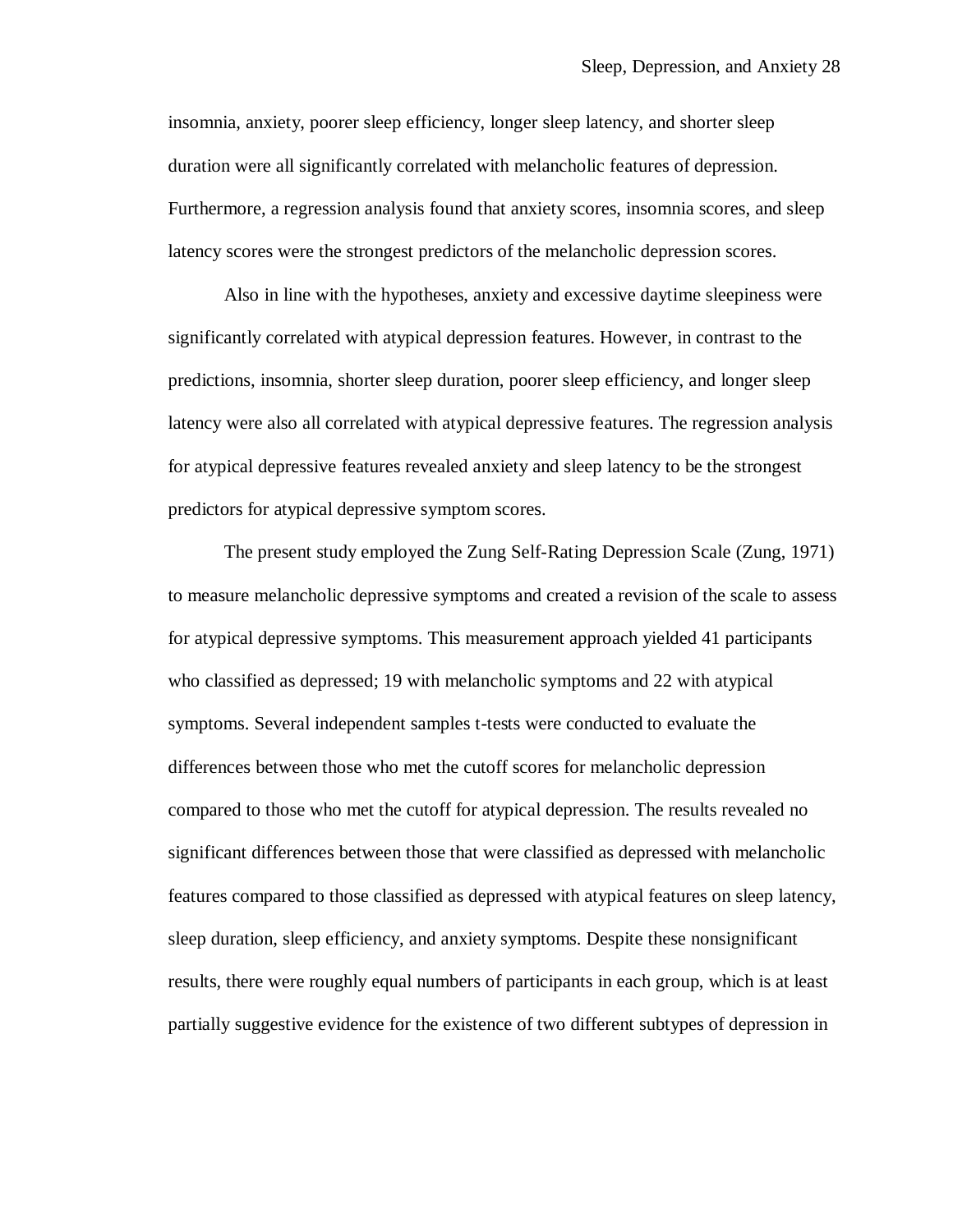college students; for example, when assessing sleep efficiency there were 18 participants who were classified as melancholic and 22 who were classified as atypical.

Sleep latency, later night times during the week, later night times on the weekends or prior to a day off, later morning times during the week, later morning times on weekends or a day off, and the difference between morning times on weekends versus the weekdays all correlated with the Composite Scale of Morningness total scores. These were all negative correlations, which indicated that these correlated with lower scores on the Composite Scale of Morningness which indicates the eveningness type as predicted. However, there was not a significant correlation between the Composite Scale of Morningness total score and the difference between night times on weekends versus the weekdays. A regression analysis revealed that sleep latency, later night times during the week, later night times on the weekends, and later morning times on the weekends were all significant independent predictors. However, later morning times during the week was not a significant predictor of the Composite Scale of Morningness scores. The Composite Scale of Morningness total score also significantly correlated with both melancholic and atypical depressive features as measured by the Zung Self-Rating Depression Scale and subsequent revisions made to assess for atypical symptoms.

There were 46 participants that classified as being the evening type on the Composite Scale of Morningness score by having a score of 22 or less, which is approximately 13% of the participants. By comparison, only 3 participants had a score of 44 or higher which indicated the morning type and all other participants fell into the intermediate section. This suggests that more students are "night owls" versus morning people and is consistent with the Brown, Soper, and Buboltz (2001) finding of an 11.5%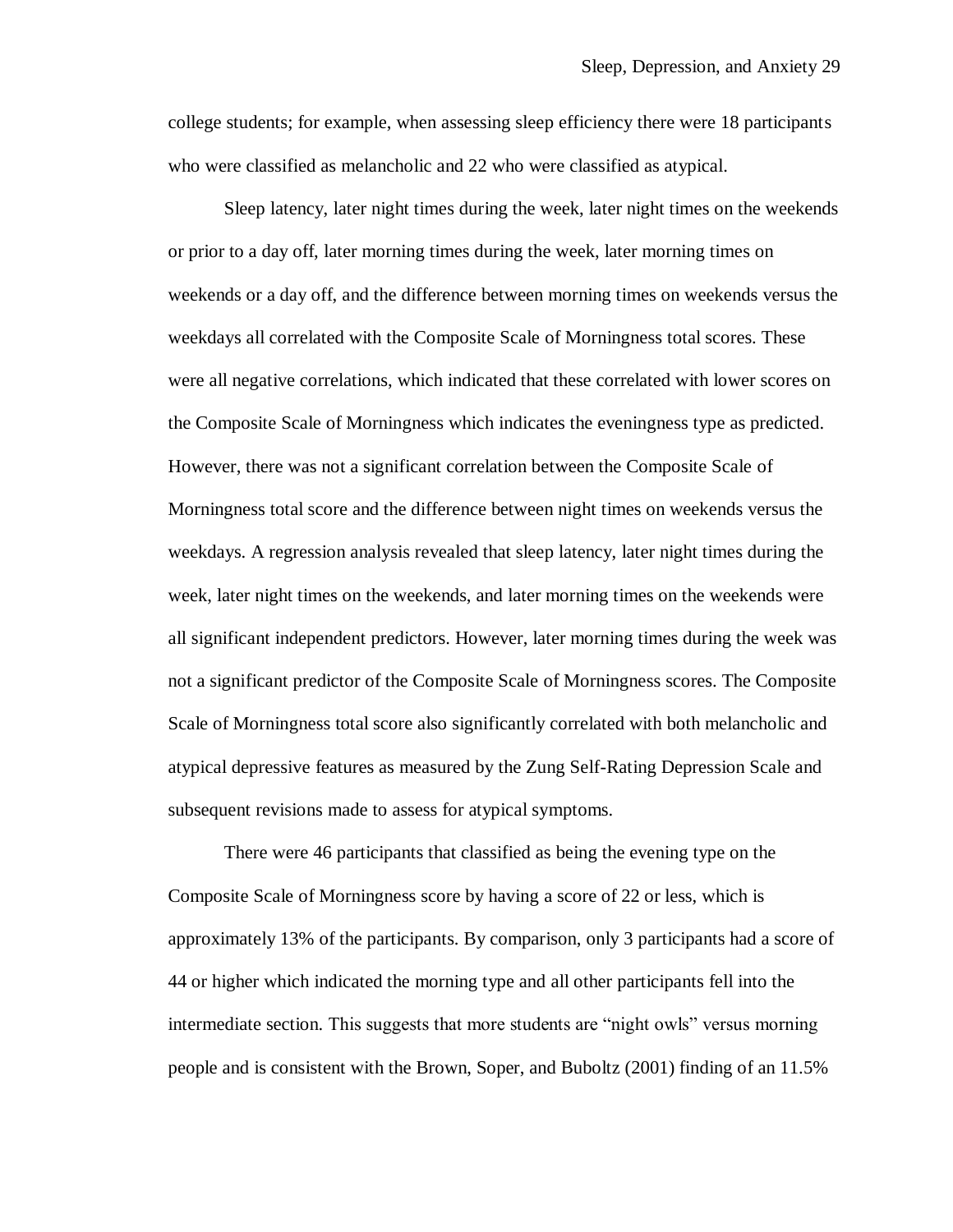college student prevalence of DSPS. The results from the present study can at best indicate that the Composite Scale of Morningness scores along with the later sleep times and later morning times could be a sign of DSPS in those participants and may warrant further explanation into their sleeping habits to make a definite diagnosis.

Consistent with previous research (e.g. Buysse et al., 2008) insomnia was a significant predictor of melancholic depressive symptoms. However, a unique finding of the present study was that insomnia was not found to be a significant predictor of atypical depressive symptoms among college students. This finding was predicted based on studies of depression in late adolescent – young adult populations. For example, Hawkins et al. (1985) found that depressed 17 to 25 year olds tended to oversleep, rather than get too little sleep, and suggested that age interacts with depression and sleep. Furthermore, the DSM-IV-TR states that younger people might be more likely to experience depression with atypical features, while older adults experience depression with melancholic features more. The present studied consisted of college students (M= 20), which is generally a younger population. Although close in numbers, there were a few more participants that classified as depressed with atypical symptoms  $(N= 22)$  than depressed with melancholic symptoms  $(N= 19)$ . Hawkins et al. (1985) study supports the notion that there may be a stronger prevalence of atypical depressive features in a college population. Matza et al. (2003) also found that those with atypical depression tended to have an earlier age of onset and that there was a significant difference between people with atypical depression compared to other depressed people. Again the present results indicate that college students may be more likely to exhibit atypical depression, possibly even more than melancholic depression. However, Matza et al. (2003) study points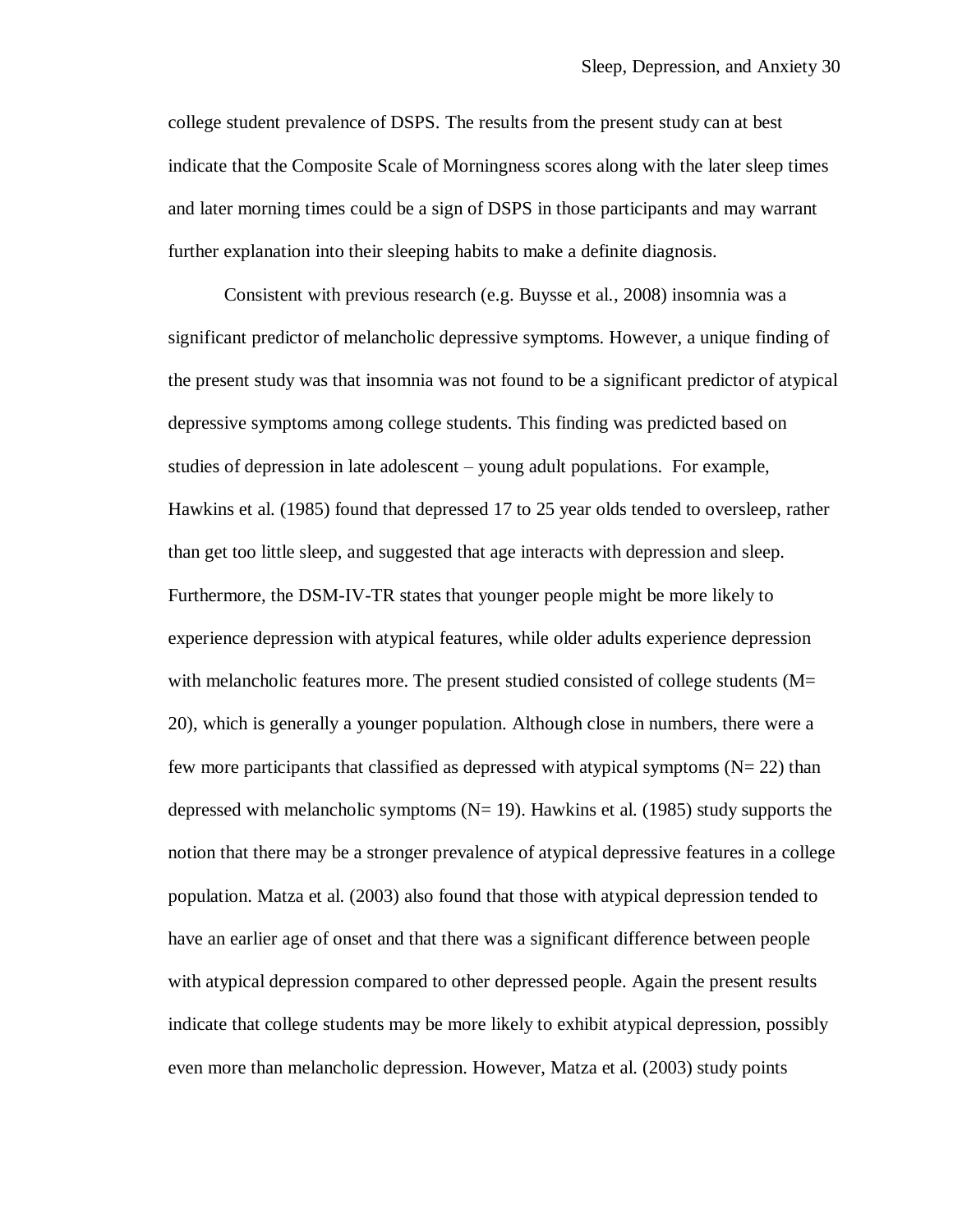toward there being significant differences between atypical depression and other types, but this study did not have any significant findings to add support to that statement.

Jasson-Frjmark and Lindblom (2008) not only studied depression and insomnia, but also anxiety. They also found that insomnia was related to future depression and future anxiety. Among their findings was that compared to anxiety, insomnia had stronger predictive power for future depression. Again, the present study supports that insomnia is a predictor for depression, but only for depression with melancholic symptoms and not atypical symptoms. Also, the present study supports the finding that insomnia was a stronger predictor for depression than anxiety.

**Limitations**. The present study had several limitations. One of the main being that there are not substantial measures that assess for some of these mental health problems. Firstly, although structured interviews exist, the lack of a self-report measure that specifically assess for atypical depression features was a challenge to the present study. More commonly it has been seen that depression is associated with a lack of or inability to sleep and loss of weight, which classify as the melancholic symptoms. Recently, hypersomnia has been more apparent in the research, but the prominent traditional depression measures do not account for atypical features. To address this challenge, five items from the Zung Self-Rating Depression Scale (Zung, 1971) were reverse scored to better match the nature of atypical depression. Unfortunately, the results from this measure generally did not conform to the hypotheses. At the theoretical level, the fact that the mood of those exhibiting atypical depression can be elevated in response to positive stimuli, or as the DSM-IV-TR (2000) calls it, "mood reactivity", likely makes assessing for atypical features difficult. Also, the reversed scored items on the Zung Self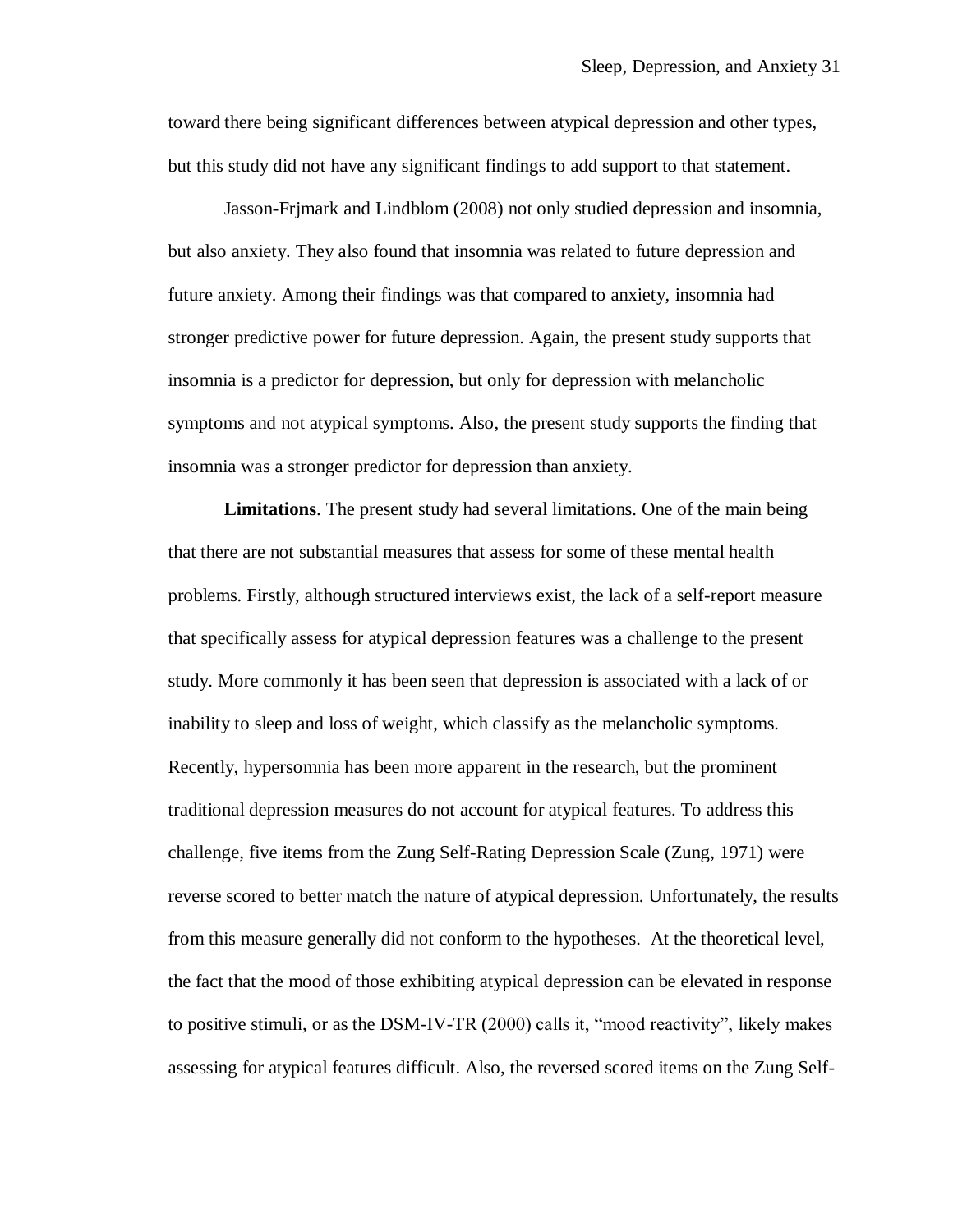Rating Depression Scale (Zung, 1971) to account for the differences between atypical and melancholic features raises questions about the reliability of the measure. The reverse scoring also did not take the items to the opposite extreme. For example, when "I eat as much as I used to" was reverse scored it does not necessarily indicate that the person is eating more than they used, they are just not eating less than normal for them. Future research should be conducted to develop valid and reliable atypical depression.

Furthermore, a self-report measure is needed that accounts for hypersomnia. There was a scale that specifically assessed for insomnia, but nothing that accounts for its opposite. In this study hypersomnia was inferred from the ESS measuring excessive daytime sleepiness, having long sleep durations, and a shorter sleep latency. However, only excessive daytime sleepiness correlated with atypical depression features. None of the measures assess unavoidable napping or differentiates daytime sleepiness due to hypersomnia versus insomnia. Again, future research should be designed to develop better measures of hypersomnia.

In addition, DSPS was not measured clearly and was only inferred from a circadian rhythm questionnaire that assesses morningness. Like atypical depression and hypersomnia, a measure does not exist that explicitly assesses the characteristics of DSPS. Previous DSPS research has predominately asked participants to keep sleep journals. Future research should be designed to develop a more formal measure of DSPS. A sleep journal may be needed to fully assess for DSPS, but a measure could possibly assess for those that are at risk, have lifestyles that may be more associated with DSPS, or assess for potential symptoms of DSPS.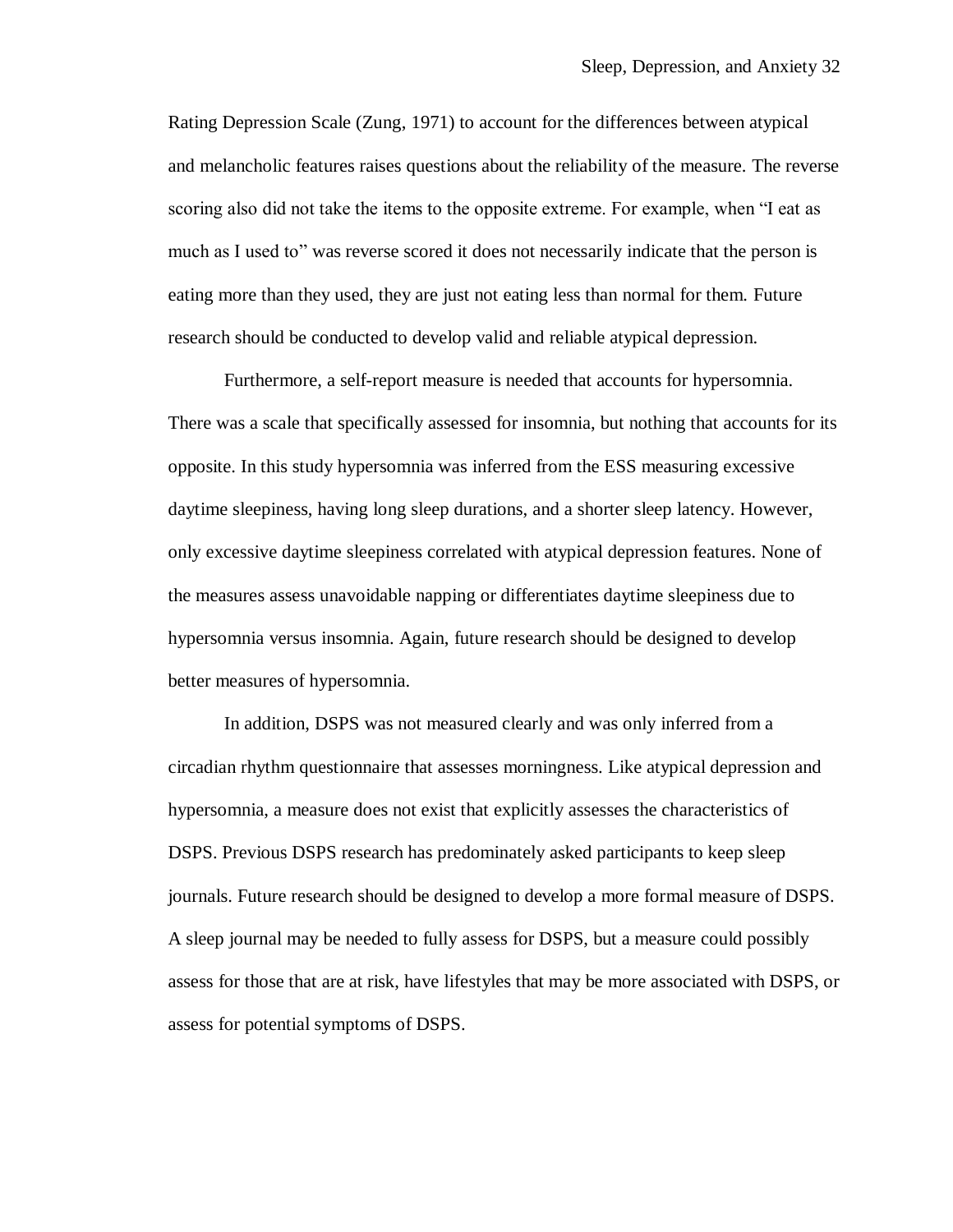Another limitation of the present study is the generalizability of the findings. The sample was drawn from a general college population and the results may not extend to clinical populations of college students or older adults. However, it could reasonably be argued that stronger relations among depression, anxiety, and sleep habits would emerge from clinical samples. Also, the results may be limited by other demographic and cultural factors. The participants were primarily Caucasian, from a Midwestern university in the U.S. and most would be considered middle-class. Thus, future research using varied populations of participants is needed. This study was also conducted online and all the measures were formatted for the online site. This may also alter the reliability of the measures, since most previous research had been paper and pencil format. Again, future research would need to be conducted via the internet to find any discrepancies between the paper and online versions.

**Future Research**. There are numerous avenues for future research. As indicated above, new measures of atypical symptoms of depression, hypersomnia, and DSPS are needed to more thoroughly explore the relations among the depression subtypes, sleep problems, and anxiety. Also, research should investigate the depression subtypes and sleep problems in different populations.

A particularly interesting focus for future research is the degree to which the college lifestyle makes college students more susceptible to sleep disorders such as DSPS. DSPS may explain some of the sleeping problems with college students as opposed to having a sleeping disorder such as insomnia or hypersomnia in contrast to a circadian rhythm disorder. Future research could focus on distinguishing the differences between a circadian rhythm disorder like DSPS and sleeping disorders. Many college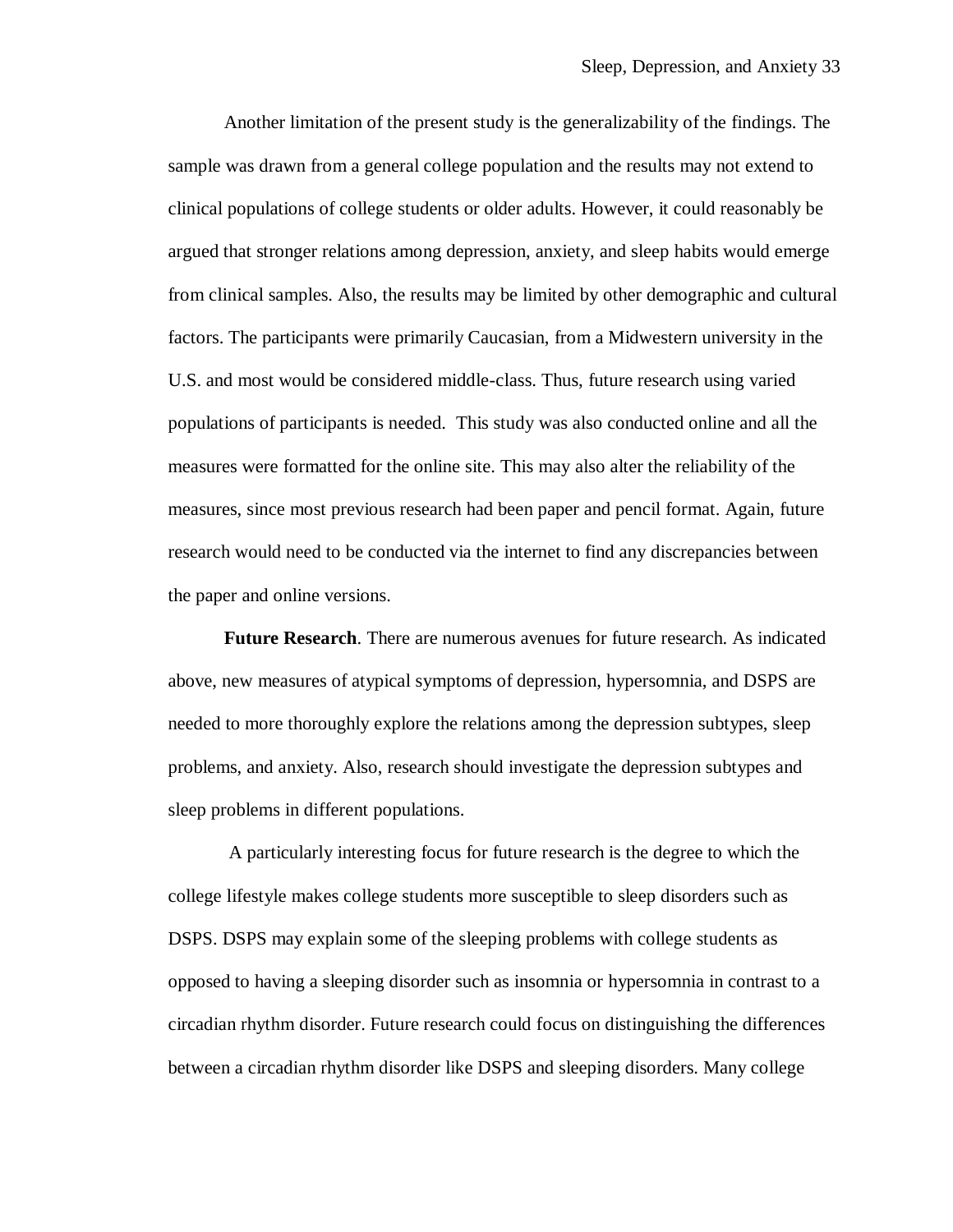students are "night owls" and go to bed later, but need to awaken early due to obligations whether academic or work related. Therefore, college students may be fighting their natural circadian rhythms which is leading to sleep distress. This in addition to late nights due to studying and partying among this lifestyle may exacerbate their susceptibility for DSPS. The relationship between DSPS and depression should also be researched; more specifically if one of the subtypes of depression is more commonly found with DSPS.

Once there are some sort of established norms for assessing atypical depression exploring the prevalence of atypical depression in the college population is another possible line of research. Further exploration of the characteristics of hypersomnia and how they correlate with atypical depression could also be included in this potential research.

**Conclusion.** Depression has had a growing awareness in society in the recent years. More and more people are seeking treatment for depression and there are continually new discoveries for treatments and medications for depression. The present study was designed to examine the relations among depression, sleep disorders, and anxiety among college students. Depression was broken down into two subtypes and attempted to assess for the differences between them to obtain a better understanding of what depressive symptoms college students endorse. Two different sleeping problems were also assessed for in order to gain a better understanding of what college students endorse. In order to determine the proper course of treatment, knowledge of the specific symptoms a person exhibits is important. Awareness of any comorbid sleeping disorders and treating them independently of a mood disorder can aid in the development of the most effective treatment plan and potentially lead to better treatment results.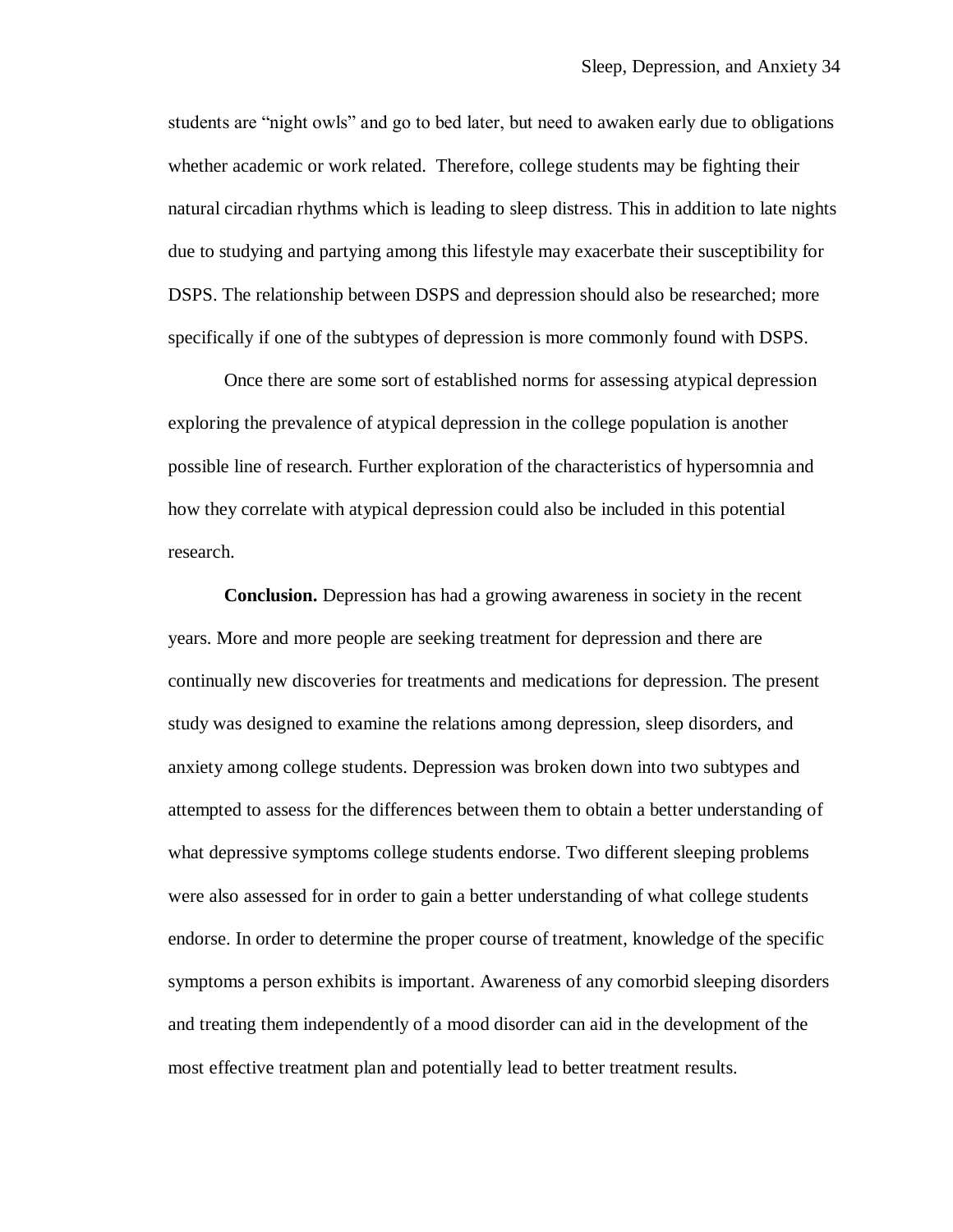The present study had several findings which included depression being correlated with anxiety and insomnia. Insomnia, anxiety, poorer sleep efficiency, longer sleep latency, and shorter sleep duration were all significantly correlated with melancholic features of depression and insomnia scores, and sleep latency scores were the strongest predictors of the melancholic depression scores. Anxiety and excessive daytime sleepiness were significantly correlated with atypical depression features. However, insomnia, shorter sleep duration, poorer sleep efficiency, and longer sleep latency were also all correlated with atypical depressive features. Anxiety and sleep latency were found to be the strongest predictors for atypical depressive symptom scores.

Also, sleep latency, later night times during the week, later night times on the weekends or prior to a day off, later morning times during the week, later morning times on weekends or a day off, and the difference between morning times on weekends versus the weekdays all correlated with the Composite Scale of Morningness total scores. However, there was not a significant correlation between the Composite Scale of Morningness total score and the difference between night times on weekends versus the weekdays. Sleep latency, later night times during the week, later night times on the weekends, and later morning times on the weekends were all significant independent predictors. The Composite Scale of Morningness total score also significantly correlated with both melancholic and atypical depressive features.

Despite the fact the t-tests revealed nonsignificant results between the two groups, there were indeed people who fell into both groups. This shows that there are college students who exhibit both depression with atypical features or melancholic features. The present study made apparent that there are not adequate means of self-assessment for the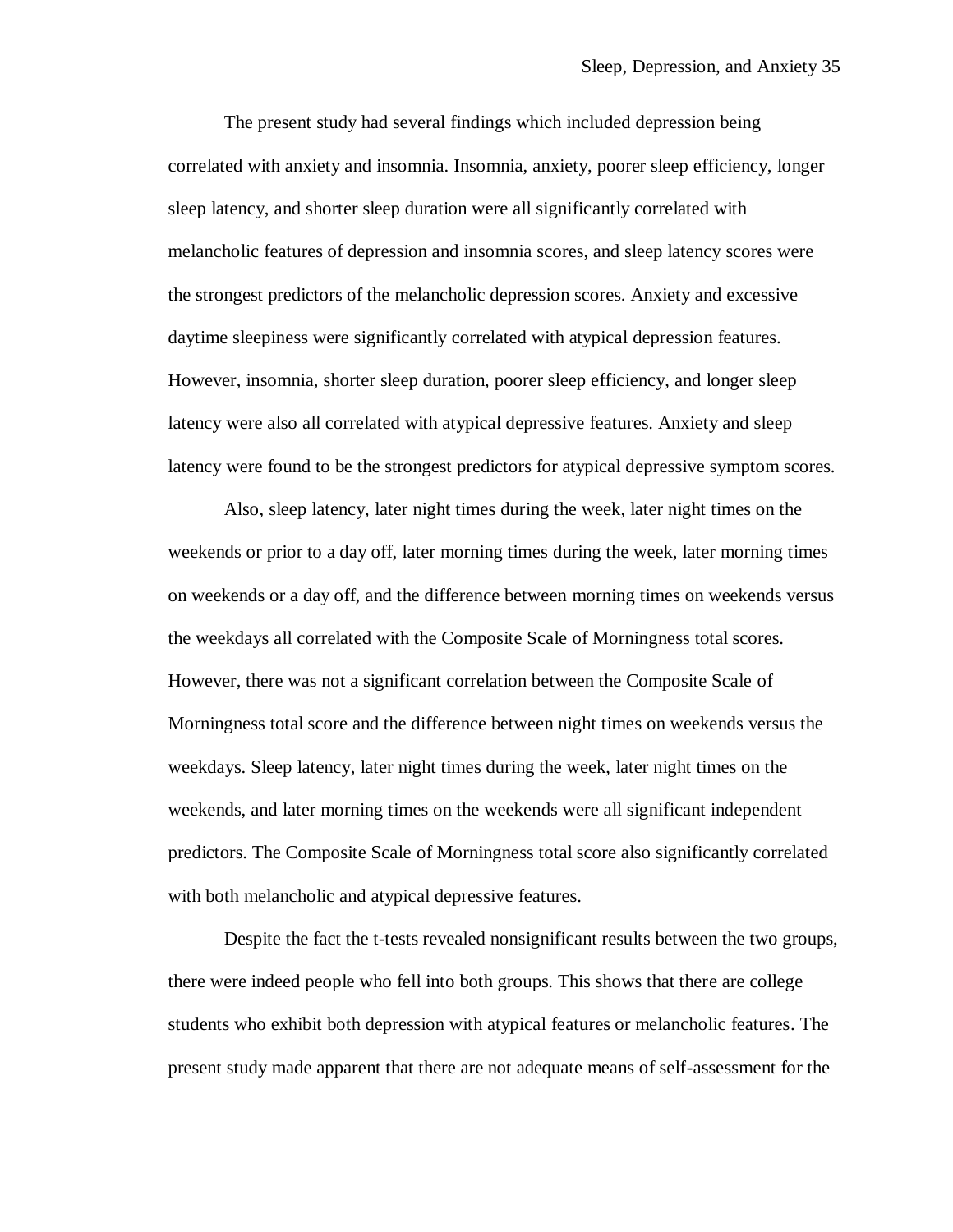subtypes of depression and various sleeping problems. The full range of depression subtypes are not consistently being accounted for. Also, because the predominant depression measures do not differentiate between melancholic and atypical symptoms initially not all symptoms may be adequately addressed in treatment plans. Also, having the specific symptoms on the depression measures can help better track treatment progress by assessing if the specific symptoms are lessening throughout treatment.

Overall, this research can help identify specific symptoms which may enhance treatment for those with the less common subtypes of depression. It can also do the same with sleeping disorders. This study can help awareness of differences among depressed college students and further exploration into these differences is warranted. Much of this study was exploratory and it calls for future research among the variables studied to gather a better understanding of the disorders college students are facing and how to more effectively help them.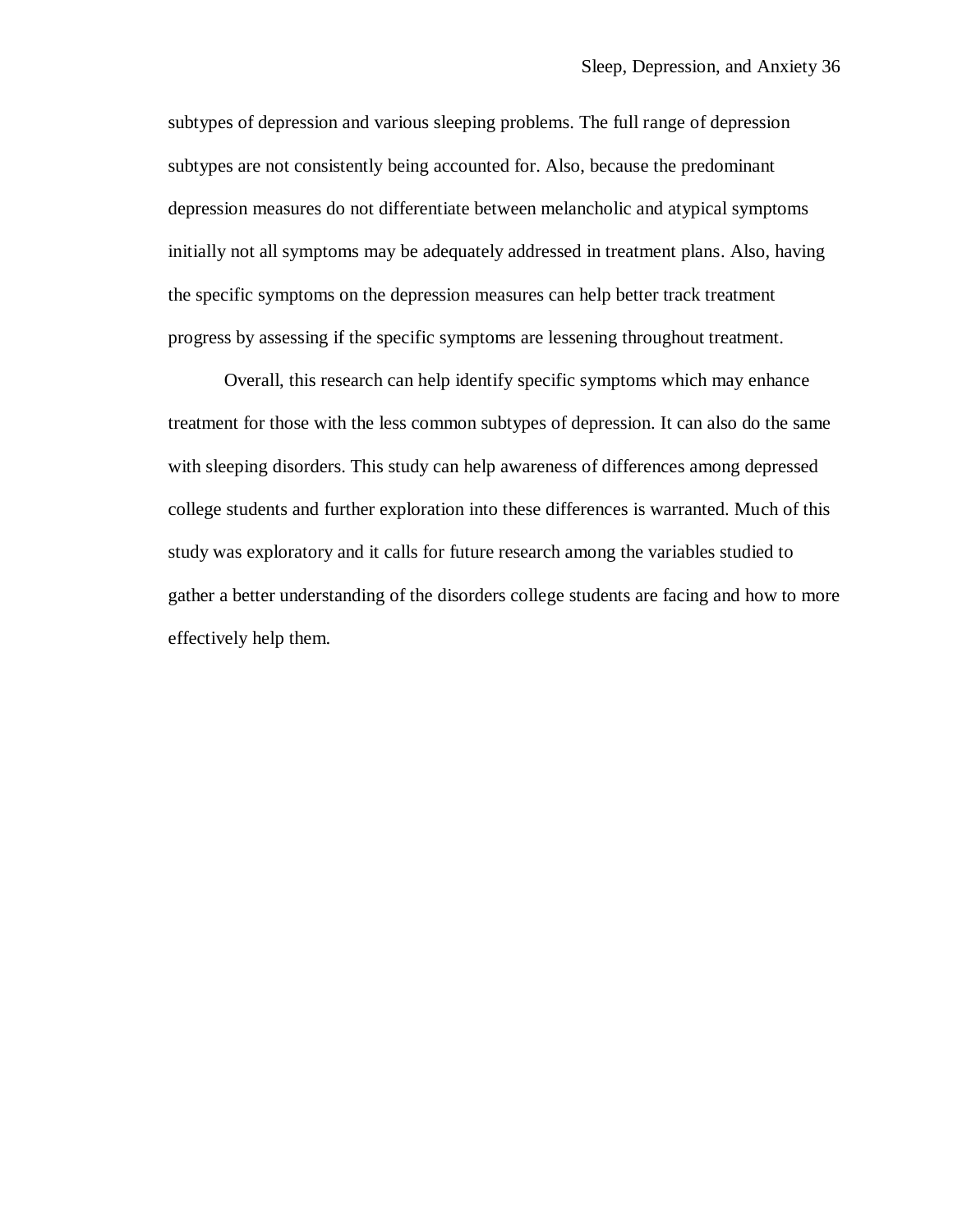#### References

- American Psychiatric Association. (2000). *Diagnostic and statistical manual of mental disorders* (fourth edition, text revision). Washington DC: Author.
- Antonijevic, I. (2008). HPA axis and sleep: Identifying subtypes of major depression. *The International Journal on the Biology of Stress 11* (1), 15-27.
- Bao, A-M., Meynen, G., & Swaab, G.F. (2008). The stress system in depression and neurodegeneration: Focus on the human hypothalamus. *Brain Research Reviews 57* (2), 531-553.
- Brown, F., Soper, B., & Buboltz, W. (2001). Prevalence of delayed sleep phase syndrome in university students. *College Student Journal 35* (3), 472-476.
- Buckner, J., Bernet, R., Cromer, K., Joiner, T., & Schmidt, N. (2008). Social anxiety and insomnia: the mediating role of depressive symptoms. *Depression and Anxiety 25*, 124-130.
- Buysse, D., Angst, J., Gamma, A., Ajdacic, V., Eich, D., & Rossler, W. (2008). Prevalence, course, and comorbidity of insomnia and depression in young adults. *Sleep: Journal of Sleep and Sleep Disorders Research 31* (4), 473-480.
- Buysse, D., Reynolds, C., Monk, T., Berman, S., Kupfer, D. (1989). The Pittsburgh Sleep Quality Index: A new instrument for psychiatric practice and research. *Psychiatric Research 28* (2), 193-213.
- Chellappa, S., & Araujo, J. (2007). Sleep disorders and suicidal ideation in patients with depressive disorder. *Psychiatry Research 153* (2), 131- 136.
- Colten, H., & Altevogt, B. (Eds.). (2006). *Sleep disorders and sleep deprivation: an unmet public health problem*. Washington D.C.: National Academic Press.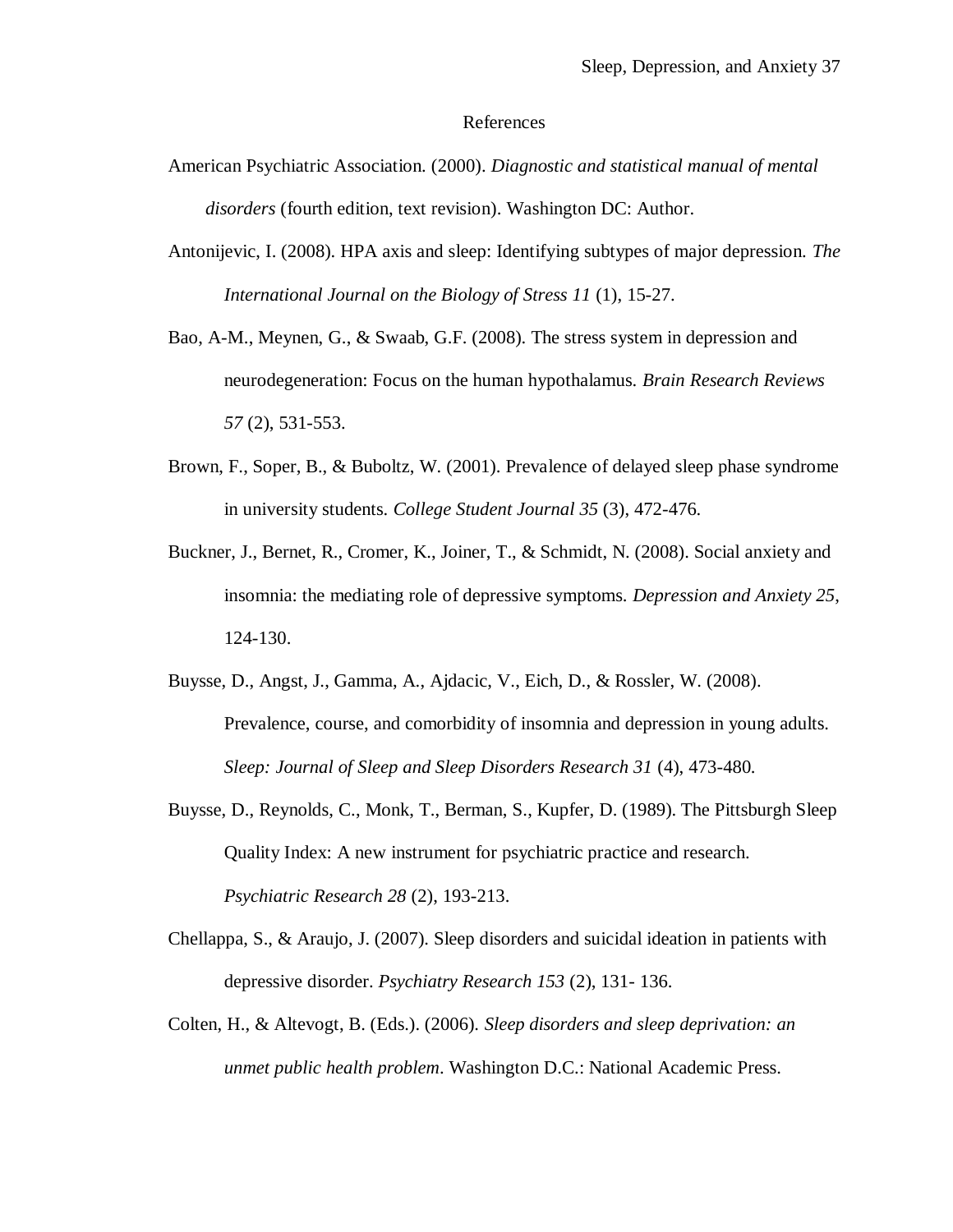- Deboer, T., Vansteensel, M., Detari, L., & Meijer, J. (2003). Sleep states alter activity of suprachiasmatic nucleus neurons. *Nature Neuroscience 6* (10), 1086-1090.
- Hawkins, D., Taub, J., & Van de Castle, R. (1985). Extended sleep (hypersomnia) in young depressed patients. *American Journal of Psychiatry 142* (8), 905-910.
- Home, J., & Ostberg, O. (1976). A self-assessment questionnaire to determine morningness-eveningness in human circadian rhythms. *Itlernational Journal of Chronobiology,4,* 97-110.
- Jansson-Frjmark, M., & Lindblom, K. (2008). A bidirectional relationship between anxiety and depression, and insomnia? A prospective study in the general population. *Journal of Psychosomatic Research 64*, 443-449.
- Jegede, O. (1977). Psychometric attributes of the Self-Rating Anxiety Scale. *Psychological Reports 40* (1), 303-306.
- Johns, M.W. (1991). A new method for measuring daytime sleepiness: The Epworth Sleepiness Scale. *Sleep: Journal of Sleep and Sleep Disorders Research 14* (6), 540-545.
- Johns, M.W. (1992). Reliability and factor analysis of the Epworth Sleepiness Scale. *Sleep: Journal of Sleep and Sleep Disorders Research 15* (4), 376-381.
- Knight, R., Waal-Manning, H., Spears, G.F. (1983). Some norms and reliability data for the State-Trait Anxiety Inventory and the Zung Self-Rating Depression scale. *British Journal of Clinical Psychology 22* (4), 245-249.
- Koffel, E., & Watson, D. (2009). The two-factor structure of sleep complaints and its relation to depression and anxiety. *Journal of Abnormal Psychology 118* (1), 183- 194.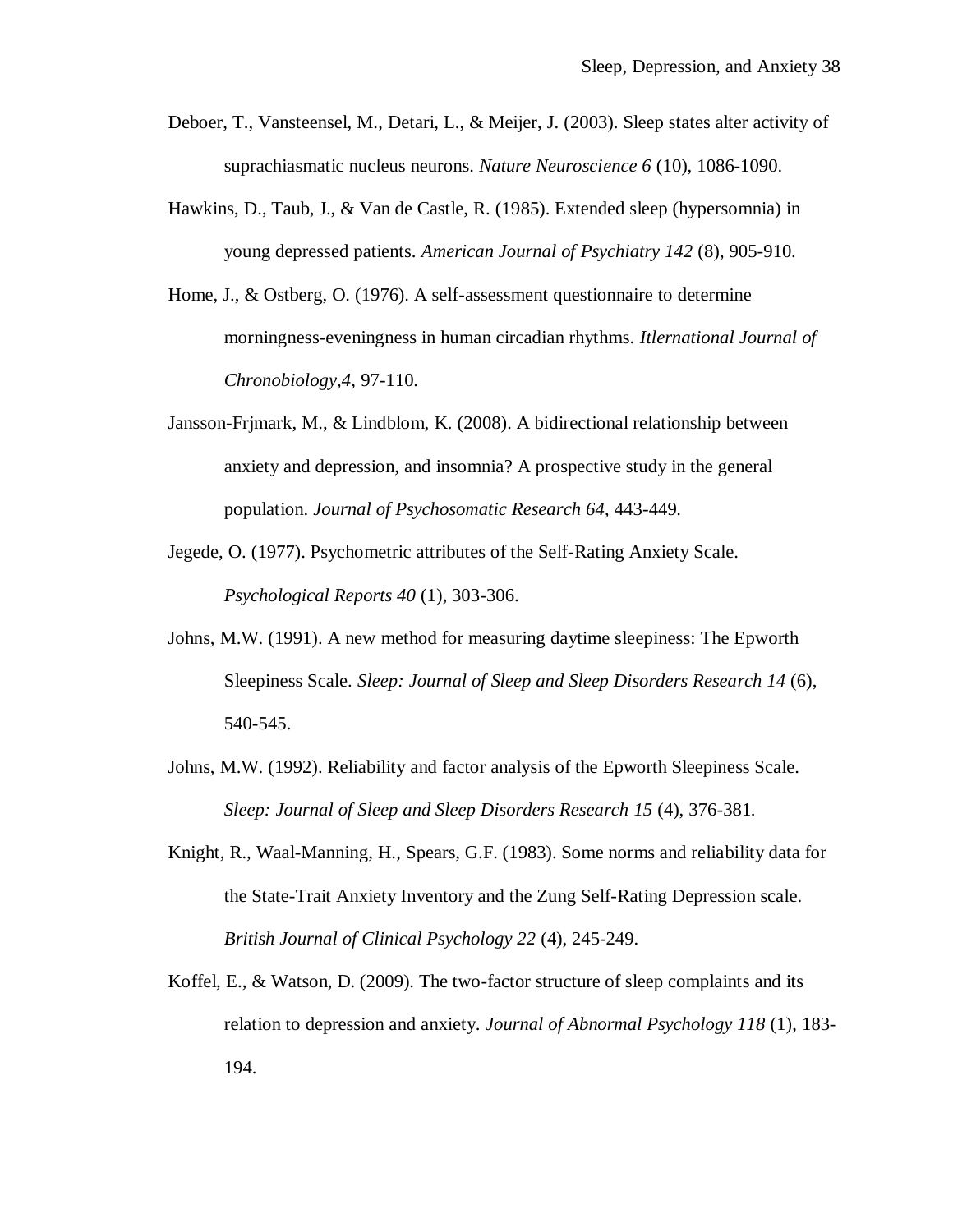- Manber, R., Edinger, J., Gress, J., Pedro-Salcedo, M., Kuo, T., & Kalista, T. (2008). Cognitive behavioral therapy for insomnia enhances depression outcome in patients with comorbid major depressive disorder and insomnia. *Sleep: Journal of Sleep and Sleep Disorders Research 31* (4), 489-495.
- Matza, L., Revichi, D., Davidson, J., & Stewart, J. (2003). Depression with atypical features in the national comorbidity survey: Classification, description, and consequences. *Archives of General Psychiatry 60* (8), 817-826.
- Monk, T., Buysse, D., Kennedy, K., Potts, J., DeGrazia, J., & Miewald, J. (2003). Measuring sleep habits without using a diary: The Sleep Timing Questionnaire. *Sleep: Journal of Sleep and Sleep Disorders Research 26* (2), 208-212.
- Monteleone, P., & Maj, M. (2008). The circadian basis of mood disorders: recent developments and implications. *European Neuropsychopharmacology 18*, 701- 711.
- Neckelmann, D., Mykletun, A., & Dahl, A. (2007). Chronic insomnia as a risk factor for developing anxiety and depression. *Sleep: Journal of Sleep and Sleep Disorders Research 30* (7), 873-880.
- Okun, M., Kravitz, H., Sowers, M., Moul, D., Buysse, D. & Hall, M. (2009). Psychometric evaluation of the Insomnia Symptom Questionnaire: A self-report measure to identify chronic insomnia. *Journal of Clinical Sleep Medicine 5* (1), 41-51.
- Pruessner, M., Hellhammer, D. H., Pruessner, J. C., & Lupien, S. J. (2003). Self-reported depressive symptoms and stress levels in healthy young men: Associations with the cortisol response to awakening. *Psychosomatic Medicine, 65,* 92–99.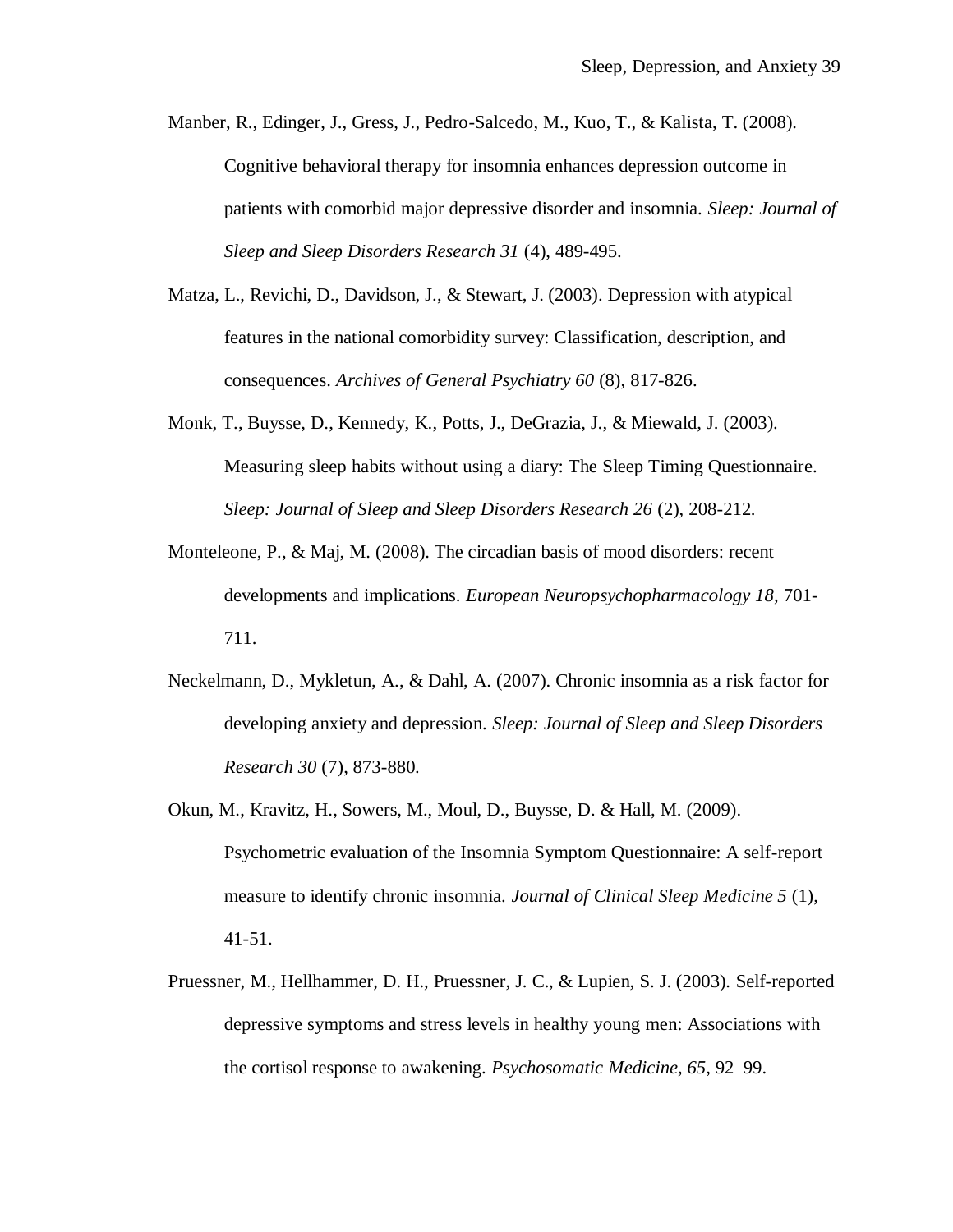- Smith, C., Reilly, C., & Midkiff, K. (1989). Evaluation of three circadian rhythm questionnaires with suggestions for an improved measure of morningness. *Journal of Applied Psychology 74* (5), 728-738.
- Stetler, C., & Miller, G. (2005). Blunted cortisol response to awakening in mild to moderate depression: regulatory influences of sleep patterns and social contacts. *Journal of Abnormal Psychology 114* (4), 697-705.
- Thurber, S., Snow, M., & Honts, C. (2002). The Zung Self-Rating Depression Scale: Convergent validity and diagnostic discrimination. *Assessment 9* (4), 401-405.
- Torsvall, L., & Akerstedt, T. (1980). A diurnal type scale. *Scandinavian Journal of Work and Environmental Health, 6,* 283-290.
- Weitzman, E. (1981). Sleep and its disorders. *Annual Review of Neuroscience 4*, 381- 417.
- Wheatley, D. (1993). Sleep patterns in anxiety and depression associated with stress. *Stress Medicine 9*, 127-129.
- Zhou, J., Riemersma, R., Unmehopa, U., Hoogendijk, W., van Heerikhuize, J., Hofman, M., & Swaab, D. (2001). Alterations in arginine vasopressin neurons in the suprachiasmatic nucleus in depression. *Archives of General Psychiatry 58* (7), 655-662.
- Zisapel, N. (2001). Circadian rhythm sleep disorders: Pathophysiology and potential approaches to management. *CNS Drugs 15* (4), 311-328.
- Zung, W. (1965). A self-rating depression scale. *Archives of General Psychiatry 12* (1), 63-70.
- Zung, W., Richards, C., & Short, M. (1965). Self-rating depression scale in an outpatient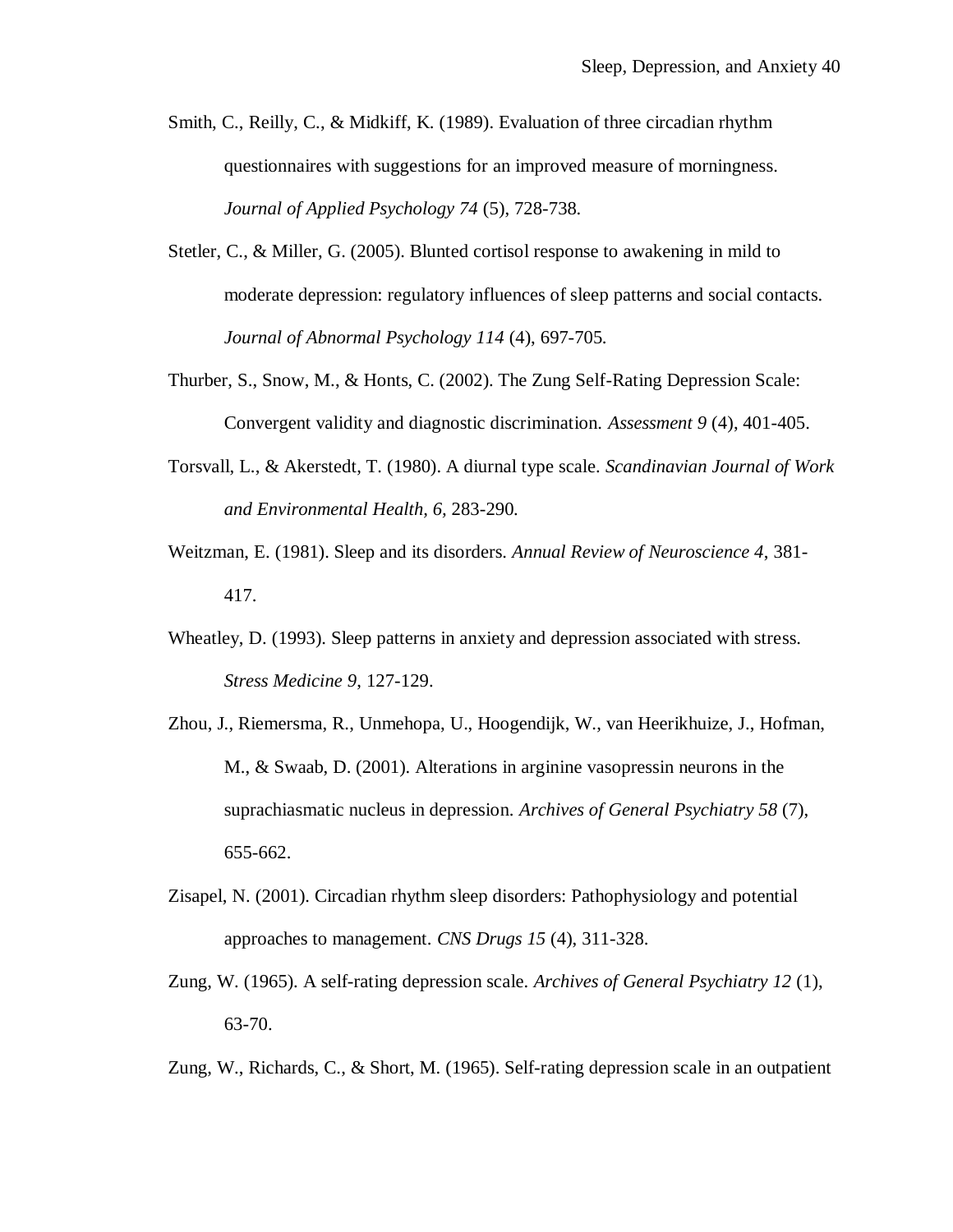clinic: Further validation of the SDS. *Archives of General Psychiatry 13* (6), 508- 515.

Zung, W. (1971). A rating instrument for anxiety disorders. *Psychometrics: Journal of Consultation Liaison Psychiatry 12* (6), 371-379.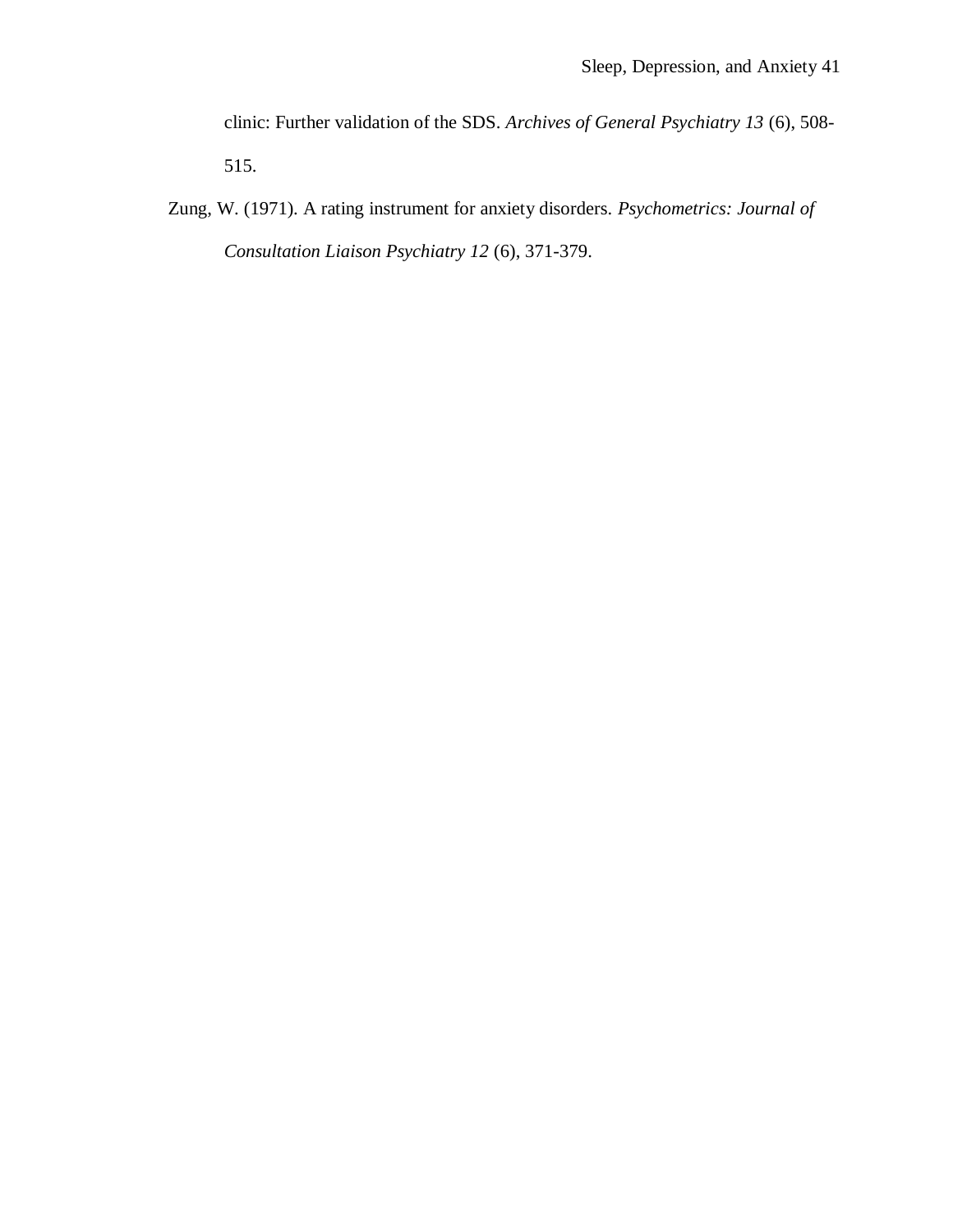# *Melancholic and Atypical Depression Correlations*

|             |                                 | Depression<br>Atypical | Melancholic<br>Depression | Anxiety      | <b>Sleep Duration</b> | Efficiency<br>Sleep | Sleep Latency | Epworth      |
|-------------|---------------------------------|------------------------|---------------------------|--------------|-----------------------|---------------------|---------------|--------------|
|             | Zung Self-Rating Scale          |                        |                           |              |                       |                     |               |              |
|             | <b>Atypical Depression</b>      | $\mathbf{1}$           | $.822**$                  | .418**       | $.131*$               | $.164**$            | $.347**$      | $.275**$     |
|             | Melancholic<br>Depression       |                        | $\mathbf{1}$              | $.364**$     | $.17**$               | $.217**$            | $.368**$      | $.216**$     |
|             | Anxiety                         |                        |                           | $\mathbf{1}$ | .038                  | .075                | $.211**$      | .282**       |
| <b>PSQI</b> |                                 |                        |                           |              |                       |                     |               |              |
|             | <b>Sleep Duration</b>           |                        |                           |              | $\mathbf{1}$          | $.524**$            | $.229**$      | .061         |
|             | Sleep Efficiency                |                        |                           |              |                       | 1                   | $.237**$      | .088         |
|             | <b>Sleep Latency</b>            |                        |                           |              |                       |                     | $\mathbf{1}$  | $.118*$      |
|             | <b>Epworth Sleepiness Scale</b> |                        |                           |              |                       |                     |               | $\mathbf{1}$ |

 $*_{p < .05} * p < .01$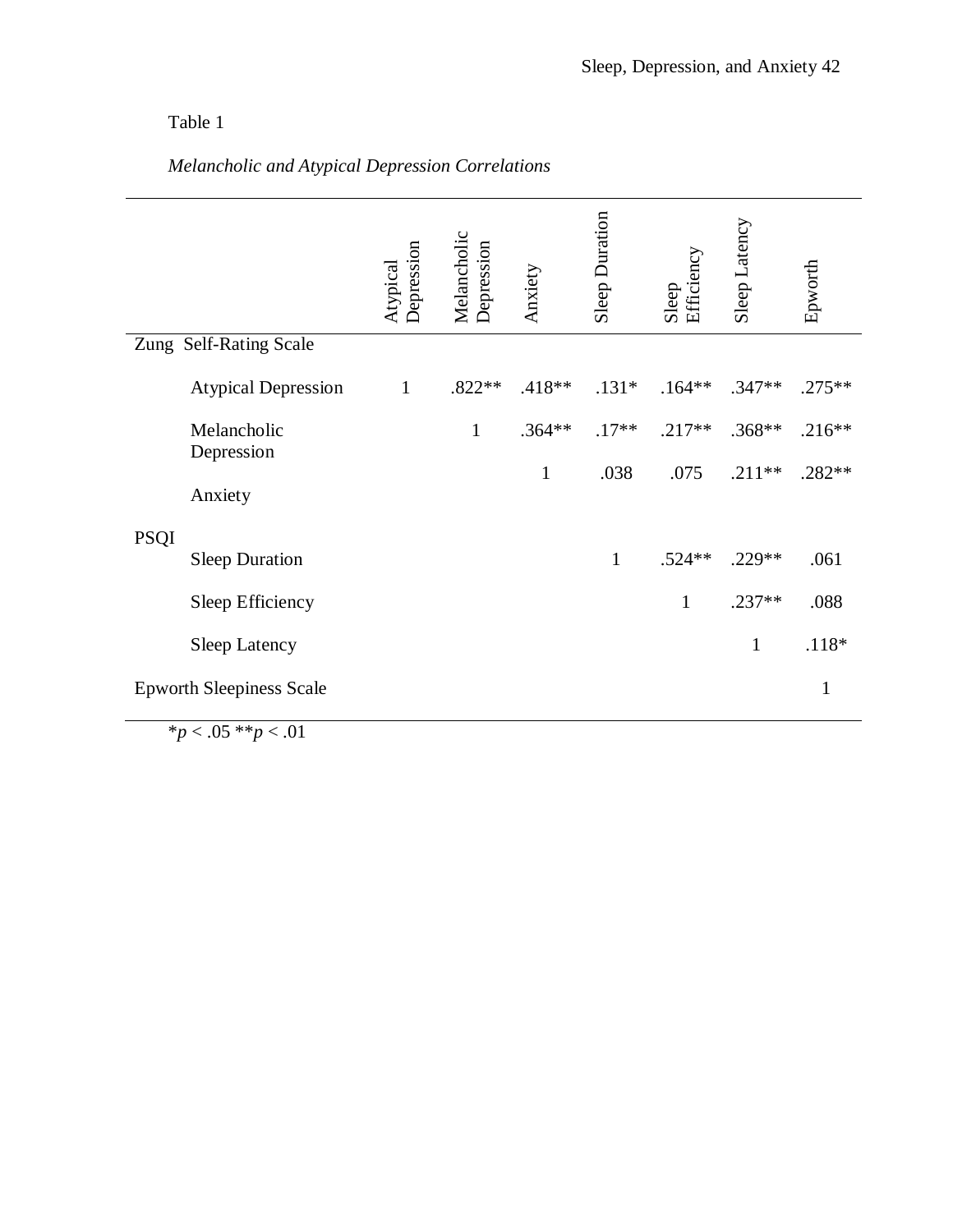| Variable                   | $\bf{B}$ | <b>SD</b> | $\beta$ | $\mathbf t$ | 95% CI            |
|----------------------------|----------|-----------|---------|-------------|-------------------|
| Constant                   | 27.69    | 2.57      |         | 10.77       | [22.62,<br>32.75] |
| PSQI Sleep<br>Duration     | $-.65$   | .90       | $-.05$  | $-.73$      | $[-2.42, 1.12]$   |
| PSQI Sleep<br>Efficiency   | 1.27     | .69       | .12     | 1.83        | $[-.10, 2.64]$    |
| PSQI Sleep<br>Latency      | 1.95     | .70       | $.20**$ | 2.80        | [.57, 3.33]       |
| Anxiety                    | .18      | .07       | $.16*$  | 2.48        | [.04, .33]        |
| Insomnia                   | 6.16     | 1.68      | $.28**$ | 3.67        | [2.85.9.47]       |
| $R^2$                      | .27      |           |         |             |                   |
| $\boldsymbol{F}$           | 16.48**  |           |         |             |                   |
| Adjusted $R^2$             | .26      |           |         |             |                   |
| $*_{n}$ < 05 $**_{n}$ < 01 |          |           |         |             |                   |

# *Predictions of Melancholic Depression Features*

\**p* < .05 \*\**p* < .01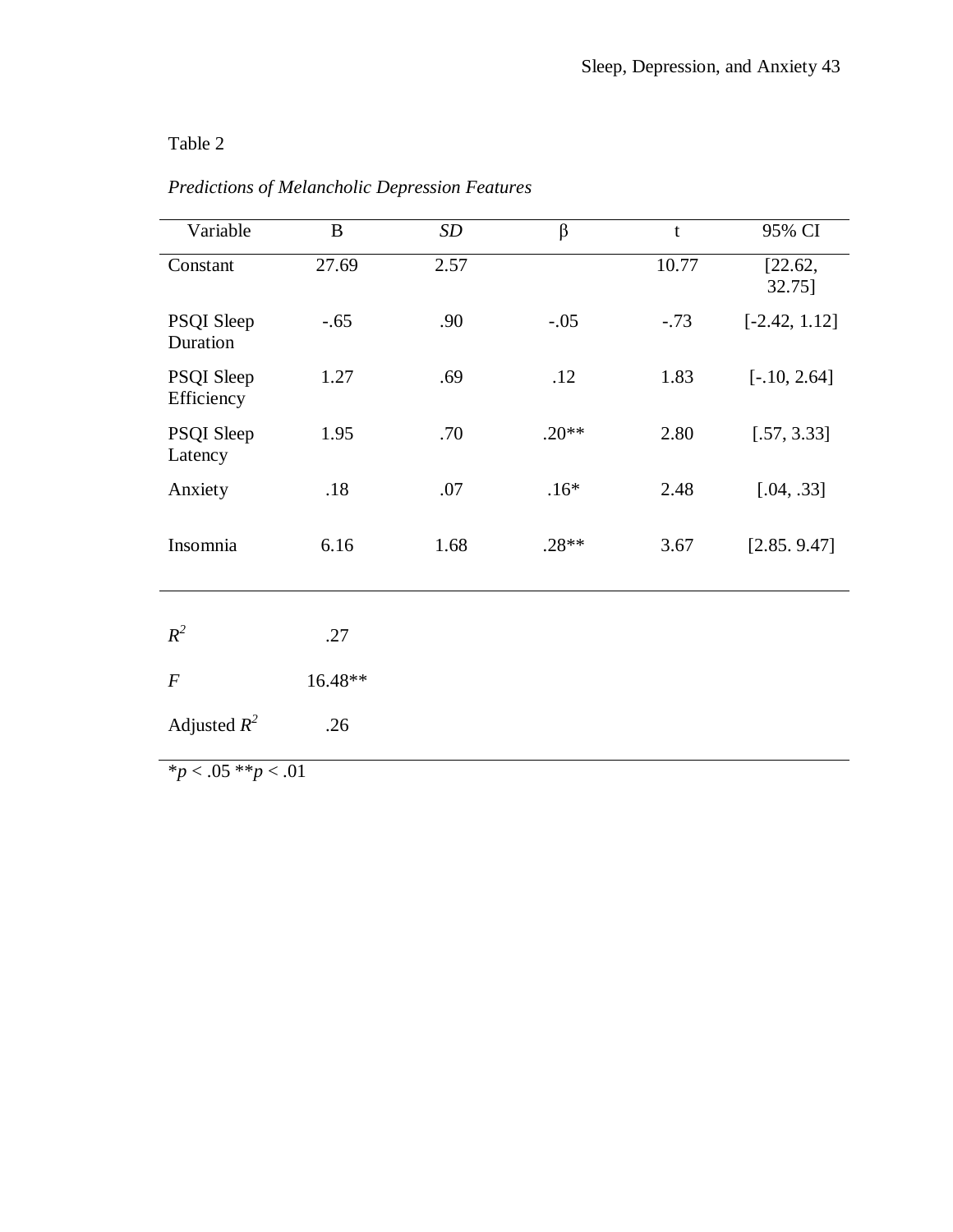| Variable                 | $\bf{B}$               | SD   | $\beta$ | $\mathbf t$ | 95% CI            |  |  |  |
|--------------------------|------------------------|------|---------|-------------|-------------------|--|--|--|
| Constant                 | 32.80                  | 1.97 |         | 16.65       | [28.92,<br>36.68] |  |  |  |
| <b>ESS</b>               | .15                    | .09  | .11     | 1.68        | $[-.03, .32]$     |  |  |  |
| PSQI Sleep<br>Duration   | .13                    | .57  | .02     | .23         | $[-1.00, 1.27]$   |  |  |  |
| PSQI Sleep<br>Efficiency | .04                    | .44  | .01     | .09         | $[-.82, .90]$     |  |  |  |
| PSQI Sleep<br>Latency    | 1.30                   | .44  | $.21**$ | 2.95        | [.43, 2.17]       |  |  |  |
| Anxiety                  | .19                    | .05  | $.26**$ | 4.03        | [.10, .28]        |  |  |  |
| Insomnia                 | 1.72                   | 1.08 | .13     | 1.60        | $[-.40, 3.84]$    |  |  |  |
|                          |                        |      |         |             |                   |  |  |  |
| $R^2$                    | .26                    |      |         |             |                   |  |  |  |
| $\boldsymbol{F}$         | 12.75**                |      |         |             |                   |  |  |  |
| Adjusted $R^2$           | .24                    |      |         |             |                   |  |  |  |
|                          | $p < .05$ ** $p < .01$ |      |         |             |                   |  |  |  |

# *Predictions of Atypical Depression Features*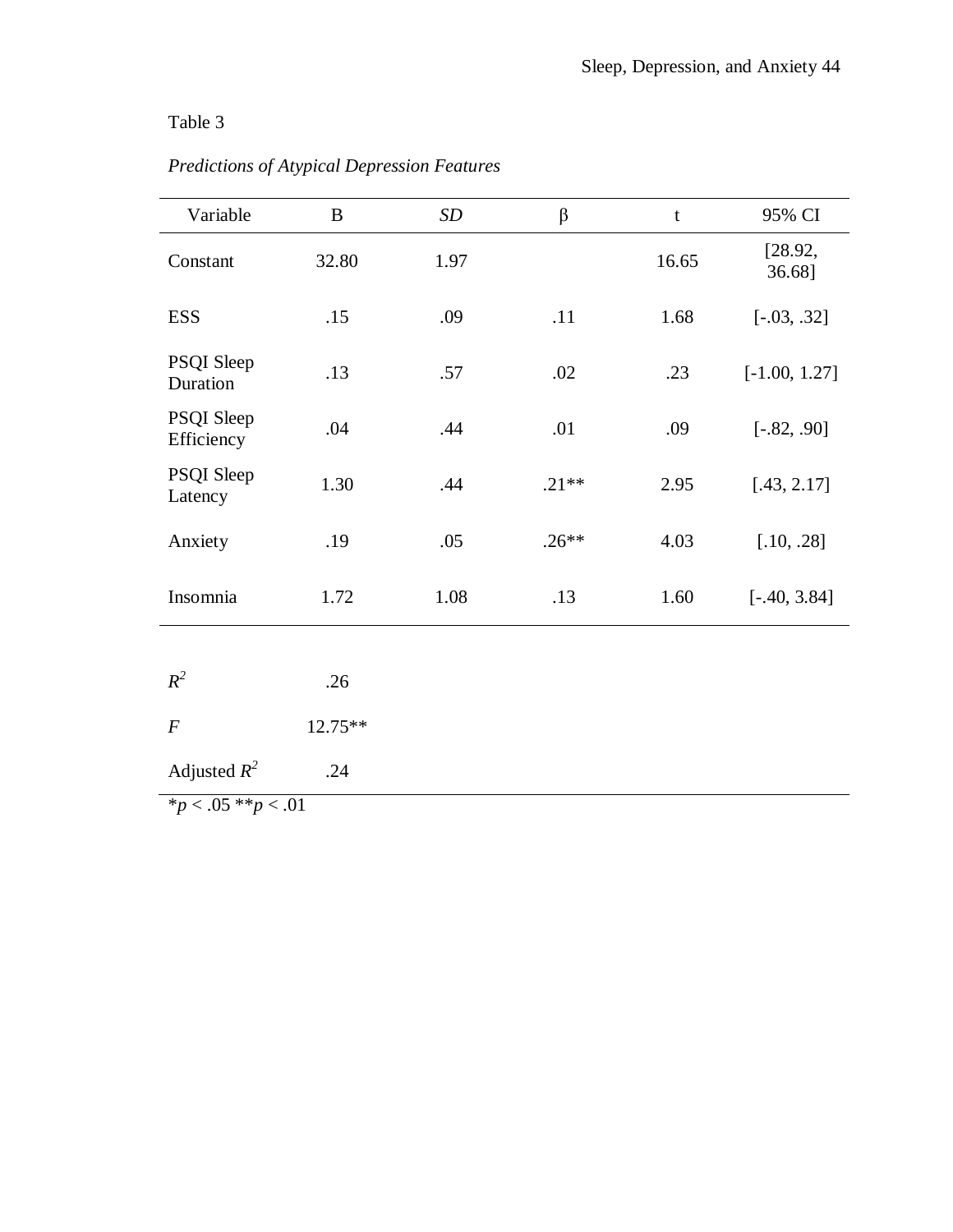# *Composite Scale of Morningness Score Correlations*

|                                         | Composite<br>Scale | Sleep Latency | Night Time<br>Weekdays | Night Time<br>Weekends | Morning Time<br>Weekdays | Morning Time<br>Weekends | Night Time<br>Difference | Morning Time<br>Difference | Melancholic<br>Depression | Depression<br>Atypical |
|-----------------------------------------|--------------------|---------------|------------------------|------------------------|--------------------------|--------------------------|--------------------------|----------------------------|---------------------------|------------------------|
| Composite<br>Scale                      | $\mathbf{1}$       | $-0.29**$     | $-0.38**$              | $-0.39**$              | $-.30**$                 | $-0.44**$                | $-.06$                   | $-17**$                    | $-18**$                   | $-0.23**$              |
| Sleep<br>Latency                        |                    | $\mathbf{1}$  | $.12*$                 | .10                    | .07                      | .07                      | .02                      | $-.01$                     | $.37**$                   | $.35**$                |
| Night Time<br>Weekdays                  |                    |               | $\mathbf{1}$           | $.45**$                | $.41**$                  | $.38**$                  | $.46**$                  | .02                        | .09                       | $.12*$                 |
| Night Time<br>Weekends                  |                    |               |                        | $\mathbf 1$            | $.28**$                  | $.43**$                  | $.59**$                  | $.19**$                    | $-.003$                   | .06                    |
| Morning<br>Time                         |                    |               |                        |                        | $\mathbf 1$              | $.46**$                  | $-.08$                   | $.45**$                    | .05                       | .08                    |
| Weekdays<br>Morning<br>Time             |                    |               |                        |                        |                          | $\mathbf{1}$             | .07                      | $.60**$                    | .07                       | $.14*$                 |
| Weekends<br>Night Time<br>Difference    |                    |               |                        |                        |                          |                          | $\mathbf{1}$             | $.17**$                    | $-.09$                    | $-.06$                 |
| Morning<br>Time                         |                    |               |                        |                        |                          |                          |                          | $\mathbf{1}$               | .01                       | .07                    |
| Difference<br>Melancholic<br>Depression |                    |               |                        |                        |                          |                          |                          |                            | $\mathbf{1}$              | $.82**$                |
| Atypical<br>Depression                  |                    |               |                        |                        |                          |                          |                          |                            |                           | $\mathbf{1}$           |
| $\bigcap$ = $\bigcup_{n=1}^{\infty}$    | $\sim$ 1           |               |                        |                        |                          |                          |                          |                            |                           |                        |

 $\frac{1}{p}$  < .05 \*\**p* < .01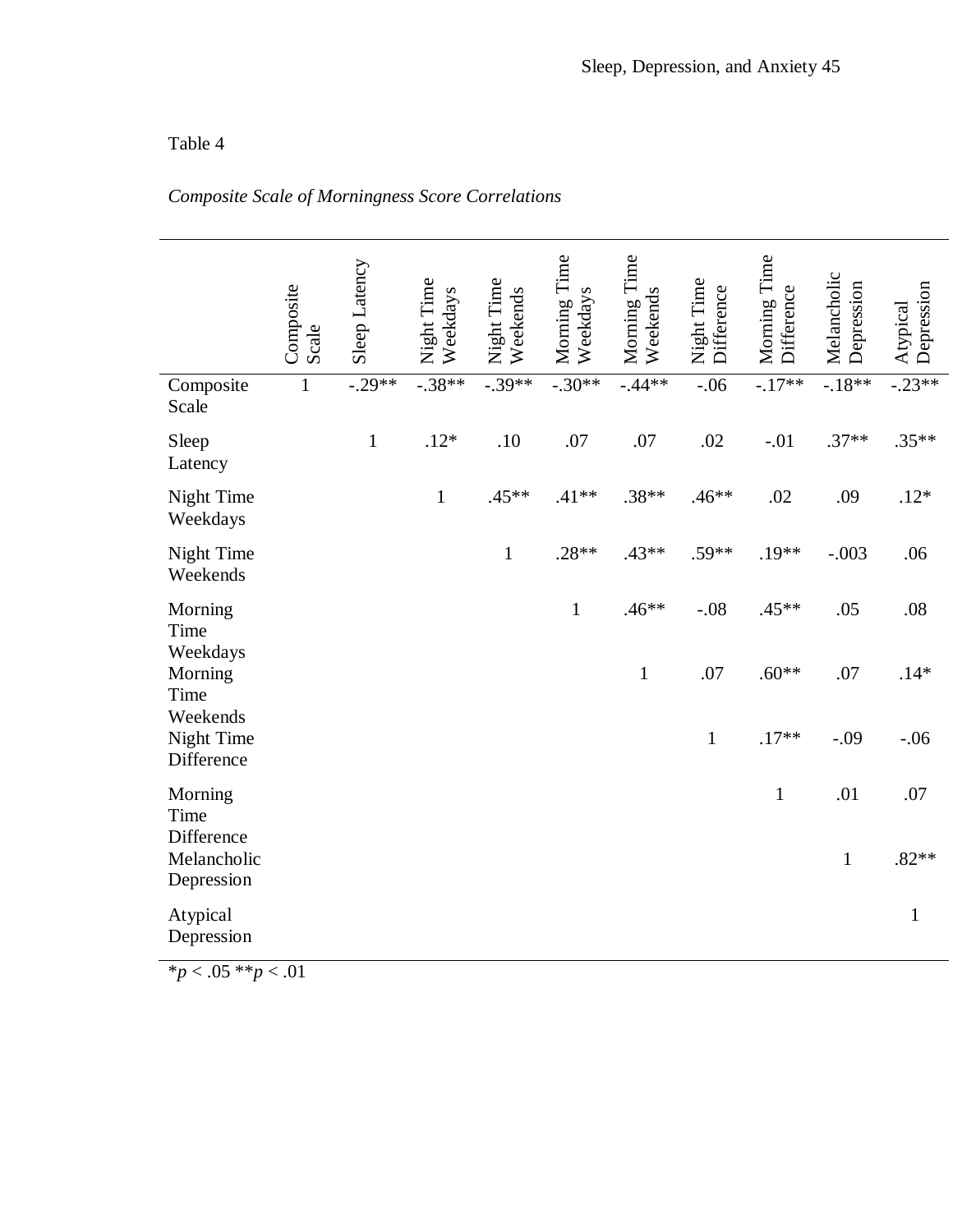| Variable                     | $\bf{B}$ | SD   | $\beta$  | $\mathfrak{t}$     | 95% CI            |
|------------------------------|----------|------|----------|--------------------|-------------------|
| Constant                     | 51.45    | 1.77 |          | $\overline{29.02}$ | [47.96,<br>54.94] |
| PSQI Sleep<br>Latency        | $-1.40$  | .33  | $-.20**$ | $-4.28$            | $[-2.04, -0.75]$  |
| Night Time-<br>Weekdays      | $-.33$   | .12  | $-.15**$ | $-2.71$            | $[-.58, -0.09]$   |
| Night Time-<br>Weekends      | $-.42$   | .11  | $-.20**$ | $-3.67$            | $[-.64, -.19]$    |
| Morning<br>Time-<br>Weekdays | $-.23$   | .13  | $-.10$   | $-1.79$            | $[-.48, .02]$     |
| Morning<br>Time-<br>Weekends | $-.53$   | .12  | $-.25**$ | $-4.34$            | $[-.77, -.29]$    |
|                              |          |      |          |                    |                   |
| $R^2$                        | .35      |      |          |                    |                   |
| $\boldsymbol{F}$             | 32.52**  |      |          |                    |                   |
| Adjusted $R^2$               | .34      |      |          |                    |                   |

# *Predictions of Composite Scale of Morningness Scores*

 $\frac{p}{p}$  < .05 \*\**p* < .01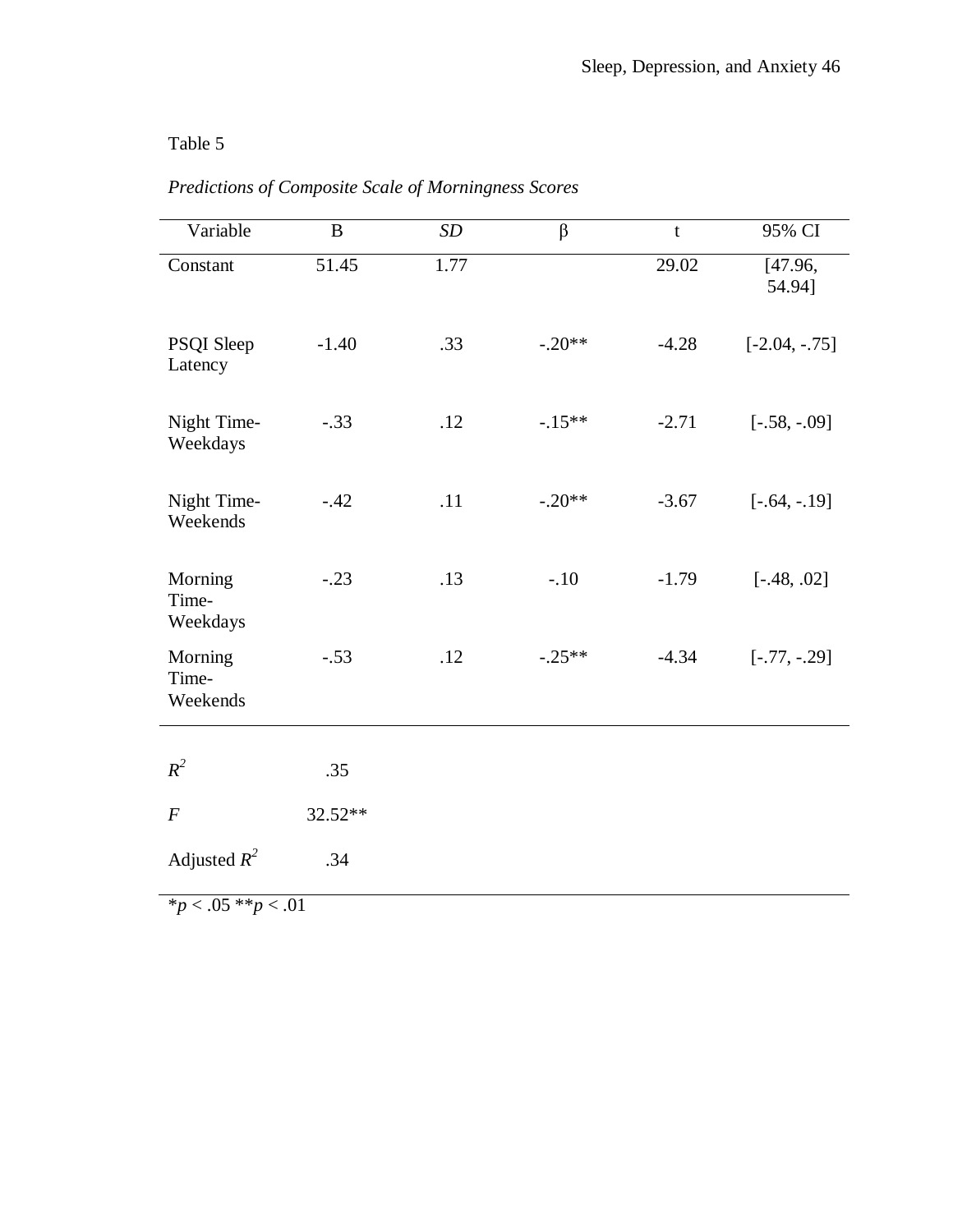## Appendix A

### **Please answer the following questions about yourself.**

- 1. How old are you? \_\_\_\_\_\_\_\_\_ (years)
- 2. Your Height: \_\_\_\_\_\_\_ feet \_\_\_\_\_\_\_ inches
- 3. Your Weight: \_\_\_\_\_\_\_ pounds
- 4. Your biological sex (please circle one): Male Female
- 5. Your race/ethnicity (please circle the one group with whom you identify the most):

|    | Black/African-American                                                                                          |                 | Asian/Pacific Islander |                        | Hispanic |
|----|-----------------------------------------------------------------------------------------------------------------|-----------------|------------------------|------------------------|----------|
|    | White/Anglo-American                                                                                            | Native American |                        |                        | Other    |
| 6. | Relationship Status (please circle one): Single<br>Separated                                                    |                 | Married                | Divorced               | Widowed  |
| 7. | Are you a primary caregiver for any children? YES                                                               |                 | N <sub>O</sub>         |                        |          |
|    | a.                                                                                                              |                 |                        | b. Age(s) of children: |          |
| 8. | Your academic class (please circle one): Freshman<br>Graduate                                                   |                 | Sophomore              | Junior                 | Senior   |
| 9. | Your academic major (if undecided leave blank):                                                                 |                 |                        |                        |          |
|    | 10. Number of academic credits enrolled in this semester: ______________________<br>11. Time of earliest class: |                 |                        |                        |          |
|    |                                                                                                                 |                 |                        |                        |          |

a. If YES for how many hours a week? \_\_\_\_\_\_\_\_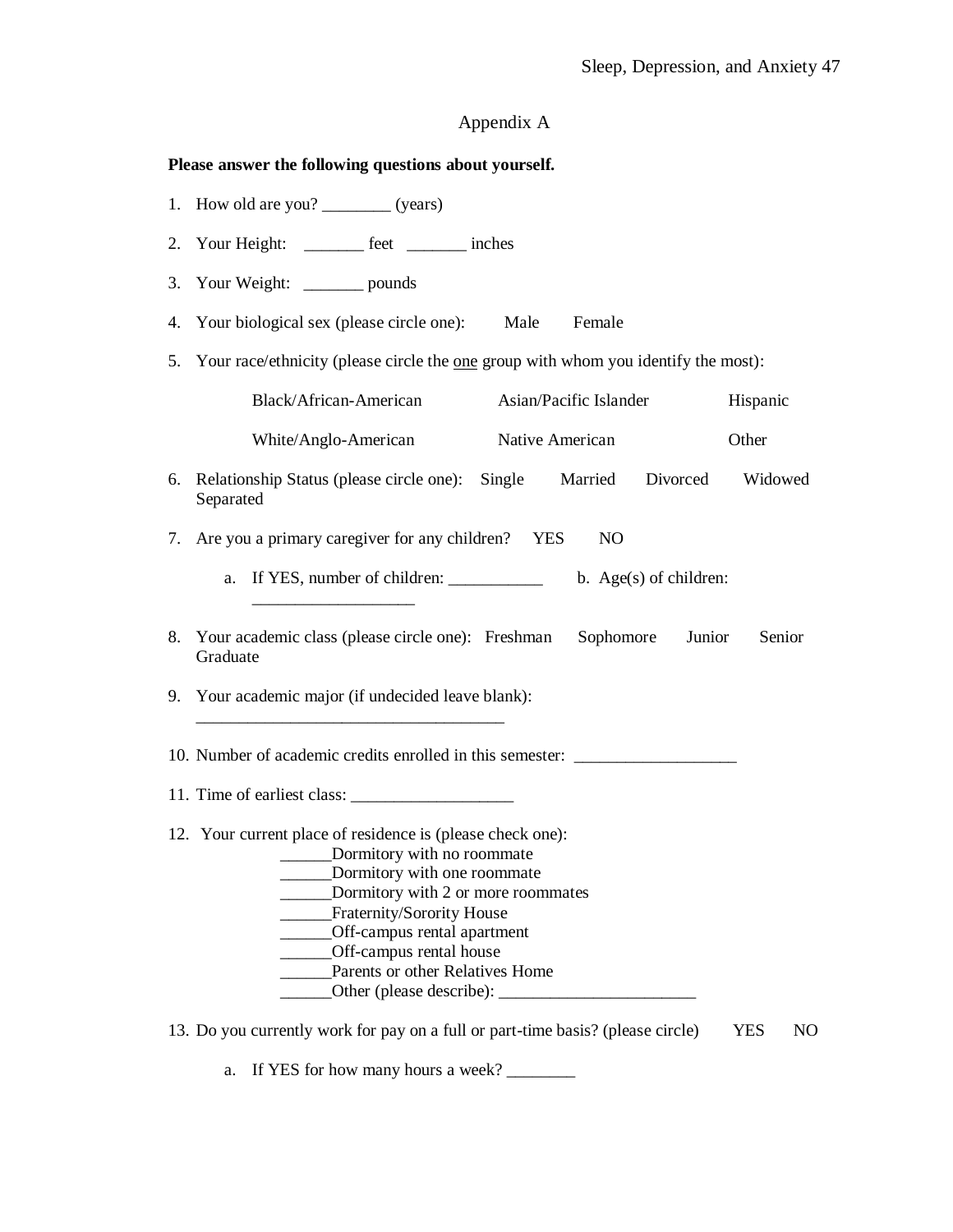- b. If YES what shift do you work? First Second Third Varies
- 14. Does your family provide you with additional financial support? (please circle) YES NO
- 15. Do you have any other commitments during the week? (i.e. practice, club meetings, volunteer work) (please circle) YES NO
	- a. If YES please state the time the activity(s) take place:

\_\_\_\_\_\_\_\_\_\_\_\_\_\_\_\_\_\_\_\_\_\_\_\_\_\_\_\_\_\_\_\_\_\_\_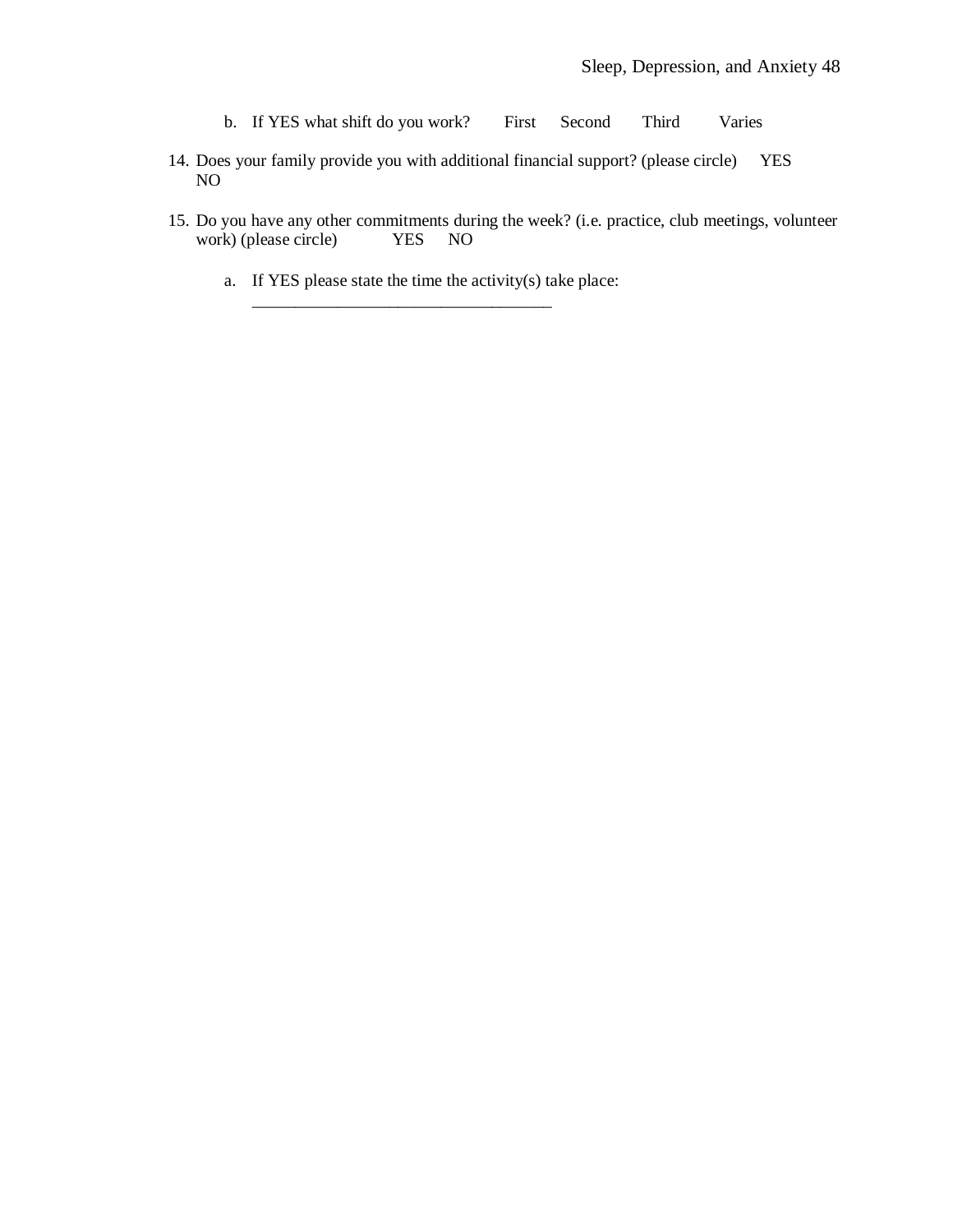### Appendix B

### Pittsburgh Sleep Quality Index

*Instructions:*

*The following questions relate to your usual sleep habits during the past month only.* 

*Your answers should indicate the most accurate reply for the majority of days and nights in the past month.*

*Please answer all questions.*

\_\_\_\_\_\_\_\_\_\_\_

- 1. During the past month, what time have you usually gone to bed at night? BED TIME
- 2. During the past month, how long (in minutes) has it usually taken you to fall asleep each night? NUMBER OF MINUTES
- 3. During the past month, what time have you usually gotten up in the morning? GETTING UP TIME \_\_\_\_\_\_\_\_\_\_\_\_
- 4. During the past month, how many hours of actual sleep did you get at night? (This may be different than the number of hours you spent in bed.) HOURS OF SLEEP PER NIGHT

*For each of the remaining questions, check the one best response. Please answer all questions.*

- 5. During the past month, how often have you had trouble sleeping because you . . .
	- a. Cannot get to sleep within 30 minutes

Not during the Less than once Once or twice a Three or more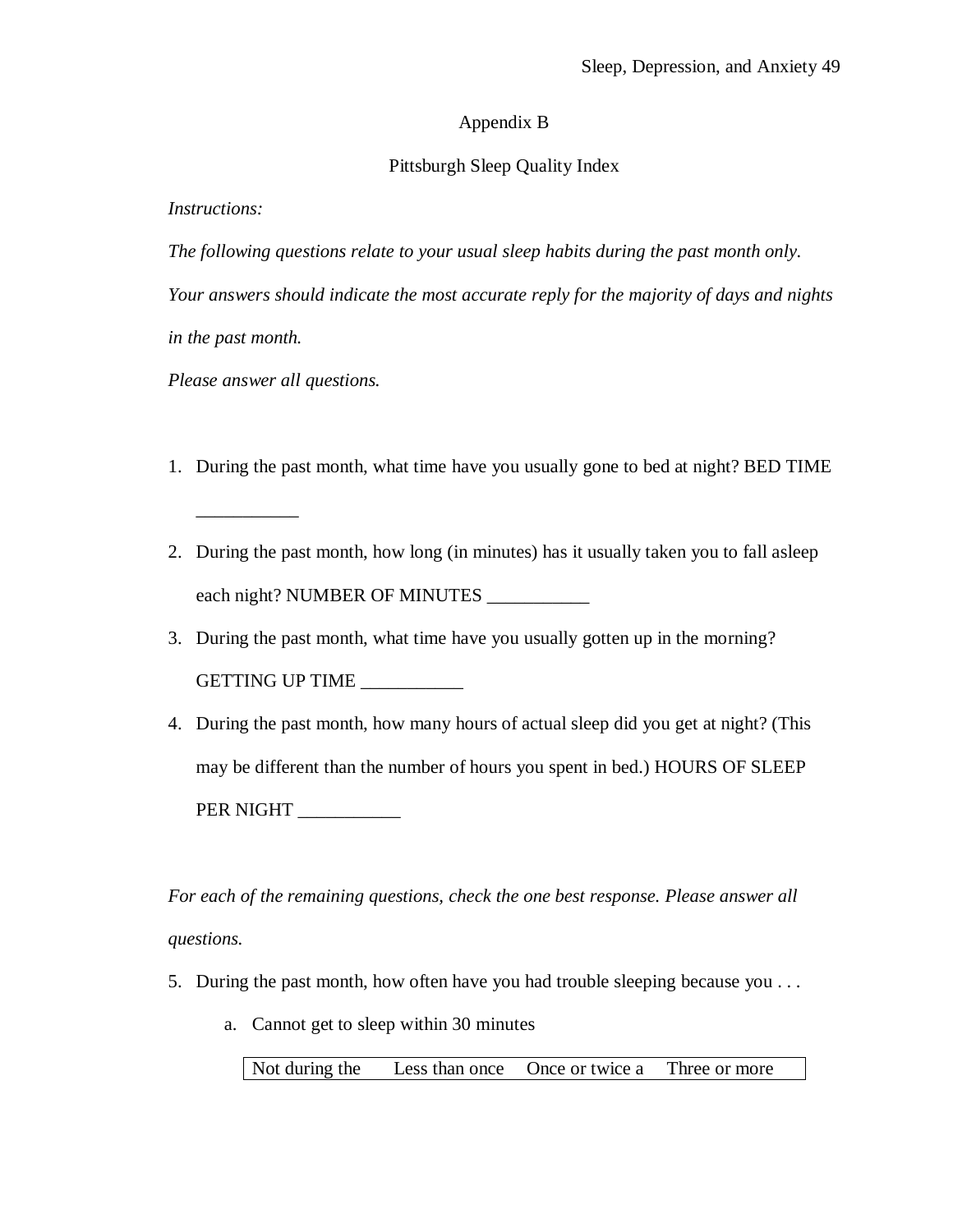| <b>past month</b> | a week | week | times a week |
|-------------------|--------|------|--------------|
|                   |        |      |              |

b. Wake up in the middle of the night or early morning

| Not during the Less than once Once or twice a Three or more |      |              |
|-------------------------------------------------------------|------|--------------|
| past month ______ a week                                    | week | times a week |
|                                                             |      |              |

c. Have to get up to use the bathroom

| Not during the            | Less than once Once or twice a Three or more |              |
|---------------------------|----------------------------------------------|--------------|
| past month _______ a week | week                                         | times a week |
|                           |                                              |              |

### d. Cannot breathe comfortably

| Not during the |        | Less than once Once or twice a Three or more |              |
|----------------|--------|----------------------------------------------|--------------|
| past month     | a week | week                                         | times a week |
|                |        |                                              |              |

### e. Cough or snore loudly

| Not during the           | Less than once Once or twice a Three or more |              |
|--------------------------|----------------------------------------------|--------------|
| past month ______ a week | week                                         | times a week |
|                          |                                              |              |

### f. Feel too cold

| Not during the Less than once Once or twice a Three or more |      |              |
|-------------------------------------------------------------|------|--------------|
| past month _______ a week _                                 | week | times a week |
|                                                             |      |              |

### g. Feel too hot

| Not during the Less than once Once or twice a Three or more |  |              |
|-------------------------------------------------------------|--|--------------|
| past month ______ a week _____                              |  | times a week |
|                                                             |  |              |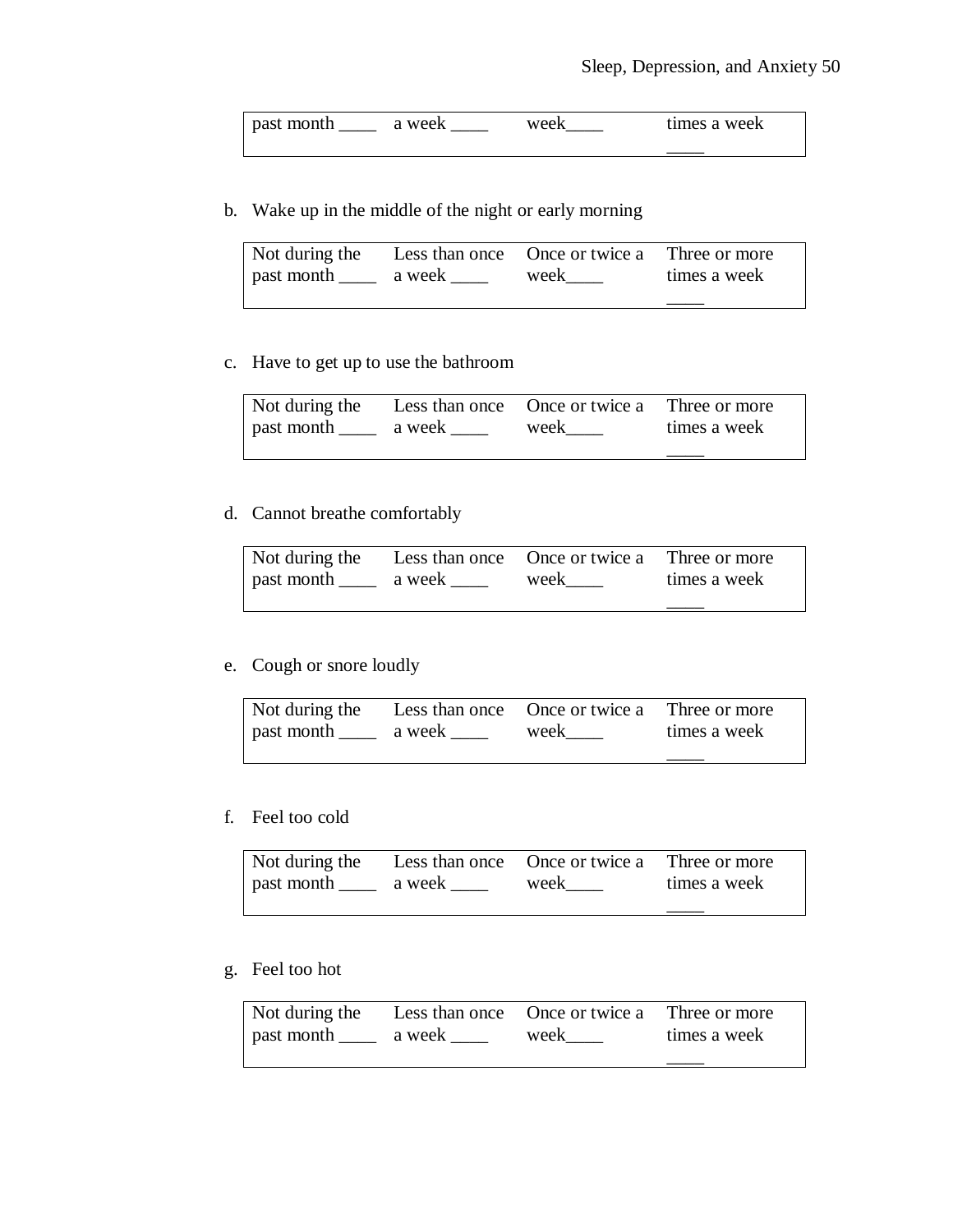### h. Had bad dreams

| Not during the            | Less than once Once or twice a Three or more |              |
|---------------------------|----------------------------------------------|--------------|
| past month _______ a week | week                                         | times a week |
|                           |                                              |              |

### i. Have pain

| Not during the    | Less than once Once or twice a Three or more |              |
|-------------------|----------------------------------------------|--------------|
| past month a week |                                              | times a week |
|                   |                                              |              |

\_\_\_\_\_\_\_\_\_\_\_\_\_\_\_\_\_\_\_\_\_\_\_\_\_\_\_\_\_\_\_\_\_\_\_\_\_\_\_\_\_\_\_\_\_\_\_\_\_\_\_\_\_\_\_\_\_\_\_\_\_\_\_

\_\_\_\_\_\_\_\_\_\_\_\_\_\_\_\_\_\_\_\_\_\_\_\_\_\_\_\_\_\_\_\_\_\_\_\_\_\_\_\_\_\_\_\_\_\_\_\_\_\_\_\_\_\_\_\_\_\_\_\_\_\_\_

## j. Other reason(s), please describe

 $\frac{1}{2}$  ,  $\frac{1}{2}$  ,  $\frac{1}{2}$  ,  $\frac{1}{2}$  ,  $\frac{1}{2}$  ,  $\frac{1}{2}$  ,  $\frac{1}{2}$  ,  $\frac{1}{2}$  ,  $\frac{1}{2}$  ,  $\frac{1}{2}$  ,  $\frac{1}{2}$  ,  $\frac{1}{2}$  ,  $\frac{1}{2}$  ,  $\frac{1}{2}$  ,  $\frac{1}{2}$  ,  $\frac{1}{2}$  ,  $\frac{1}{2}$  ,  $\frac{1}{2}$  ,  $\frac{1$ 

k. How often during the past month have you had trouble sleeping because of

this?

| Not during the Less than once Once or twice a Three or more |  |              |
|-------------------------------------------------------------|--|--------------|
| past month ______ a week ______ week _____                  |  | times a week |
|                                                             |  |              |

6. During the past month, how would you rate your sleep quality overall?

Very good \_\_\_\_\_\_\_\_\_\_\_\_

Fairly good *\_\_\_\_\_\_\_\_\_\_\_\_*

Fairly bad \_\_\_\_\_\_\_\_\_\_\_\_

Very bad \_\_\_\_\_\_\_\_\_\_\_\_

7. During the past month, how often have you taken medicine to help you sleep

(prescribed or "over the counter")?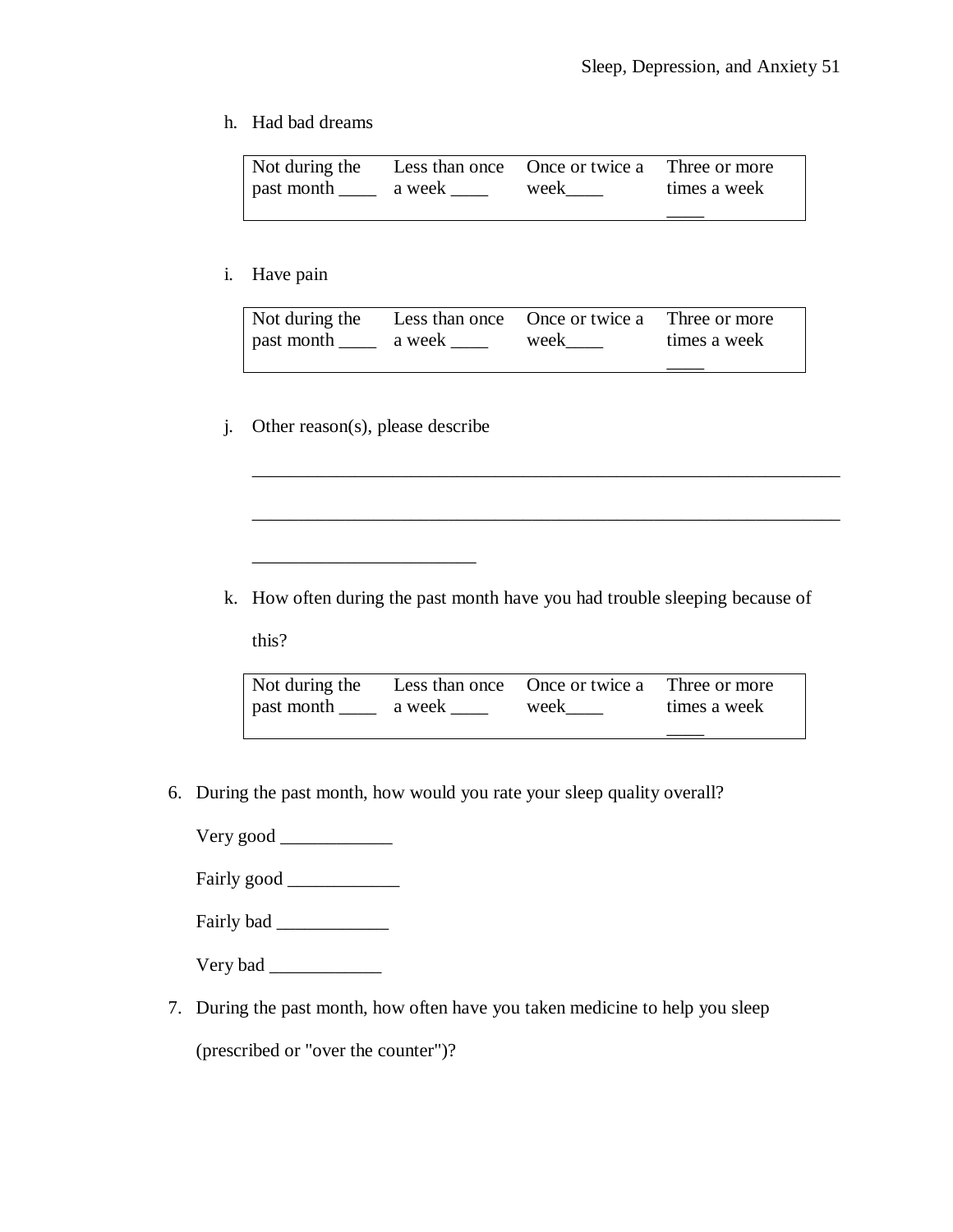| Not during the Less than once Once or twice a Three or more |      |              |
|-------------------------------------------------------------|------|--------------|
| past month _______ a week                                   | week | times a week |
|                                                             |      |              |

8. During the past month, how often have you had trouble staying awake while driving,

eating meals, or engaging in social activity?

| Not during the            | Less than once Once or twice a Three or more |              |
|---------------------------|----------------------------------------------|--------------|
| past month _______ a week | week                                         | times a week |
|                           |                                              |              |

9. During the past month, how much of a problem has it been for you to keep up enough

enthusiasm to get things done?

No problem at all \_\_\_\_\_\_\_\_\_\_

Only a very slight problem \_\_\_\_\_\_\_\_\_\_

Somewhat of a problem \_\_\_\_\_\_\_\_\_\_\_

A very big problem \_\_\_\_\_\_\_\_\_\_

10. Do you have a bed partner or roommate?

No bed partner or room mate \_\_\_\_\_\_\_\_\_\_\_\_

Partner/roommate in other room

Partner in same room, but not same bed \_\_\_\_\_\_\_\_\_\_\_

Partner in same bed \_\_\_\_\_\_\_\_\_\_

*If you have a roommate or bed partner, ask him/her how often in the past month you have* 

*had . . .*

a. Loud snoring

| Not during the            | Less than once Once or twice a Three or more |              |
|---------------------------|----------------------------------------------|--------------|
| past month _______ a week | week                                         | times a week |
|                           |                                              |              |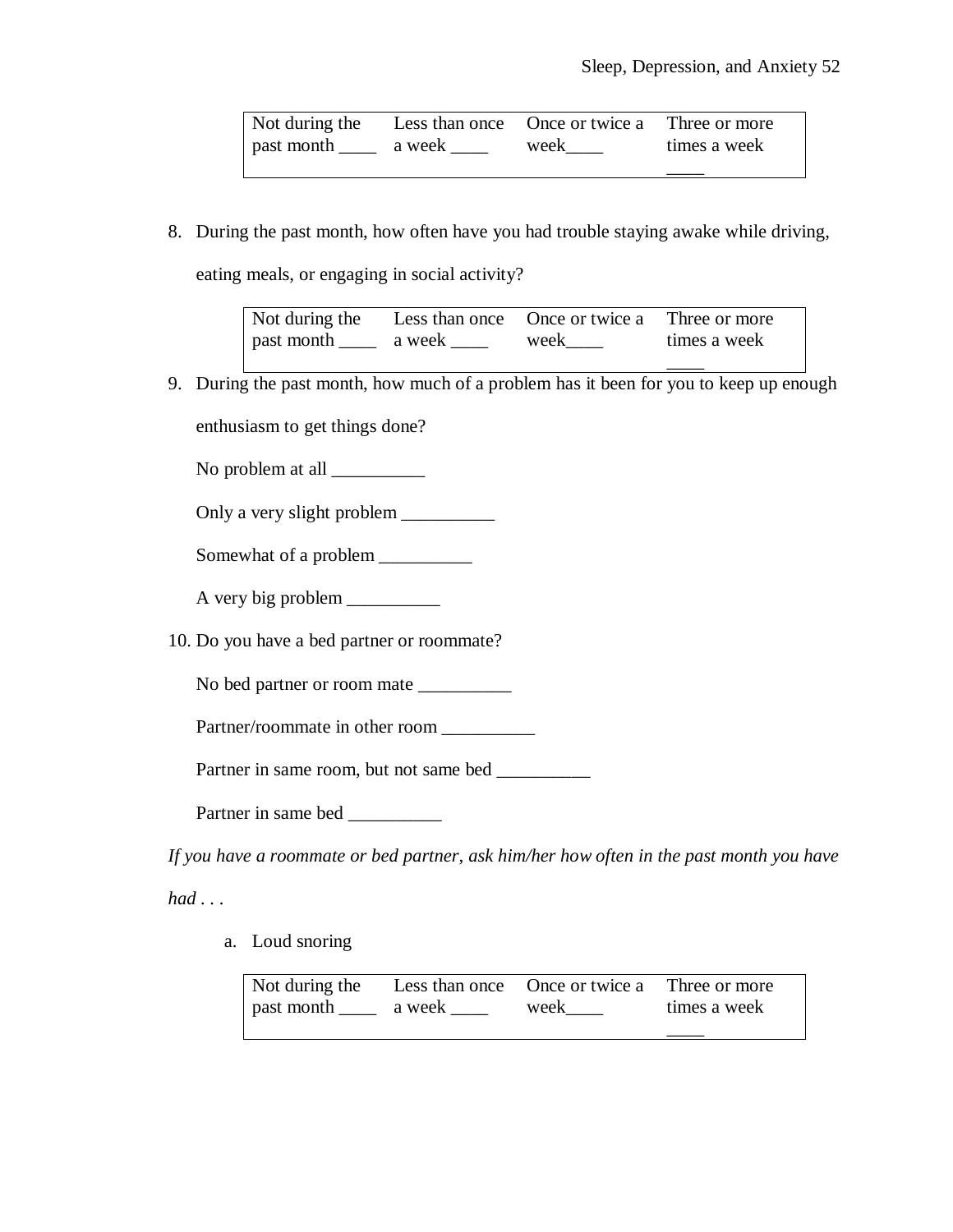b. Long pauses between breaths while asleep

| Not during the |        | Less than once Once or twice a Three or more |              |
|----------------|--------|----------------------------------------------|--------------|
| past month     | a week | week                                         | times a week |
|                |        |                                              |              |

## c. Legs twitching or jerking while you sleep

| Not during the<br>past month | a week | Less than once Once or twice a Three or more<br>week | times a week |
|------------------------------|--------|------------------------------------------------------|--------------|
|                              |        |                                                      |              |

## d. Episodes of disorientation or confusion during sleep

| Not during the<br>past month | a week | Less than once Once or twice a Three or more<br>week | times a week |
|------------------------------|--------|------------------------------------------------------|--------------|
|                              |        |                                                      |              |

## e. Other restlessness while you sleep; please

 $\overline{\phantom{a}}$  , which is a set of the set of the set of the set of the set of the set of the set of the set of the set of the set of the set of the set of the set of the set of the set of the set of the set of the set of th

describe\_\_\_\_\_\_\_\_\_\_\_\_\_\_\_\_\_\_\_\_\_\_\_\_\_\_\_\_\_\_\_\_\_\_\_\_\_\_\_\_\_\_\_\_\_\_\_\_\_\_\_\_\_\_\_\_

| Not during the                 | Less than once Once or twice a Three or more |              |
|--------------------------------|----------------------------------------------|--------------|
| past month ______ a week _____ | week                                         | times a week |
|                                |                                              |              |

\_\_\_\_\_\_\_\_\_\_\_\_\_\_\_\_\_\_\_\_\_\_\_\_\_\_\_\_\_\_\_\_\_\_\_\_\_\_\_\_\_\_\_\_\_\_\_\_\_\_\_\_\_\_\_\_\_\_\_\_\_\_\_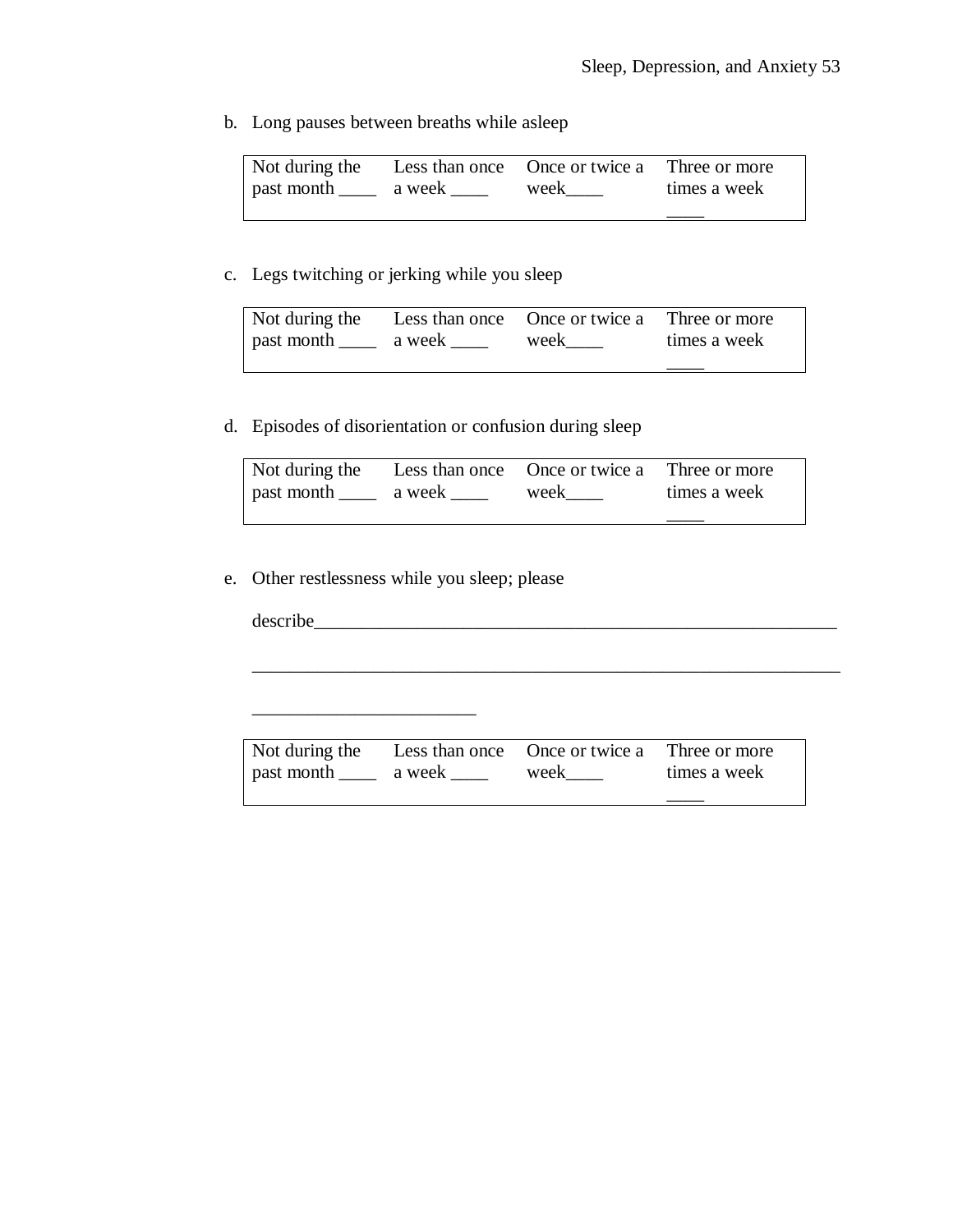### Appendix C

### Epworth Sleepiness Scale

How likely are you to doze off or fall asleep in the following situations, in contrast to feeling just tired? This refers to your usual way of life in recent times. Even if you have not done some of these things recently try to work out how they would have affected you. Use the following scale to choose the most appropriate number for each situation:

> $0 = no$  chance of dozing 1 = slight chance of dozing 2 = moderate chance of dozing 3 = high chance of dozing

| <b>SITUATION</b>                                                     | CHANCE OF DOZING |
|----------------------------------------------------------------------|------------------|
| Sitting and reading                                                  |                  |
| Watching TV                                                          |                  |
| Sitting inactive in a public place (e.g., a theater<br>or a meeting) |                  |
| As a passenger in a car for an hour without a break                  |                  |
| Lying down to rest in the afternoon when<br>circumstances permit     |                  |
| Sitting and talking to someone                                       |                  |
| Sitting quietly after a lunch without alcohol                        |                  |
| In a car, while stopped for a few minutes in traffic                 |                  |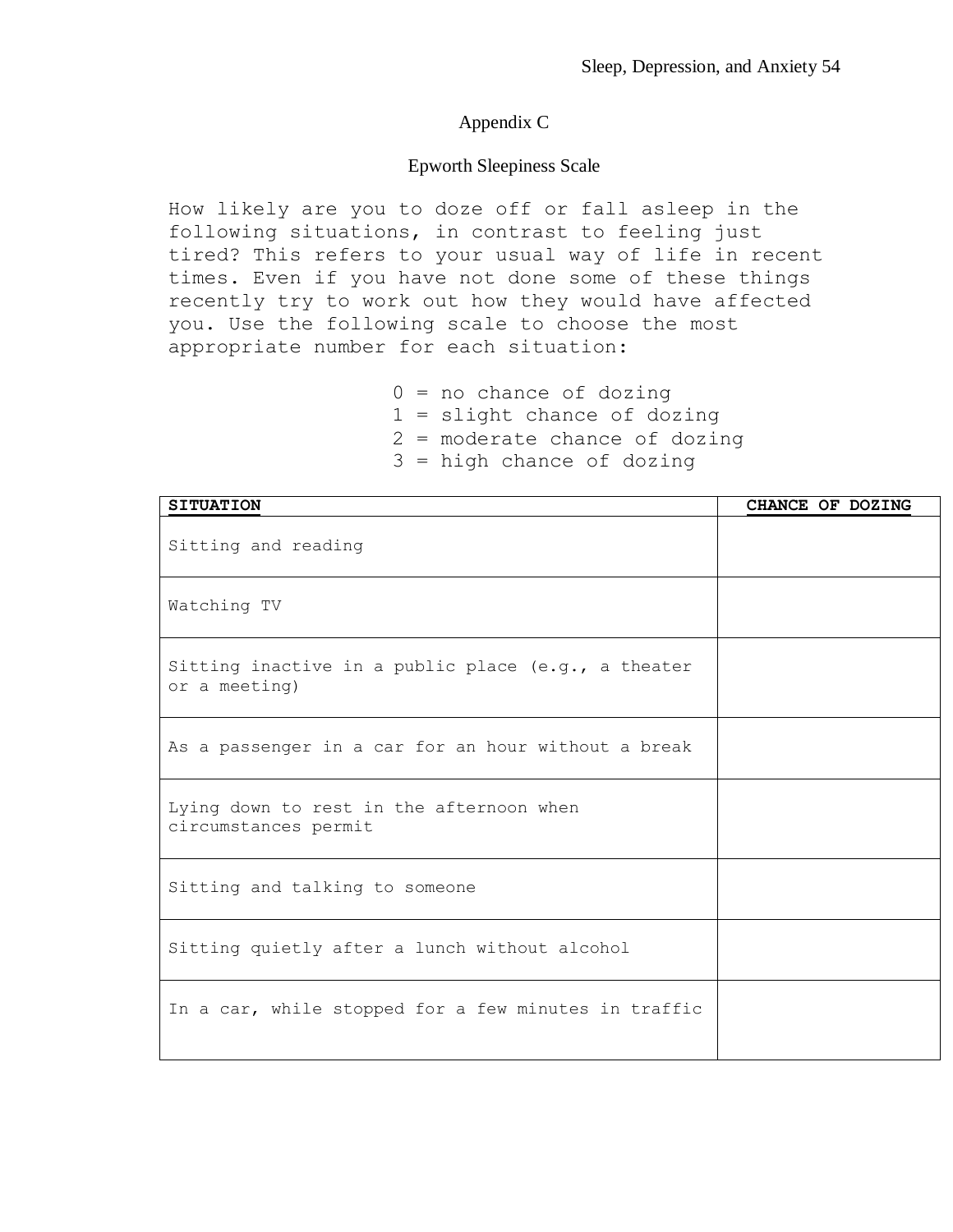## Appendix D

## Insomnia Symptom Questionnaire

**Instructions:** Below is a list of common sleep complaints. **During the past month,** how many nights or days per week have you had, or been told you had, the following symptoms? If you have experienced any of these symptoms please indicate how long it has lasted in weeks, months or years.

|                    |                |              |                     |                |                |           | How long has<br>the symptoms |
|--------------------|----------------|--------------|---------------------|----------------|----------------|-----------|------------------------------|
|                    |                |              | Rarely<br>Less than | Sometimes      | Frequently     | Always    | lasted?<br>(# of weeks,      |
| During the past    |                | Do not       | once per            | 1-2 times      | 3-4 times      | 5-7 times | months or                    |
| month              | Never          | know         | week                | per week       | per week       | per week  | years)                       |
| 1. Difficulty      | 0              | 1            | 2                   | 3              | 4              | 5         | wks<br>П                     |
| falling asleep.    |                |              |                     |                |                |           | mos                          |
|                    |                |              |                     |                |                |           | □<br>yrs                     |
| Difficulty<br>2.   | $\overline{0}$ | $\mathbf{1}$ | $\overline{2}$      | $\overline{3}$ | $\overline{4}$ | 5         | wks<br>П                     |
| staying asleep.    |                |              |                     |                |                |           | mos                          |
|                    |                |              |                     |                |                |           | yrs                          |
| 3.<br>Frequent     | $\overline{0}$ | 1            | $\overline{2}$      | 3              | $\overline{4}$ | 5         | wks<br>П                     |
| awakenings         |                |              |                     |                |                |           | П<br>mos                     |
| from sleep.        |                |              |                     |                |                |           | yrs                          |
| Feeling that<br>4. | $\overline{0}$ | 1            | $\overline{2}$      | 3              | $\overline{4}$ | 5         | wks<br>П                     |
| your sleep is      |                |              |                     |                |                |           | Π<br>mos                     |
| not sound.         |                |              |                     |                |                |           | □<br>yrs                     |
| Feeling that<br>5. | $\overline{0}$ | 1            | $\overline{2}$      | 3              | $\overline{4}$ | 5         | wks<br>П                     |
| your sleep is      |                |              |                     |                |                |           | mos                          |
| unrefreshing.      |                |              |                     |                |                |           | □<br>yrs                     |
|                    |                |              |                     |                |                |           |                              |
|                    |                |              |                     |                |                |           |                              |

If you checked "never" or "do not know" for **all of these symptoms**  YOU MAY STOP.

If you checked "rarely" to "always" for **all of these symptoms** please continue with questions 6-13.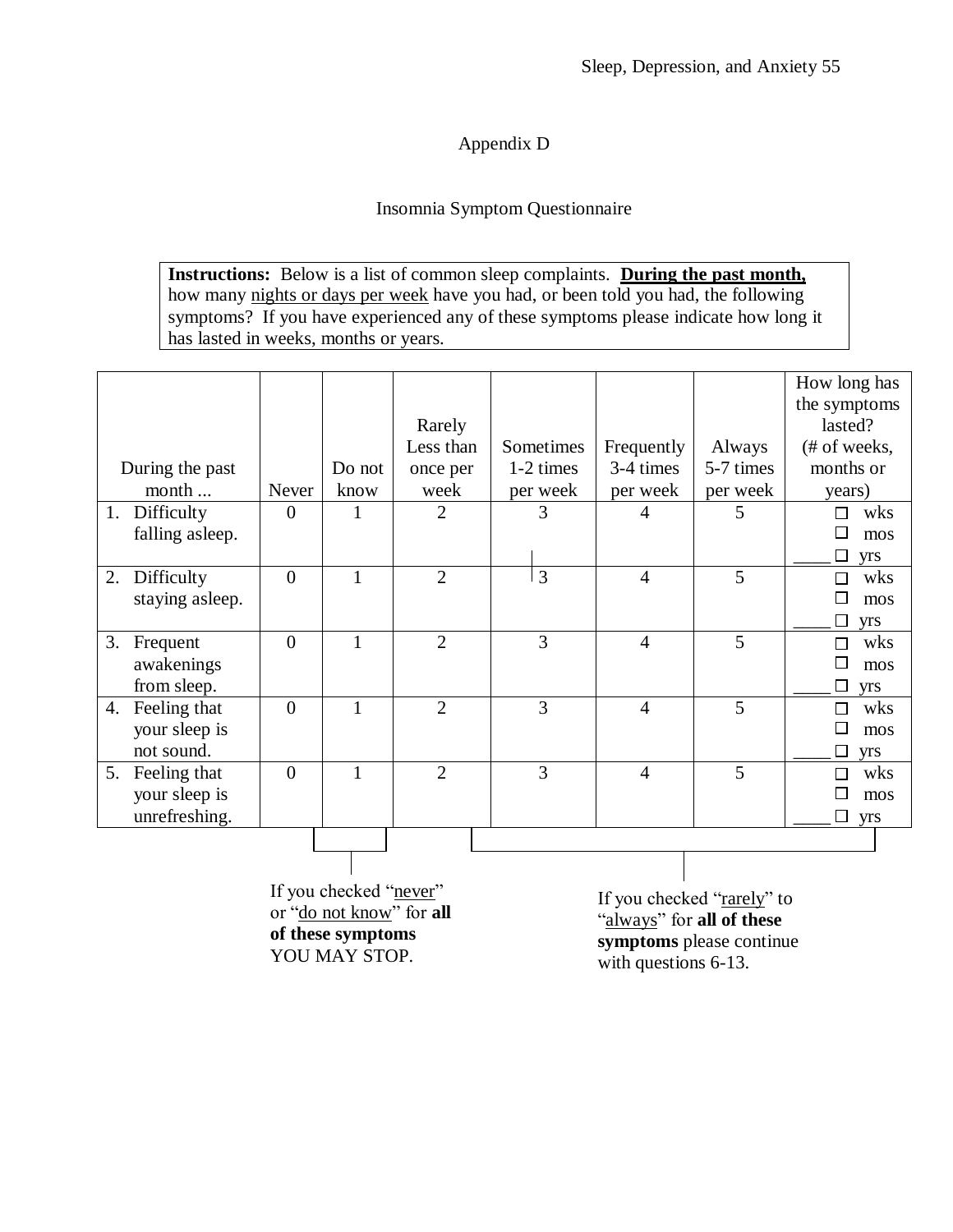**Instructions**: If you have experienced **any** sleep symptoms **during the past month** please circle the appropriate number to let us know how your sleep is affecting your daily life?

|                                                                                       | <b>Not</b><br>at all | A<br>little<br>bit | Moderately     | Quite a bit | Extremely      |
|---------------------------------------------------------------------------------------|----------------------|--------------------|----------------|-------------|----------------|
| 6. How much do your<br>sleep problems bother<br>you?                                  | $\theta$             | 1                  | $\overline{2}$ | 3           | $\overline{4}$ |
| 7. Have your sleep<br>difficulties affected<br>your work?                             | $\overline{0}$       | $\mathbf{1}$       | $\overline{2}$ | 3           | $\overline{4}$ |
| 8. Have your sleep<br>difficulties affected<br>your social life?                      | $\theta$             | 1                  | 2              | 3           | $\overline{4}$ |
| 9. Have your sleep<br>difficulties affected<br>other important parts of<br>your life? | $\theta$             | 1                  | $\overline{2}$ | 3           | $\overline{4}$ |
| 10. Have your sleep<br>difficulties made you<br>feel irritable?                       | $\overline{0}$       | $\mathbf{1}$       | $\overline{2}$ | 3           | $\overline{4}$ |
| 11. Have your sleep<br>problems caused your<br>to have trouble<br>concentrating?      | $\theta$             | 1                  | $\overline{2}$ | 3           | $\overline{4}$ |
| 12. Have your sleep<br>difficulties made you<br>feel fatigued?                        | $\theta$             | 1                  | $\overline{2}$ | 3           | $\overline{4}$ |
| 13. How sleepy do you feel<br>during the day?                                         | $\overline{0}$       | 1                  | $\overline{2}$ | 3           | $\overline{4}$ |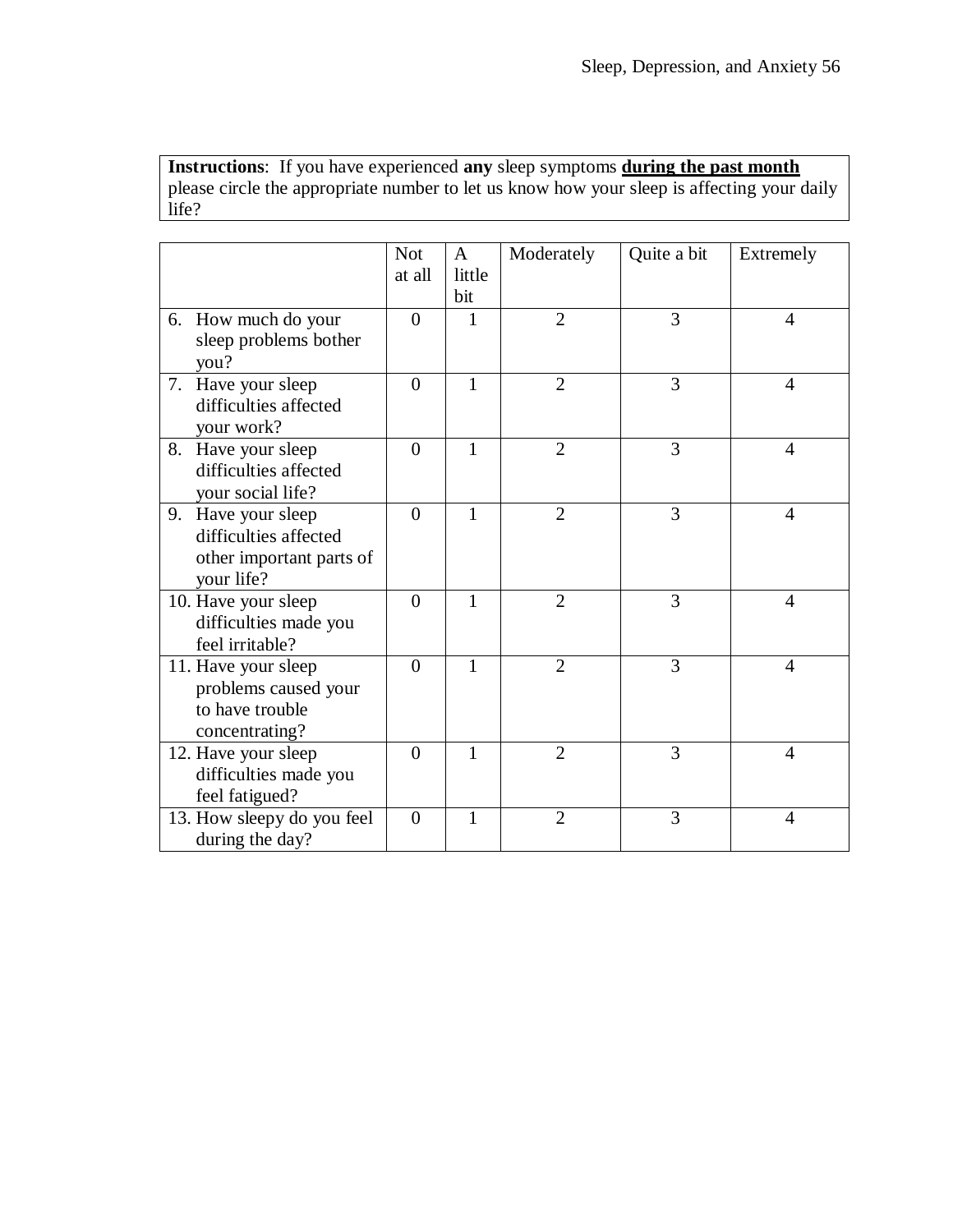### Appendix E

### Composite Scale of Morningness

*Directions: Please check the response for each item that best describes you.*

1. Considering only your own "feeling best" rhythm, at what time would you get up if you were entirely free to plan your day?

| $5:00-6:30$ a.m.             |  |
|------------------------------|--|
| $6:30-7:45$ a.m.             |  |
| $7:45-9:45$ a.m.             |  |
| $9:45-11$ a.m.               |  |
| $11:00$ a.m. $-12:00$ (noon) |  |

2. Considering only your own "feeling best" rhythm, at what time would you go to bed if you were entirely free to plan your evening?

| $8:00-9:00$ p.m.           |  |
|----------------------------|--|
| 9:00-10:15 p.m.            |  |
| $10:15$ p.m. $-12:30$ a.m. |  |
| $12:30-1:45$ a.m.          |  |
| $1:45-3:00$ a.m.           |  |

3. Assuming normal circumstances, how easy do you find getting up in the morning? (Check one.)

| Not at all easy |  |
|-----------------|--|
| Slightly easy   |  |
| Fairly easy     |  |
| Very easy       |  |

4. How alert do you feel during the first half hour after having awakened in the morning (Check one.)

| Not at all alert |  |
|------------------|--|
| Slightly alert   |  |
| Fairly alert     |  |
| Very alert       |  |

5. During the first half hour after having awakened in the morning, how tired do you feel?  $(Check one.)$ 

| Very tired       |  |
|------------------|--|
| Fairly tired     |  |
| Fairly refreshed |  |
| Very refreshed   |  |

6. You have decided to engage in some physical exercise. A friend suggests that you do this one hour twice a week and the best time for him is 7:00-8:00 a.m. Bearing in mind nothing else but your own "feeling best" rhythm, how do you think you would perform?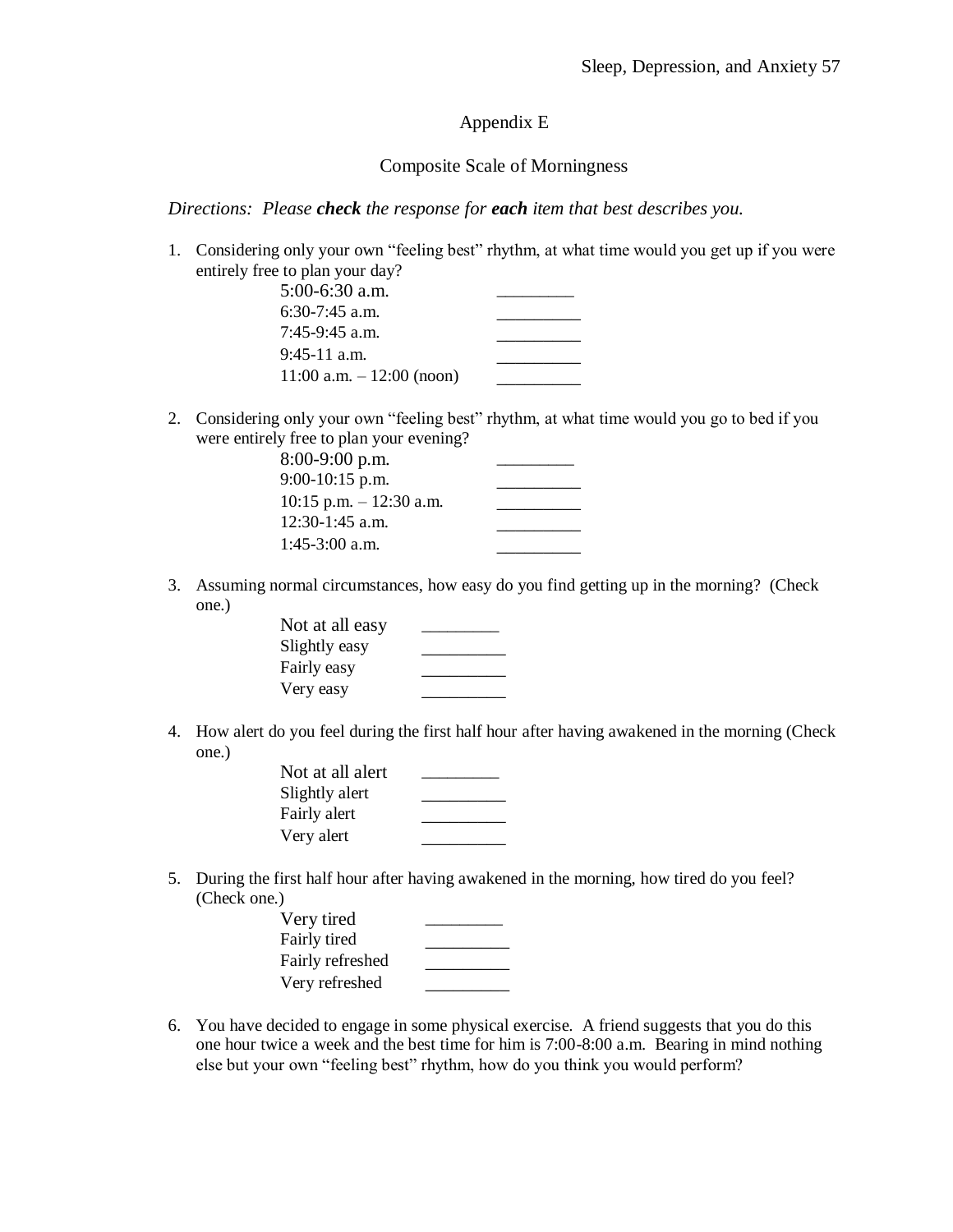| Would be in good form        |  |
|------------------------------|--|
| Would be in reasonable form  |  |
| Would find it difficult      |  |
| Would find it very difficult |  |

7. At what time in the evening do you feel tired and, as a result, in need of sleep?

| $8:00-9:00$ p.m.          |  |
|---------------------------|--|
| $9:00-10:15$ p.m.         |  |
| 10:15 p.m. $- 12:30$ a.m. |  |
| $12:30-1:45$ a.m.         |  |
| $1:45-3:00$ a.m.          |  |

8. You wish to be at your peak performance for a test which you know is going to be mentally exhausting and lasting for two hours. You are entirely free to plan your day, and considering only your own "feeling best" rhythm, which ONE of the four testing times would you choose?

| 8:00-10:00 a.m.           |  |
|---------------------------|--|
| $11:00$ a.m. $-1:00$ p.m. |  |
| $3:00-5:00$ p.m.          |  |
| 7:00-9:00 p.m.            |  |

9. One hears about "morning" and "evening" types of people. Which ONE of these types do you consider yourself to be?

| Definitely a morning type           |  |
|-------------------------------------|--|
| More a morning than an evening type |  |
| More an evening than a morning type |  |
| Definitely an evening type          |  |

10. When would you prefer to rise (provided you have a full day's work – 8 hours) if you were totally free to arrange your time?

11. If you always had to rise at 6:00 a.m., what do you think it would be like?

| Very difficult and unpleasant            |  |
|------------------------------------------|--|
| Rather difficult and unpleasant          |  |
| A little unpleasant but no great problem |  |
| Easy and not unpleasant                  |  |

12. How long a time does it usually take before you "recover your senses" in the morning after rising from a night's sleep?

| $0-10$ minutes    |  |
|-------------------|--|
| $11 - 20$ minutes |  |
| $21 - 40$ minutes |  |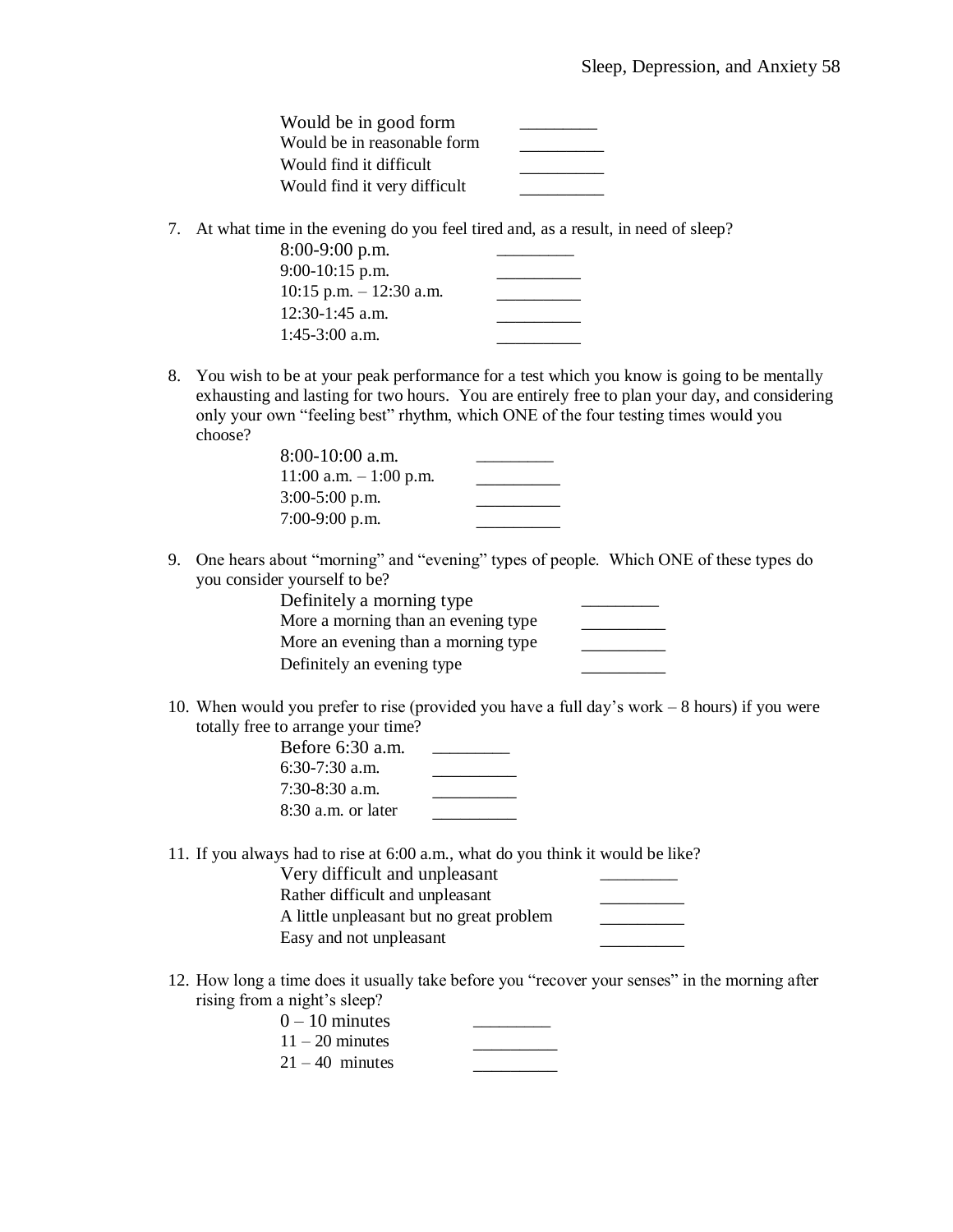| More than 40 minutes                                                                      |  |
|-------------------------------------------------------------------------------------------|--|
| 13. Please indicate to what extent you are a morning or evening <i>active</i> individual. |  |
| Pronounced morning active (morning alert and evening                                      |  |
| tired)                                                                                    |  |
| To some extent, morning active                                                            |  |
| To some extent, evening active                                                            |  |
| Pronounced evening active (morning tired and evening alert)                               |  |
| Appendix F                                                                                |  |

Sleep Timing Questionnaire

This questionnaire asks about when you normally sleep. We are interested in getting as accurate a picture as we can of the times when you normally go to bed and get up. Please think carefully before giving your answers and be as accurate and as specific as you can be. Please answer in terms of a recent "normal average week," not one in which you traveled, vacationed or had family crises. Thanks.

Please think of GOOD NIGHT TIME as the time at which you are finally in bed and trying to fall asleep.

1. On the night before a work day or school day, what is your earliest GOOD  $NIGHT TIME?$  \_\_\_\_: \_\_\_\_ pm/am

2. On the night before a work day or school day, what is your latest GOOD NIGHT  $TIME?$  \_\_\_\_: pm/am

3. On the night before a work day or school day, what is your usual GOOD NIGHT  $TIME?$  \_\_\_\_: pm/am

4. How stable (i.e., similar each night) are your GOOD NIGHT TIMES before a work day or school day? (Circle one)

| $0-15 \text{mins}$  | $61-75 \text{mins}$   | 2-3hours     |
|---------------------|-----------------------|--------------|
| $16-30 \text{mins}$ | 76-90 mins            | 3-4 hours    |
| $31-45 \text{mins}$ | $91-105$ mins         | Over 4 hours |
| $46-60 \text{mins}$ | $106-120 \text{mins}$ |              |

5. On a night before a day off (e.g. a weekend), what is your earliest GOOD NIGHT TIME ?  $\frac{1}{2}$  : pm/am

6. On a night before a day off (e.g. a weekend), what is your latest GOOD NIGHT TIME ?\_\_\_\_:\_\_\_\_ pm/am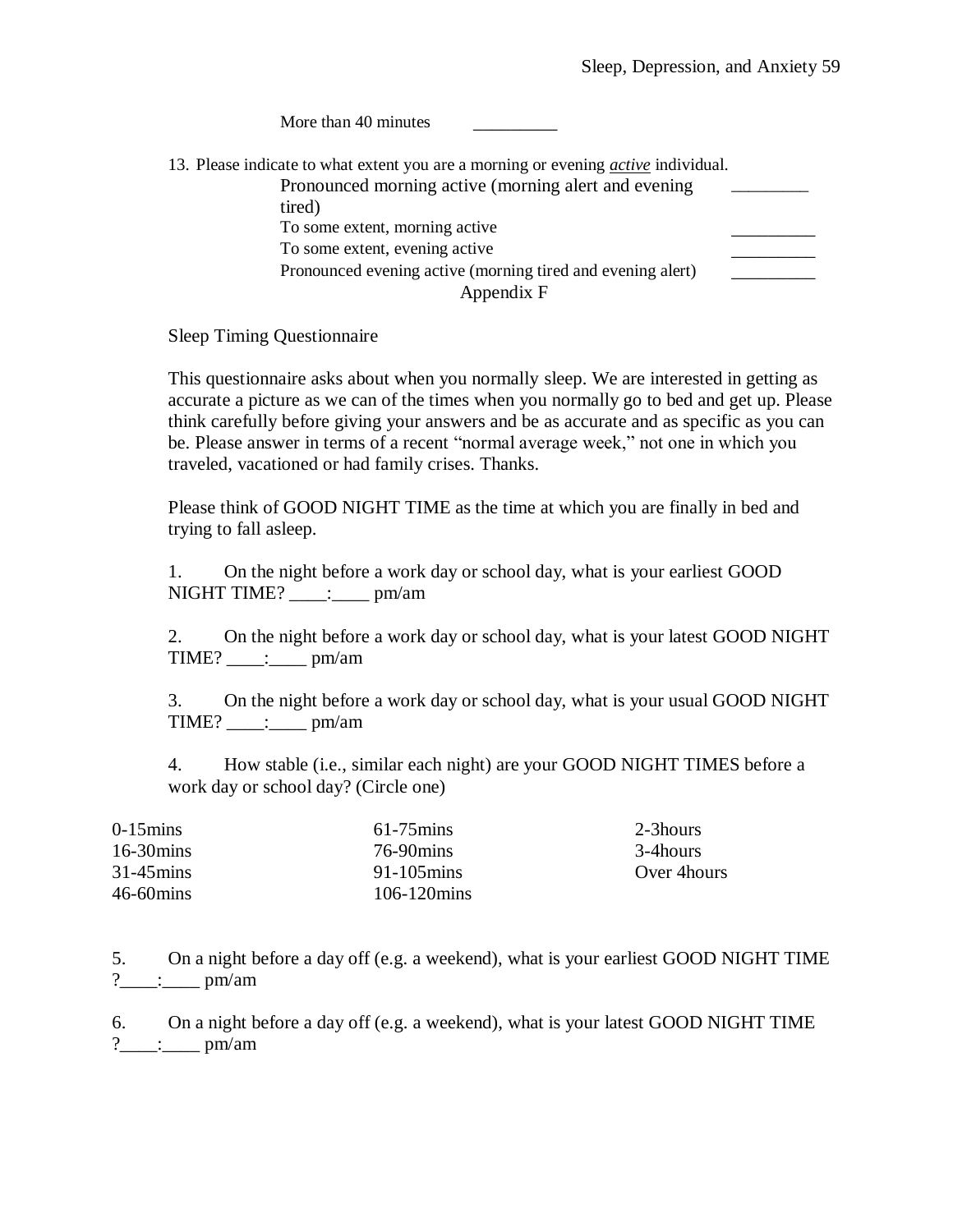7. On a night before a day off (e.g. a weekend), what is your usual GOOD NIGHT TIME  $?$  : \_\_\_\_\_\_\_ pm/am

8. How stable (i.e., similar each night) are your GOOD NIGHT TIMES on a night before a day off (e.g. a weekend)? (Circle one)

| $0-15$ mins         | $61-75 \text{mins}$ | 2-3hours     |
|---------------------|---------------------|--------------|
| $16-30 \text{mins}$ | 76-90 mins          | 3-4 hours    |
| $31-45 \text{mins}$ | $91-105$ mins       | Over 4 hours |
| 46-60mins           | $106 - 120$ mins    |              |

Please think of GOOD MORNING TIME as the time at which you finally get out of bed and start your day.

9. Before a work day or school day, what is your earliest GOOD MORNING TIME ?  $\therefore$  am/pm

10. Before a work day or school day, what is your latest GOOD MORNING TIME  $?$  \_\_\_\_: \_\_\_\_\_ am/pm

11. Before a work day or school day, what is your usual GOOD MORNING TIME  $?$  : : : : : am/pm

12. How stable (i.e., similar each night) are your GOOD MORNING TIMES before a work day or school day? (circle one)

| $0-15 \text{mins}$  | $61-75$ mins          | 2-3hours     |
|---------------------|-----------------------|--------------|
| $16-30 \text{mins}$ | 76-90 mins            | 3-4 hours    |
| $31-45 \text{mins}$ | $91-105$ mins         | Over 4 hours |
| $46-60 \text{mins}$ | $106-120 \text{mins}$ |              |

13. Before a day off (e.g. a weekend), what is your earliest GOOD MORNING TIME ?  $\therefore$  am/pm

14. Before a day off (e.g. a weekend), what is your latest GOOD MORNING TIME  $?$  \_\_\_\_: \_\_\_\_\_ am/pm

15. Before a day off (e.g. a weekend), what is your usual GOOD MORNING TIME  $?$  \_\_\_\_: \_\_\_\_\_ am/pm

16. How stable (i.e., similar each night) are your GOOD MORNING TIMES on a night before aday off (e.g. a weekend)? (Circle one)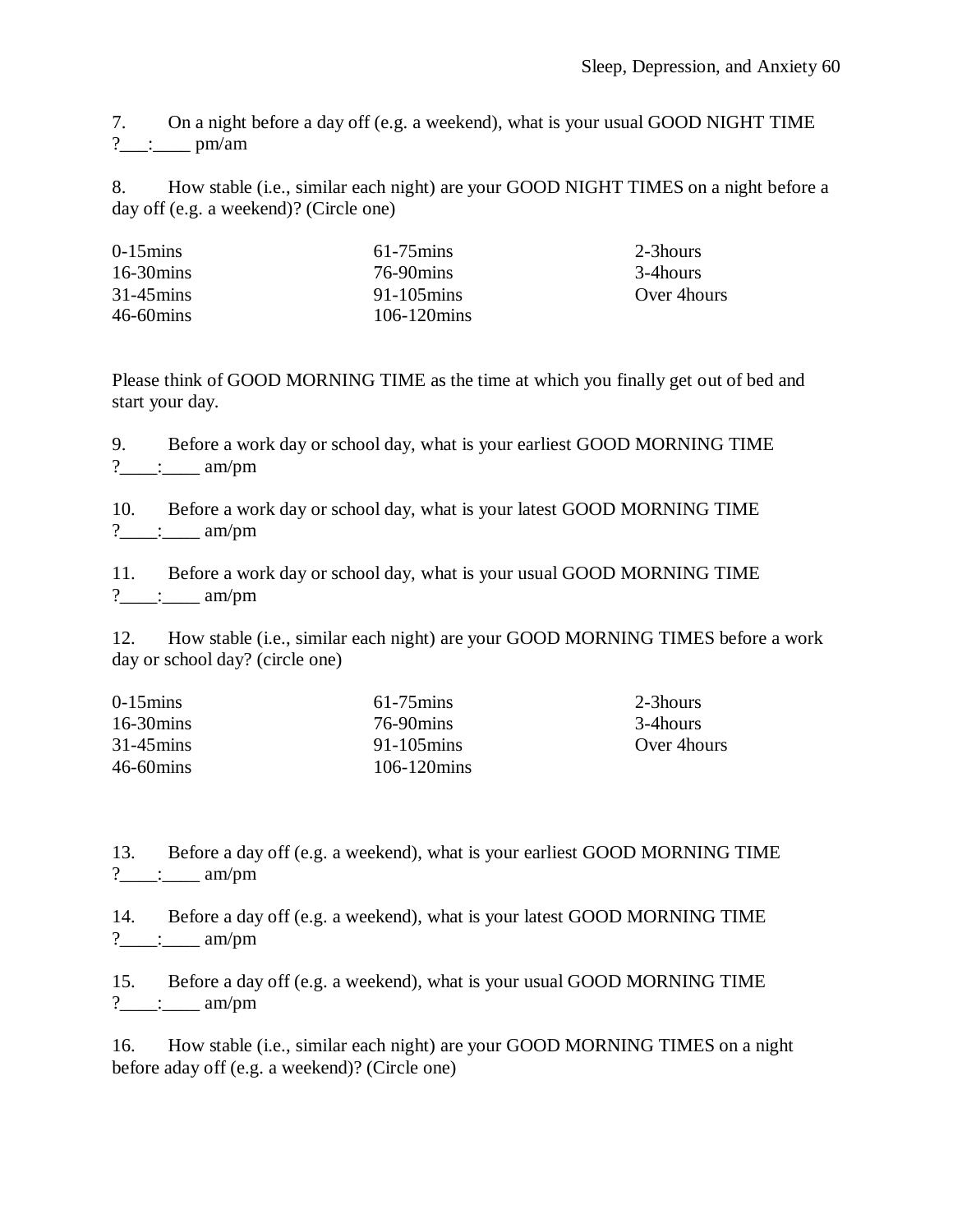| $0-15 \text{mins}$  | $61-75 \text{mins}$    | 2-3hours     |
|---------------------|------------------------|--------------|
| $16-30 \text{mins}$ | 76-90 mins             | 3-4 hours    |
| $31-45 \text{mins}$ | $91 - 105 \text{mins}$ | Over 4 hours |
| $46-60 \text{mins}$ | $106-120 \text{mins}$  |              |

These questions are about how much sleep you lose to unwanted wakefulness:

17. On most nights, how long, on average does it take you to fall asleep after you start trying? \_\_\_\_\_\_\_\_\_\_\_\_\_\_minutes

18. On most nights, how much sleep do you lose, on average, from waking up during the night (e.g. to go to the bathroom)? \_\_\_\_\_\_\_\_\_\_\_\_\_\_minutes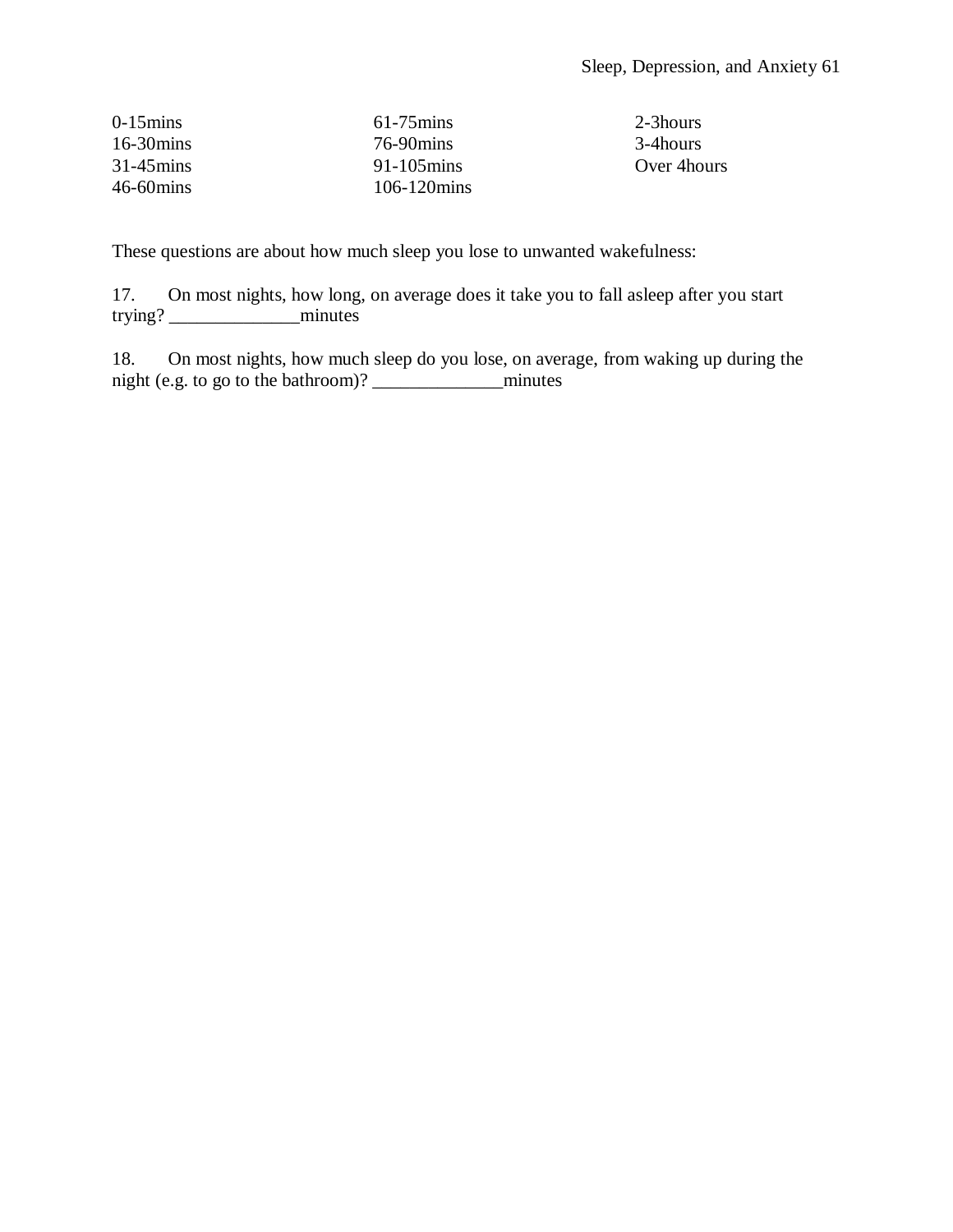## Appendix G

## Zung Self-rating Depression Scale

*Please read each statement and decided how much of the time the statement describes how you have been feeling during the past several days.*

|                                                      | A little of    | Some of        | Good part      | Most of        |
|------------------------------------------------------|----------------|----------------|----------------|----------------|
|                                                      | the time       | the time       | of the time    | the time       |
| 1. I feel down-hearted and blue                      |                | 2              | 3              | 4              |
| 2. Morning is when I feel the best                   | $\overline{4}$ | 3              | $\overline{2}$ | $\mathbf{1}$   |
| 3. I have crying spells or feel like it              | 1              | $\overline{2}$ | 3              | $\overline{4}$ |
| 4. I have trouble sleeping at night                  | $\mathbf{1}$   | $\overline{2}$ | $\overline{3}$ | $\overline{4}$ |
| 5. I eat as much as use to                           | $\overline{4}$ | 3              | $\overline{2}$ | $\mathbf{1}$   |
| 6. I still enjoy sex                                 | $\overline{4}$ | 3              | $\overline{2}$ | 1              |
| 7. I notice that I am losing weight                  | $\mathbf{1}$   | $\overline{2}$ | 3              | $\overline{4}$ |
| 8. I have trouble with constipation                  | $\mathbf{1}$   | $\overline{2}$ | 3              | $\overline{4}$ |
| 9. My heart beats faster than usual                  | $\mathbf{1}$   | $\overline{2}$ | 3              | $\overline{4}$ |
| 10. I get tired for no reason                        | $\mathbf{1}$   | $\overline{2}$ | 3              | $\overline{4}$ |
| 11. My mind is as clear as it use to be              | $\overline{4}$ | 3              | $\overline{2}$ | $\mathbf{1}$   |
| 12. I find it easy to do the things I used to        | $\overline{4}$ | 3              | $\overline{2}$ | $\mathbf{1}$   |
| 13. I am restless and can't keep still               | 1              | $\overline{2}$ | $\overline{3}$ | $\overline{4}$ |
| 14. I feel hopeful about the future                  | $\overline{4}$ | 3              | $\overline{2}$ | $\mathbf{1}$   |
| 15. I am more irritable than usual                   | $\mathbf{1}$   | $\overline{2}$ | 3              | $\overline{4}$ |
| 16. I find it easy to make decision                  | $\overline{4}$ | 3              | $\overline{2}$ | 1              |
| 17. I feel that I am useful and needed               | 4              | 3              | $\overline{2}$ | $\mathbf{1}$   |
| 18. My life is pretty full                           | $\overline{4}$ | 3              | $\overline{2}$ | 1              |
| 19. I feel that others would be better off if I were | $\mathbf{1}$   | $\overline{2}$ | $\overline{3}$ | $\overline{4}$ |
| dead                                                 |                |                |                |                |
| 20. I still enjoy the things I used to do            | $\overline{4}$ | $\overline{3}$ | $\overline{2}$ | $\mathbf{1}$   |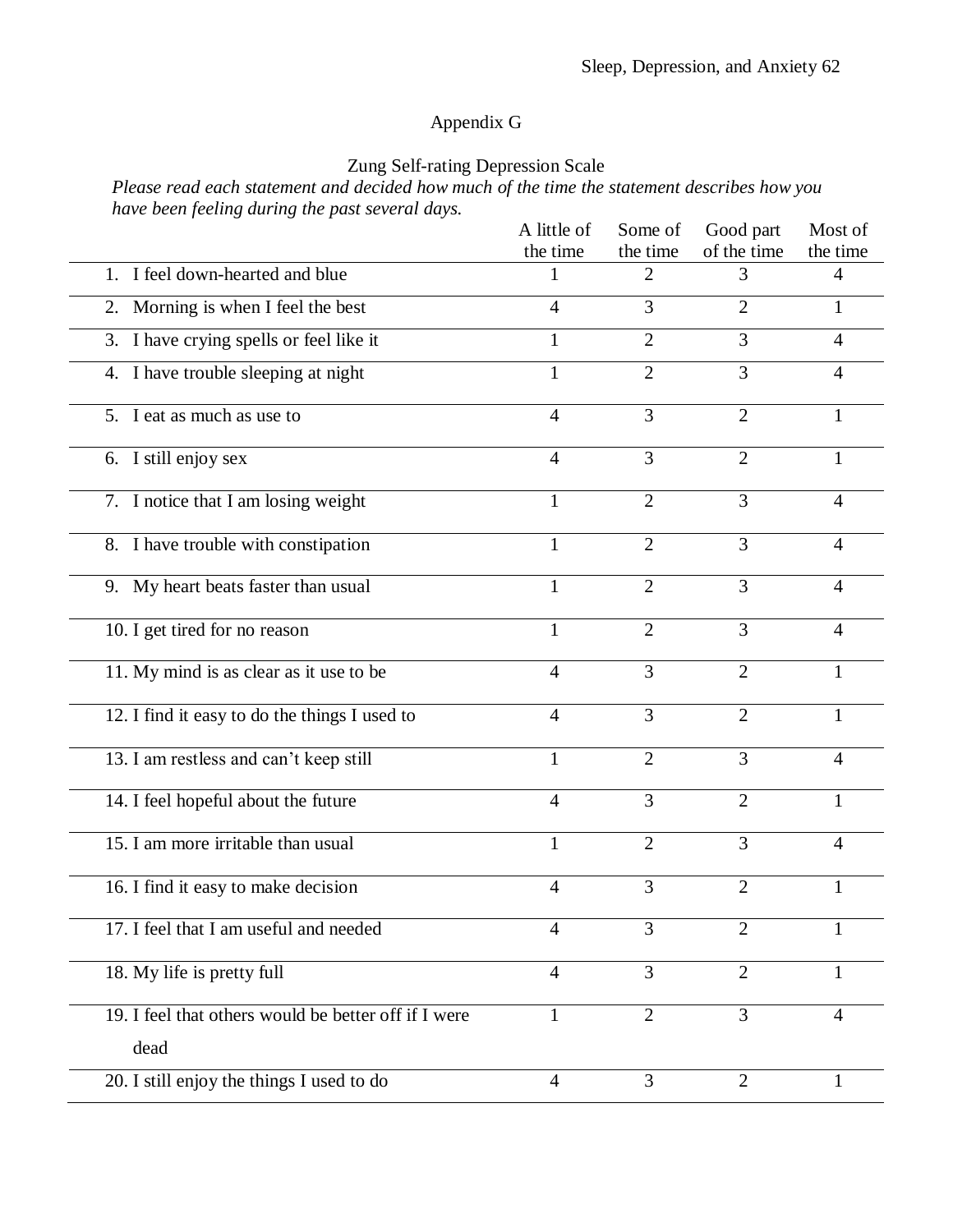## Appendix H

## Zung Self-rating Anxiety Scale

*Listed below are 20 statements. Please read each one carefully and decide how much of the statement describes how you have been feeling during the past week. Circle the appropriate number for each statement*

|                                                                        | None or<br>little of | Some of<br>the time | A good<br>part of the | Most or<br>all of |
|------------------------------------------------------------------------|----------------------|---------------------|-----------------------|-------------------|
|                                                                        | the time             |                     | time                  | the time          |
| 1. I feel more nervous and anxious than usual.                         |                      | $\overline{2}$      | 3                     | 4                 |
| 2. I feel afraid for no reason at all.                                 | 1                    | $\overline{2}$      | 3                     | $\overline{4}$    |
| $\overline{3}$ . I get upset easily or feel panicky.                   | 1                    | $\overline{2}$      | 3                     | $\overline{4}$    |
| 4. I feel like I'm falling apart and going to pieces.                  | 1                    | $\overline{2}$      | 3                     | $\overline{4}$    |
| 5. I feel that everything is all right and nothing bad will<br>happen. | 1                    | $\overline{2}$      | $\overline{3}$        | $\overline{4}$    |
| 6. My arms and legs shake and tremble.                                 | $\mathbf{1}$         | $\overline{2}$      | $\overline{3}$        | $\overline{4}$    |
| 7. I am bothered by headaches, neck and back pains.                    | 1                    | $\overline{2}$      | $\overline{3}$        | $\overline{4}$    |
| 8. I feel weak and get tired easily.                                   | 1                    | $\overline{2}$      | 3                     | $\overline{4}$    |
| 9. I feel calm and can sit still easily.                               | 1                    | $\overline{2}$      | $\overline{3}$        | $\overline{4}$    |
| 10. I can feel my heart beating fast.                                  | 1                    | $\overline{2}$      | 3                     | $\overline{4}$    |
| 11. I am bothered by dizzy spells.                                     |                      | $\overline{2}$      | 3                     | $\overline{4}$    |
| 12. I have fainting spells or feel like it.                            | 1                    | $\overline{2}$      | 3                     | $\overline{4}$    |
| 13. I can breathe in and out easily.                                   | 1                    | $\overline{2}$      | 3                     | 4                 |
| 14. I get feeling of numbness and tingling in my fingers,<br>toes.     |                      | $\overline{2}$      | 3                     | $\overline{4}$    |
| 15. I am bothered by stomach aches or indigestion.                     | 1                    | $\overline{2}$      | 3                     | $\overline{4}$    |
| 16. I have to empty my bladder often.                                  |                      | 2                   | 3                     | 4                 |
| 17. My hands are usually warm and dry.                                 | 1                    | $\overline{2}$      | 3                     | $\overline{4}$    |
| 18. My face gets hot and blushes.                                      | 1                    | $\overline{2}$      | 3                     | $\overline{4}$    |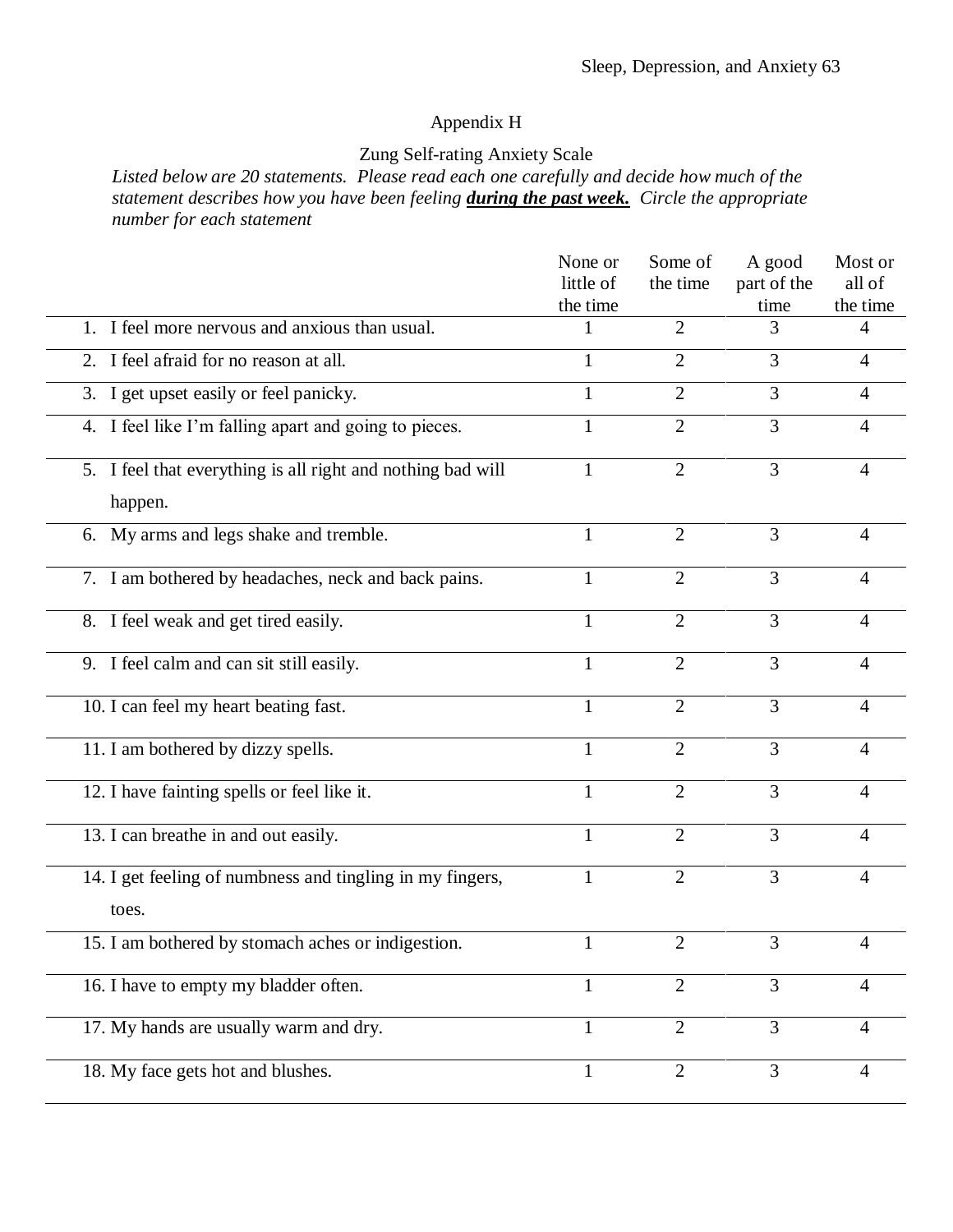|                                                        | Sleep, Depression, and Anxiety 64 |  |  |  |
|--------------------------------------------------------|-----------------------------------|--|--|--|
| 19. I fall as leep easily and get a good night's rest. |                                   |  |  |  |
| 20. I have nightmares.                                 |                                   |  |  |  |